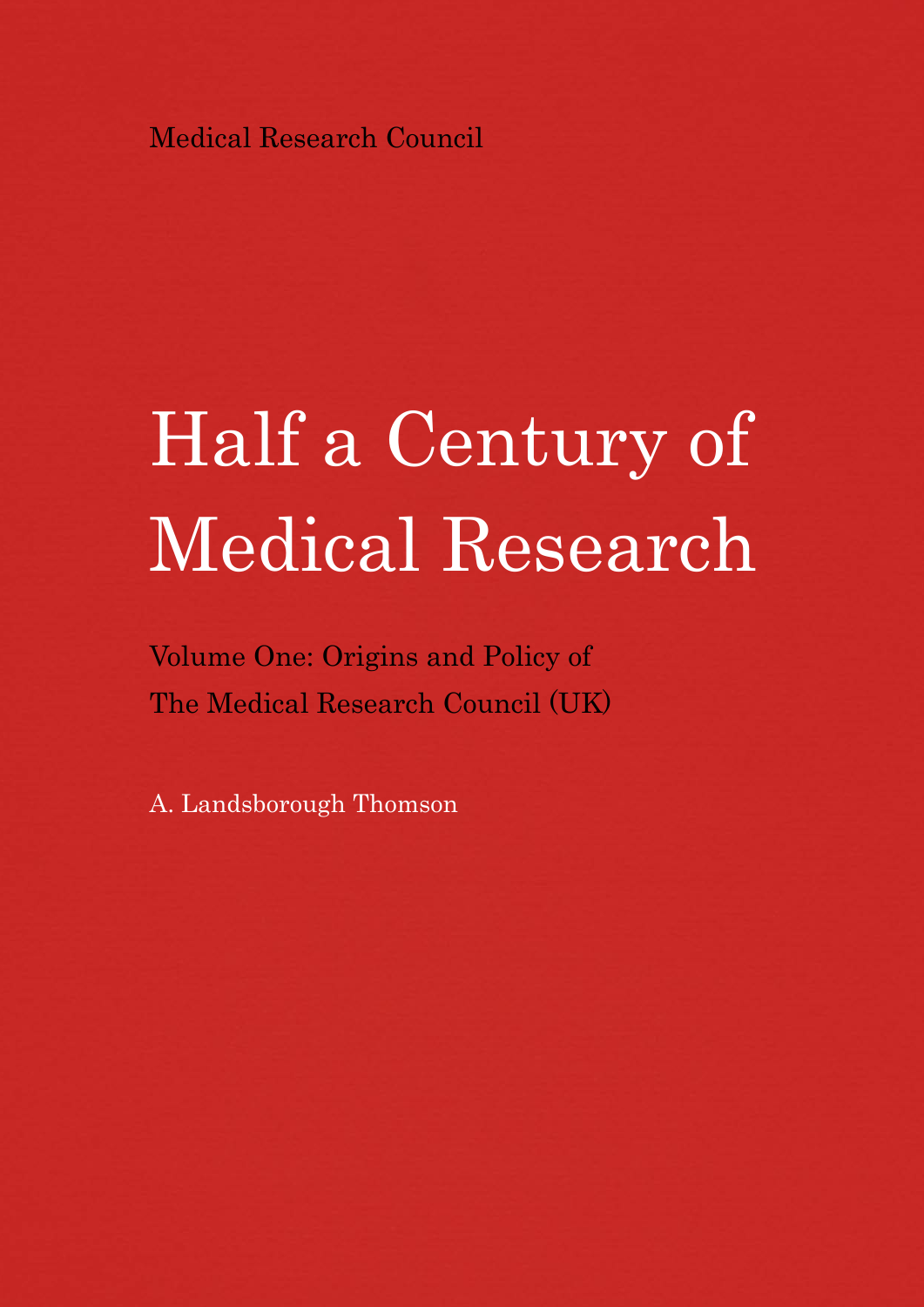#### Half a Century of Medical Research

The Medical Research Council, established in 1920 but in effect inaugurated seven years earlier as the Medical Research Committee, is a prototype among official research organisations. Sir Landsborough Thomson was particularly well qualified for writing its history since he joined the staff of the original Committee in 1919 and as second officer at the Council's headquarters was closely involved in developments for nearly 40 years.

The work is being published in two volumes. This first volume recounts the general history of the Council, particularly the constitutional and administrative aspects of the origins of policy—both the early formulation of administrative principles and the initiation of what later became major developments in the scientific programme. The early chapters chronicle the beginnings of the Council and the predecessor Committee in detail; the later ones discuss broader questions, such as the reasons why particular methods were chosen for the promotion of research, the circumstances in which certain subjects were selected for special support, and the considerations governing the relation between science and administration. Volume Two will deal with the development of the Council's scientific programme (see the back flap).

As Sir Harold Himsworth writes in his introduction to the book, national as well as departmental policy is coming to depend increasingly on the objective quality of the scientific knowledge available, and the organisational pattern of which the research councils are the prototype might find increasing application. This account of the evolution of the Medical Research Council should be valuable not only for those with specialised interests but also in that wider context.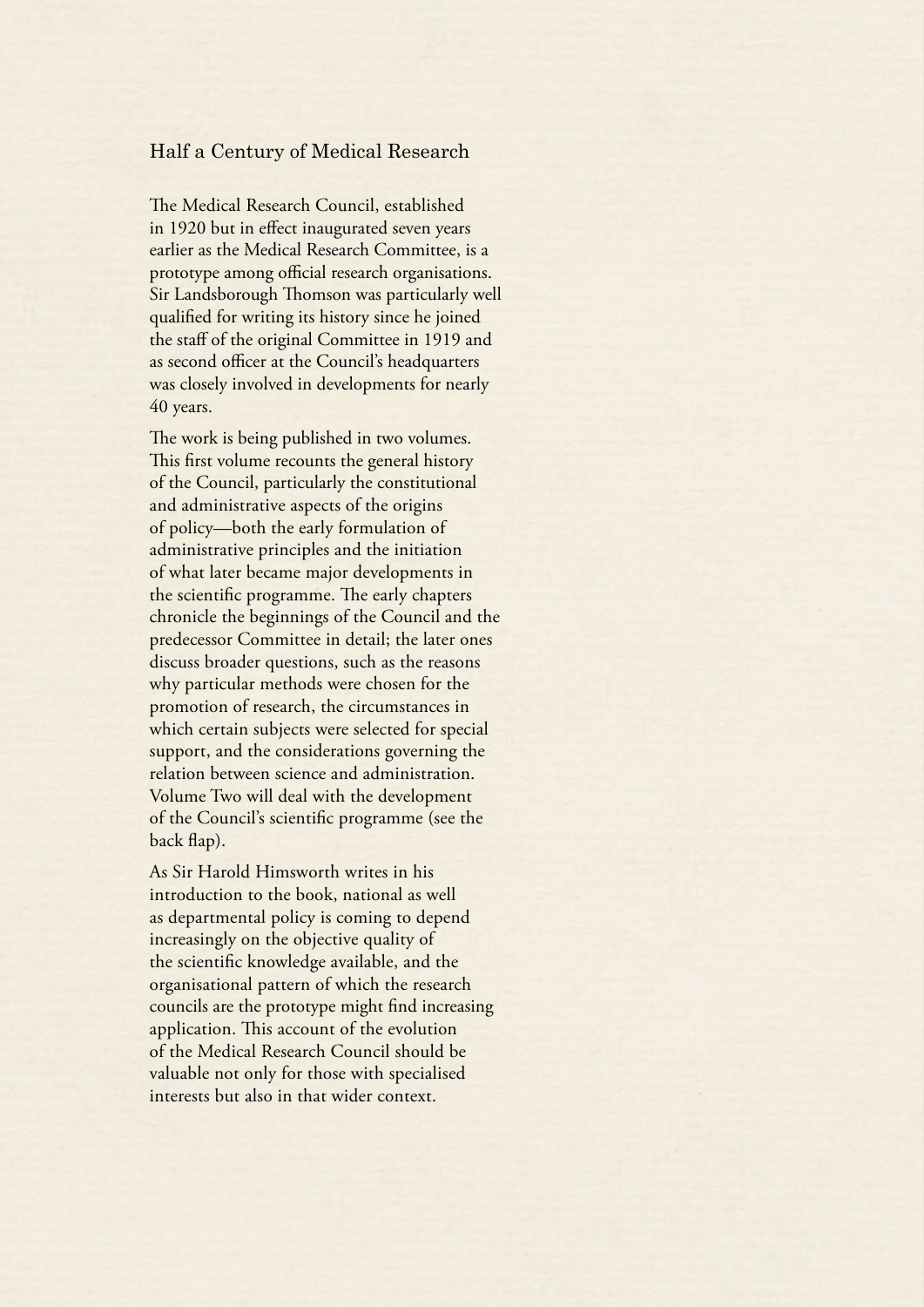## Half Century of Medical Research

Volume One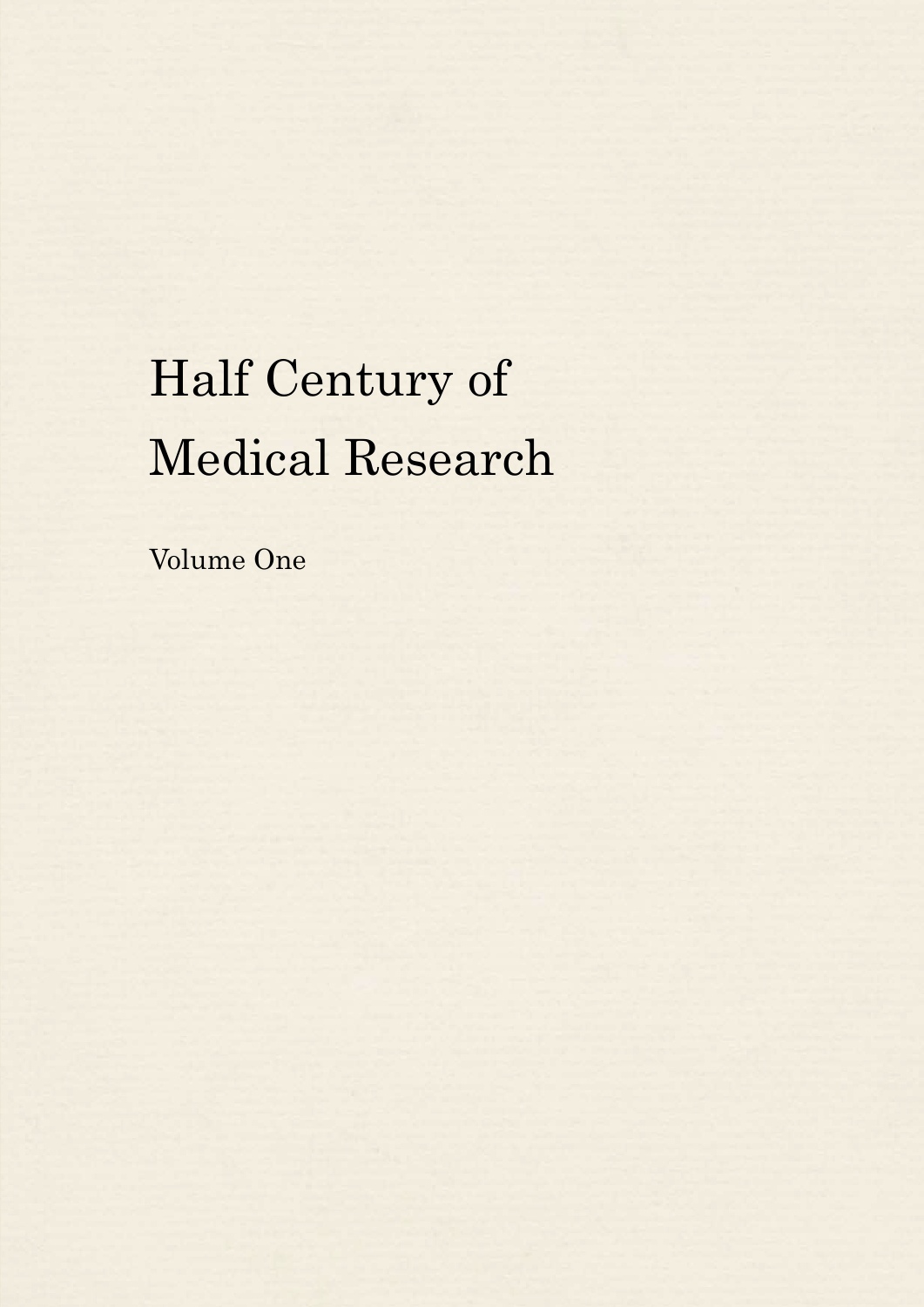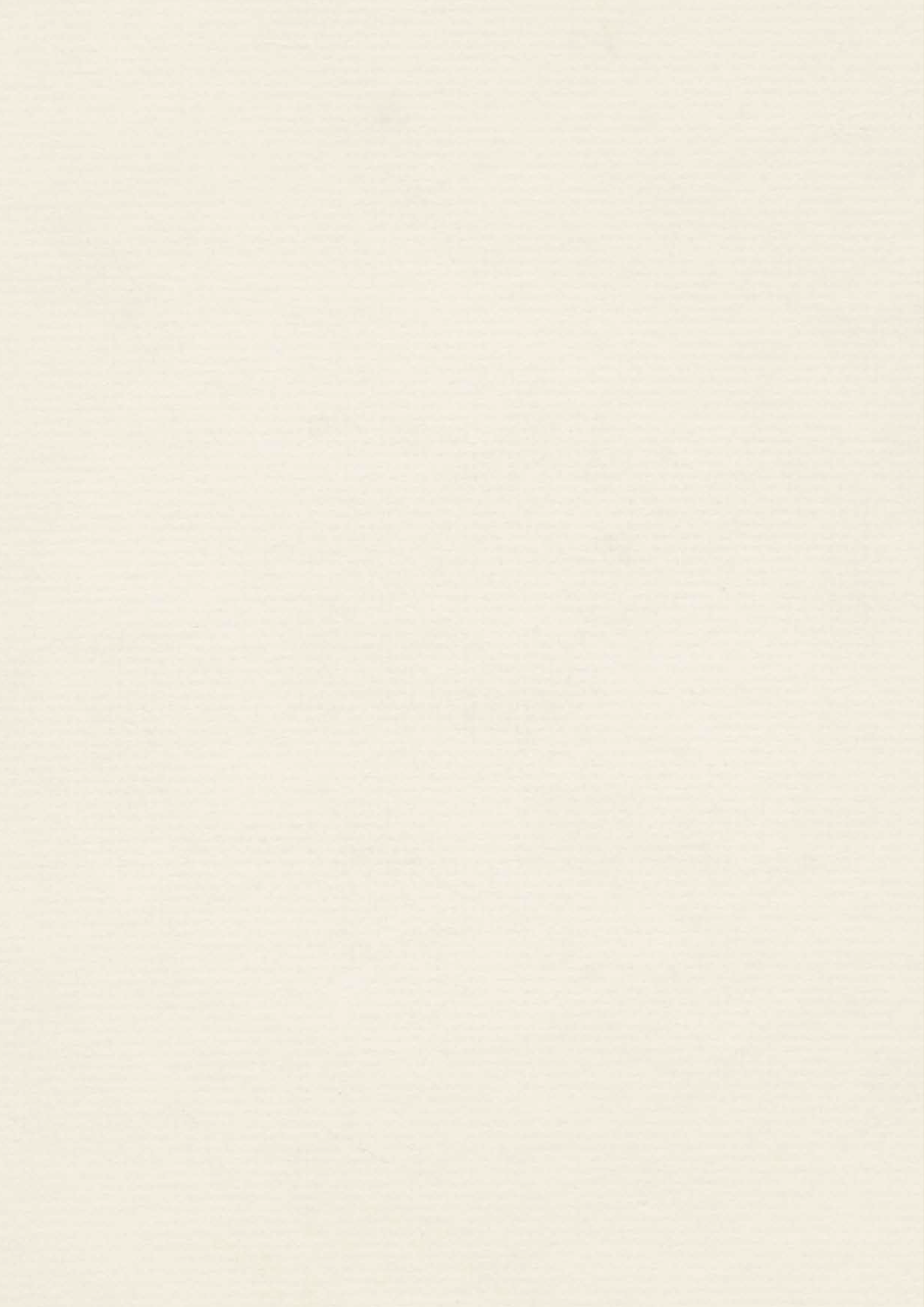Medical Research Council

# Half a Century of Medical Research

Volume One: Origins and Policy of The Medical Research Council (UK)

A. Landsborough Thomson (late Second Secretary of the Council)

Medical Research Council London 1987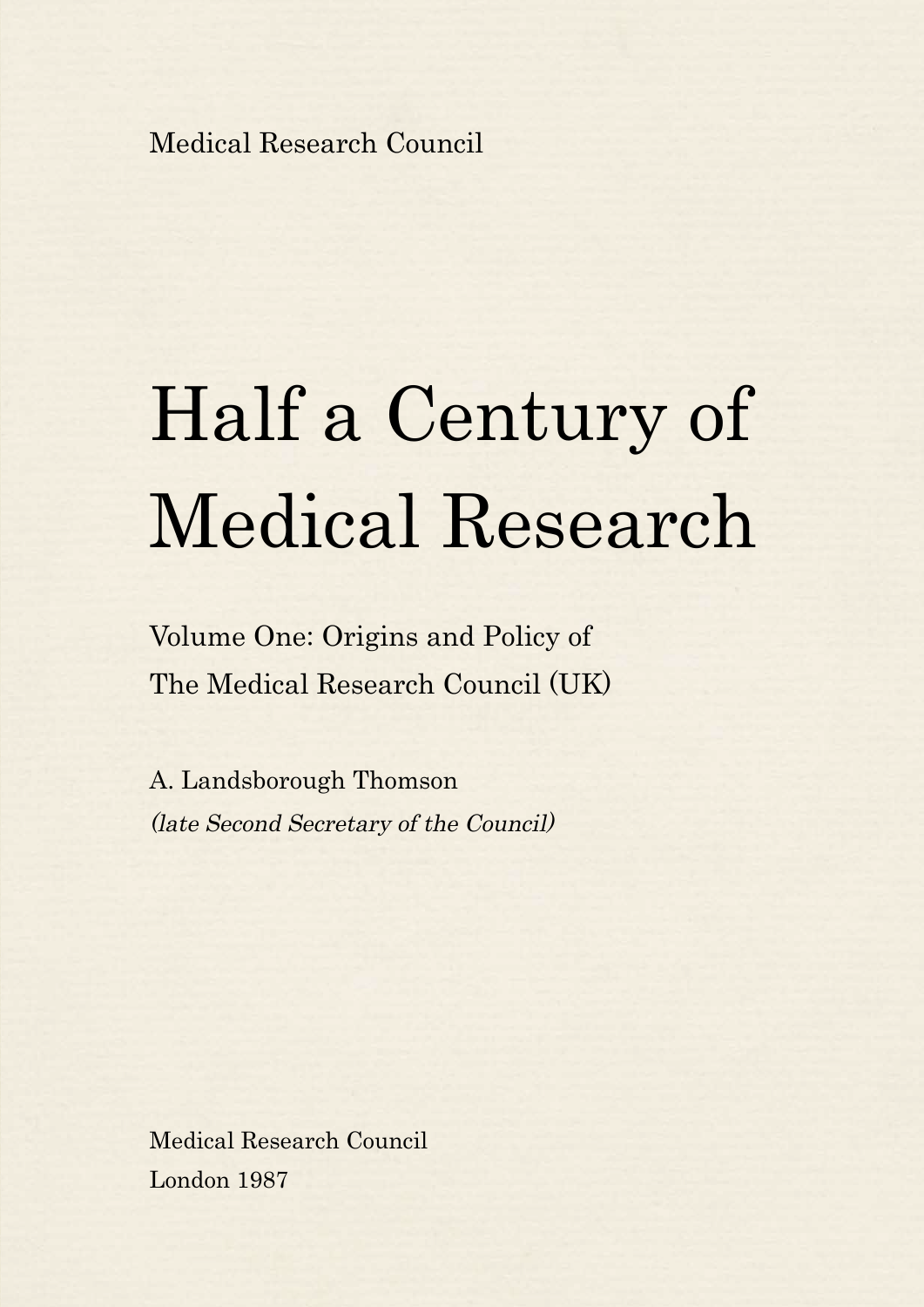#### NOTE:

The following chapters are an extract from Half a Century of Medical Research Volume One (Chapters 1–6 of 17), first published by the Medical Research Council in 1973 and reprinted in 1987.

© Crown copyright 1973

Reprinted by permission of the Controller of Her Majesty's Stationery Office

Reprinted 1987

ISBN 0 903730 13 8 (for the set) ISBN 0 903730 14 6 (Volume I)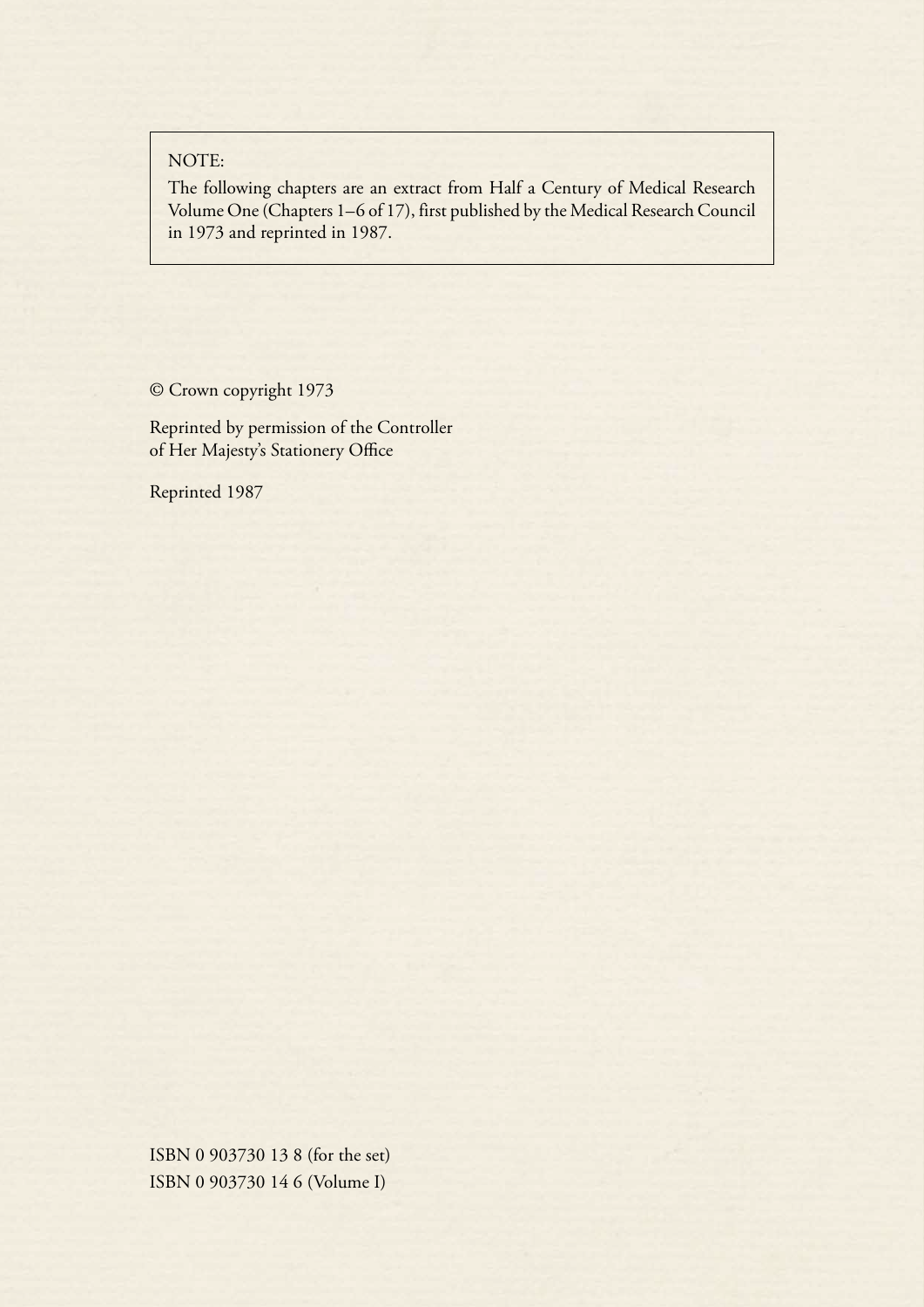## Author's Preface

The subject of this work is a British agency created to promote research in the biomedical field, namely the Medical Research Council. The first volume deals with the history of this body, particularly in its constitutional and administrative aspects. The second volume will deal with the development of its scientific programme.

The period covered is the first half-century of the Council's existence as such, 1920–70, plus the seven years of the predecessor Medical Research Committee, 1913–20. The steps taken to establish that Committee, in 1911–13, are also described, with some retrospect upon still earlier events in the United Kingdom leading up to the recognition of a public responsibility for medical research. Some points relating to 1971 (or even early 1972) that it would have been pedantic to ignore have been inserted during the final stages of preparation for press.

The first six chapters present a continuous chronicle, but limited to the constitutional aspect; otherwise the approach has been analytical, the method being to treat different facets of the subject separately, each for the whole period. No attempt has been made to build the story round outstanding personalities, which would have been invidious and lacking in proper balance. An institution is an organism of which the whole is greater than the sum of its parts; it has a corporate existence to which very many people contribute in different ways and degrees, and it acquires a continuing momentum of its own which transcends individual lives. It is an ideal that anyone may well be proud to serve during his time, but that nobody can claim as his own.

It is a fundamental tenet that science is international and that its advance cannot be described in terms of the contribution made by one country or a particular organisation. A new line of investigation may be opened up here or there, or in different parts of the world simultaneously, when the general state of knowledge is ripe for the particular development. These beginnings depend, firstly, on the ideas of workers in the front line of scientific advance. They depend, secondly, on opportunity—the earlier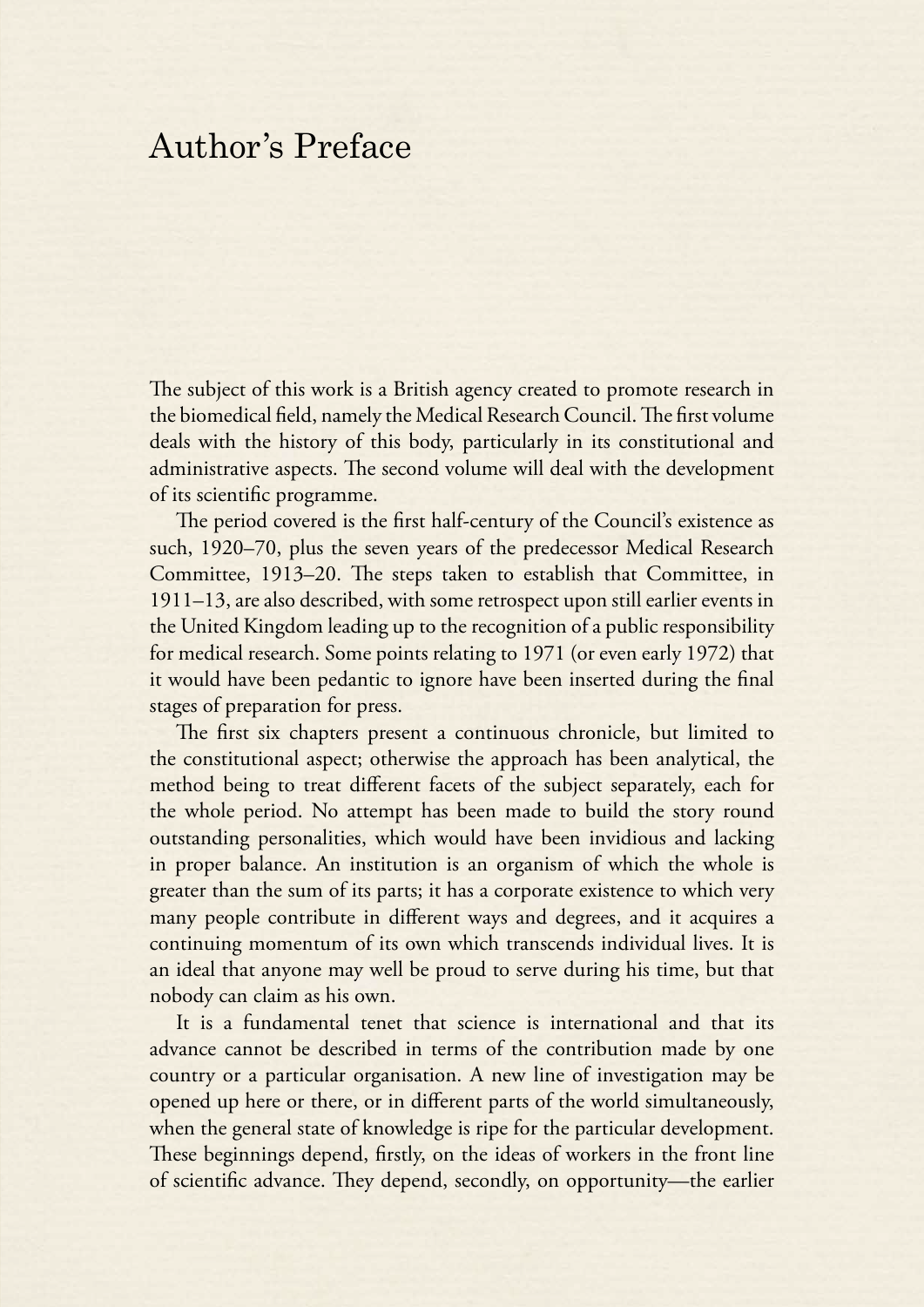training of these workers, their material support and intellectual freedom as investigators, and their provision with appropriate technical resources. It is in the creation of such opportunities that promotion consists. The primary concern in these pages thus lies with the origins of policy, such as the reasons why particular methods of promotion were adopted, the considerations governing the relation between administration and science, and the circumstances in which certain subjects of research were selected for special support. The subsequent advance of research soon becomes part of the general history of scientific progress.

The writer has accordingly been primarily concerned to describe the beginnings of what later became major developments in the Council's scientific programme, and the early formulation of administrative principles that are now either accepted as axiomatic or have been overlaid by subsequent amendment or retrospective rationalisation. This has involved checking with contemporary records, of which the long series of published annual reports provides a rich source that is still far from exhaustion. Unpublished minutes, memoranda and letters filed in the Council's office have added further information on many points. Personal recollection of events over the greater part of the period covered has been of much help in guiding the search, but it has not by itself been relied upon unduly.

It has been necessary to keep in view the requirements of several kinds of possible readers—those who have been directly involved in the Council's work; those who are concerned with the promotion of research in other contexts; and those with a general interest in the subject. For these last some explanations have been given that must seem elementary to the scientifically informed.

#### *Acknowledgements*

Personally, I am grateful to the Council for the opportunity to write this history, which has been for me a task of absorbing interest in my retirement; and also to the successive Secretaries, Sir Harold Himsworth and Sir John Gray, for encouragement of the enterprise and for the provision of facilities and assistance in the headquarters office. I am indebted to many other members of the staff, at all levels, for help as occasion has required.

Two former colleagues, the late Sir Charles Harington and Dr F. H. K. Green, have critically read the whole account in draft; I have had much benefit from their comments, which were in both cases based on long association with the Council. Others have critically read one or two chapters referred to them because of their special concern with the subjects covered.

Still others, in the office, have helped me in different ways, I particularly mention Mr D. J. Cawthron, himself trained as a historian, who has pursued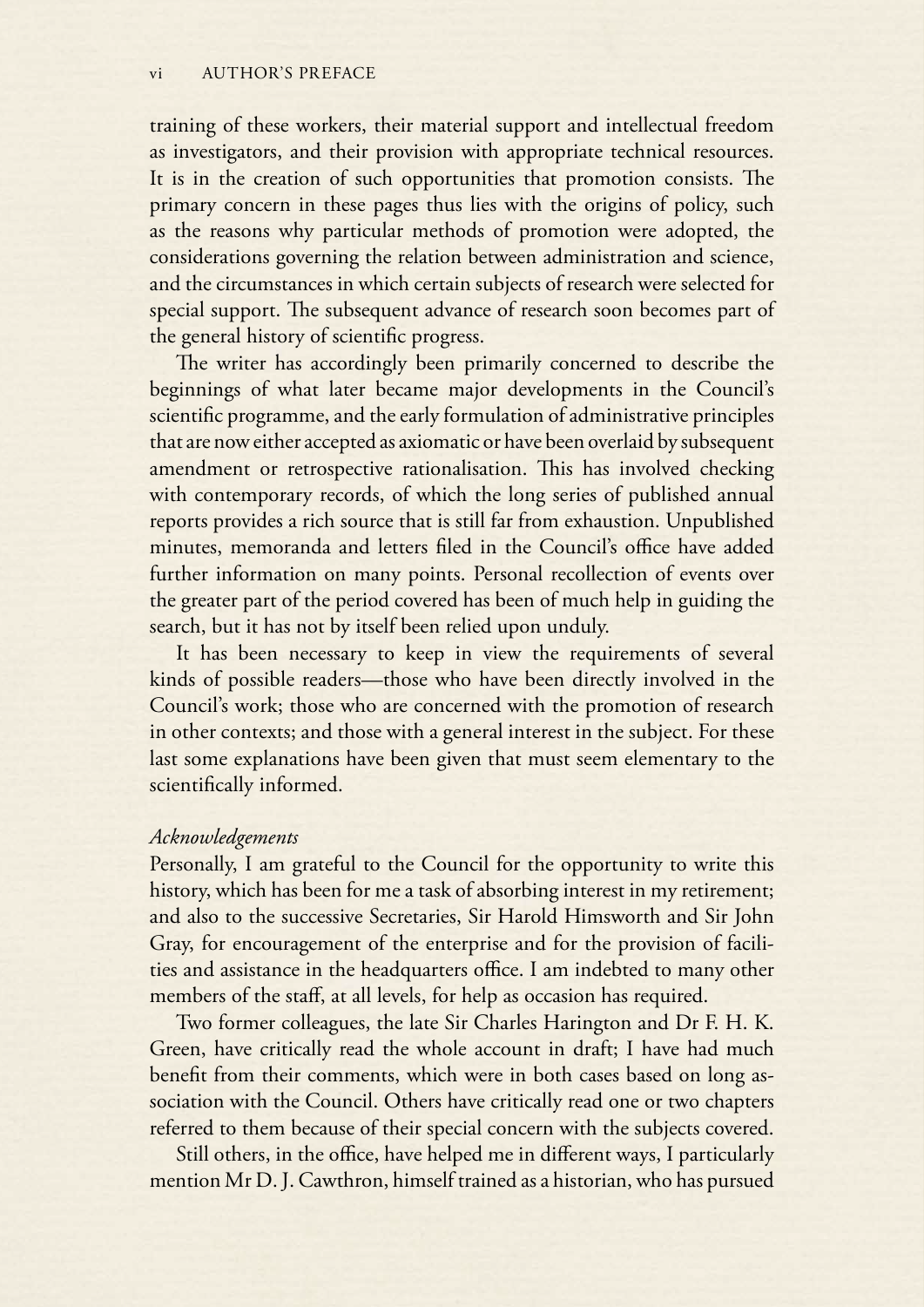many inquiries on my behalf and has also brought a variety of relevant biographical and other matters to my notice. Mrs Norma Morris (followed by Mrs Anne Sanderson for a shorter period) gave part of her time to assisting me in the search for information (with the cooperation of the staff of the office registry), in critically checking my drafts, and in controlling the typing operations. Miss Daphne Gloag, head of the publications group in the office Secretariat, has given invaluable help in the final editing for press. My need for day-to-day secretarial assistance in this work has over the years been well met by, in turn, Mrs Heather Stephenson and Mrs Julia Smith.

A final acknowledgement, not for help in writing history but for their part in making it, is to the research workers and particularly those who have been my colleagues in the service of the Council. It is for what they achieve that the organisation exists. The administrator may do much to create opportunities and he may help to tend the growing tree; but it is they who plant it and they who bring it to fruition. Space has allowed me to name only a minority, and seldom to say more, but here I greet them all—whether still working or retired. Some pioneers to whom I have been able to make fuller reference were my seniors or contemporaries, and most of them have gone; they also were my friends, and I salute their memory.

> L.T. *April 1972*

Medical Research Council Headquarters Office 20 Park Crescent London W1N 4AL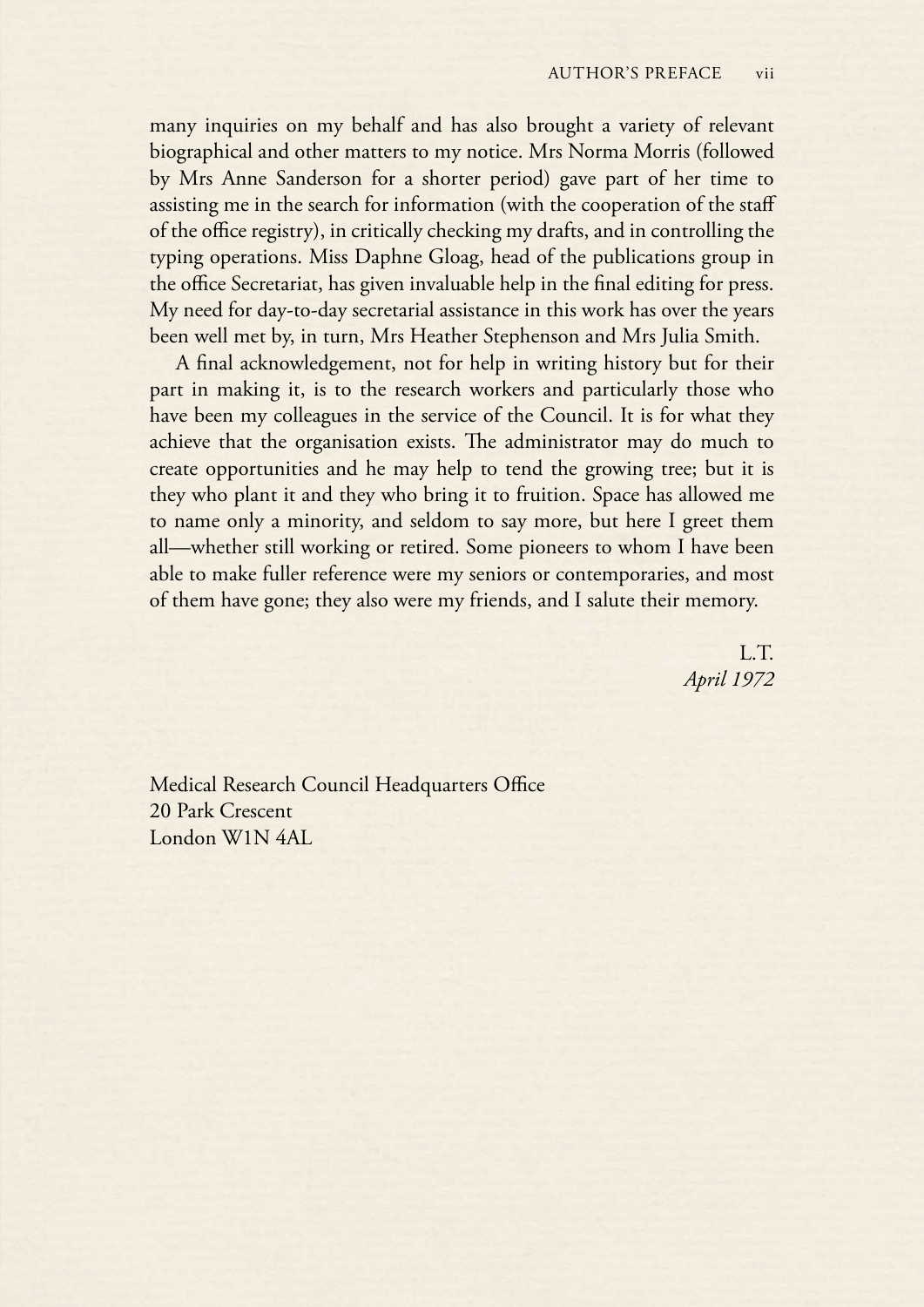## Contents of Volume One

| Author's preface                                   |                                                          | $\mathbf{V}$ |  |  |  |
|----------------------------------------------------|----------------------------------------------------------|--------------|--|--|--|
| <b>INTRODUCTION</b> by Sir Harold Himsworth        |                                                          |              |  |  |  |
|                                                    |                                                          |              |  |  |  |
|                                                    | PART I-ORIGIN AND STATUS (constitutional history)        |              |  |  |  |
|                                                    | Chapter 1 Predecessors in Great Britain (before 1911)    | $\mathbf{1}$ |  |  |  |
| $\overline{2}$                                     | Construction period (1911–13)                            | 11           |  |  |  |
| $\overline{3}$                                     | The Medical Research Committee (1913–20)                 | 23           |  |  |  |
| $\overline{4}$                                     | Reconstruction period (1918–20)                          | 36           |  |  |  |
| 5                                                  | Establishment of the Medical Research Council (1920)     | 48           |  |  |  |
| Later constitutional developments (1920-1971)<br>6 |                                                          |              |  |  |  |
| Official relations<br>$\mathcal{I}$                |                                                          |              |  |  |  |
| 8                                                  | Coordination of Government research (1917–1971)          | 77           |  |  |  |
|                                                    |                                                          |              |  |  |  |
|                                                    | PART II-WAYS AND MEANS (organisation and administration) |              |  |  |  |
|                                                    | Chapter 9 Policy and methods                             | 91           |  |  |  |
| 10                                                 | The National Institute for Medical Research              | 108          |  |  |  |
| 11                                                 | External staff and research units                        | 133          |  |  |  |
| 12                                                 | Grant-aided research                                     | 147          |  |  |  |
|                                                    |                                                          |              |  |  |  |

| 13 Training and travel awards            | 162 |
|------------------------------------------|-----|
| 14 Publications and information services | 172 |
| 15 Financial provision by Parliament     | 188 |
| 16 Additional financial support          | 207 |

17 The Council and its administration 220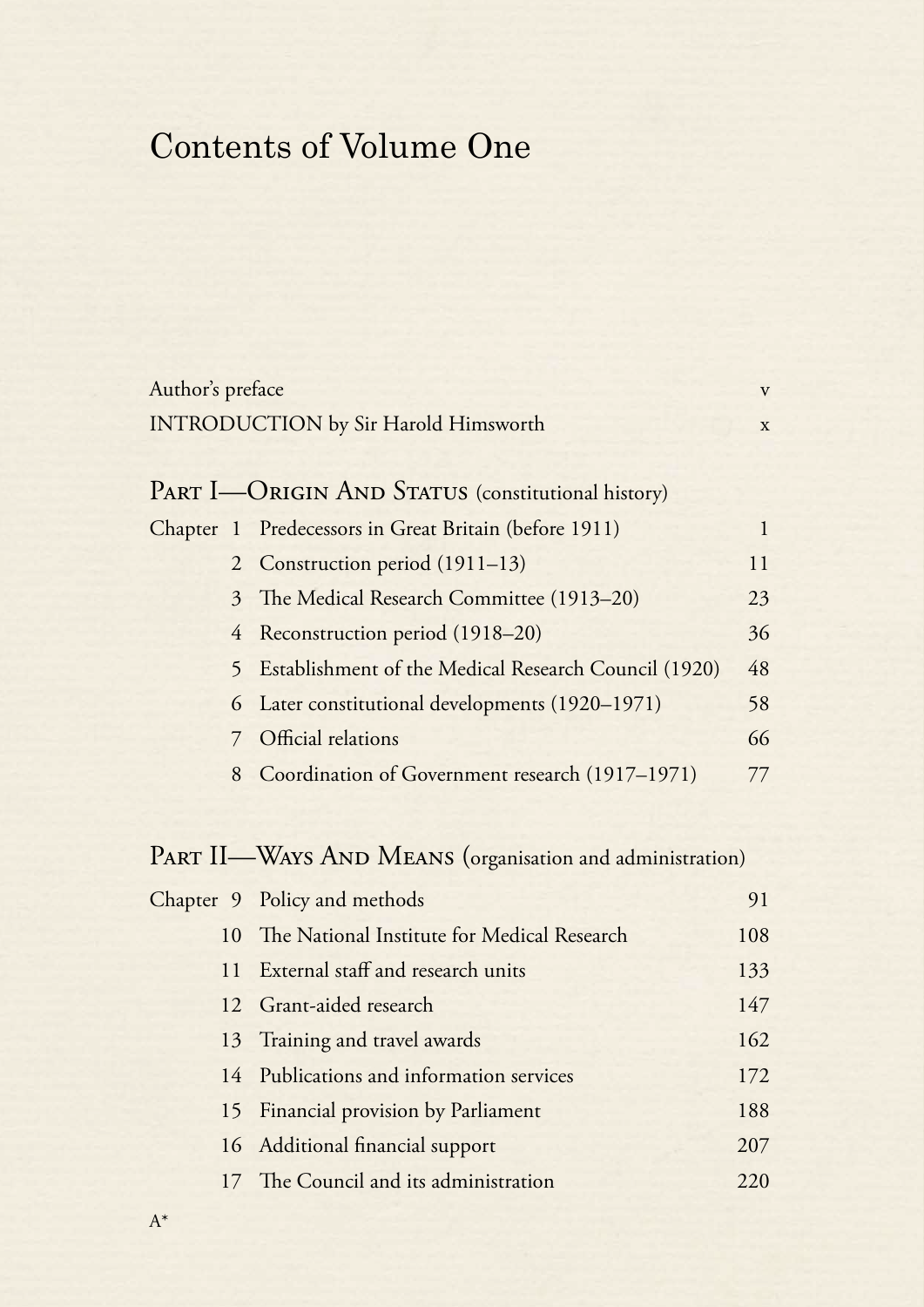### **APPENDICES**

|                  |              | Appendix A Sources and references                                                                                        | 241 |  |
|------------------|--------------|--------------------------------------------------------------------------------------------------------------------------|-----|--|
|                  | B            | <b>Acts of Parliament</b>                                                                                                | 252 |  |
| $\mathsf{C}$     |              | Statutory Regulations relating to the Medical<br><b>Research Committee</b>                                               | 260 |  |
|                  | D            | Orders in Council relating to the Committee<br>of Privy Council for Medical Research and<br>the Medical Research Council | 265 |  |
|                  |              |                                                                                                                          |     |  |
|                  | E            | Royal Charters of the Medical Research Council                                                                           | 268 |  |
|                  | F            | Nominal roll of responsible Ministers                                                                                    | 279 |  |
|                  | G            | Composition of the Committee of Privy<br><b>Council for Medical Research</b>                                             | 281 |  |
|                  | H            | Chairmen and members of the Medical<br><b>Research Committee and Council</b>                                             | 282 |  |
|                  | $\mathbf{I}$ | Senior members of the Headquarters Staff of the<br>Medical Research Committee and Council                                | 288 |  |
| <b>INDEXES</b>   |              |                                                                                                                          |     |  |
| General subjects |              |                                                                                                                          |     |  |
| Personal names   |              |                                                                                                                          |     |  |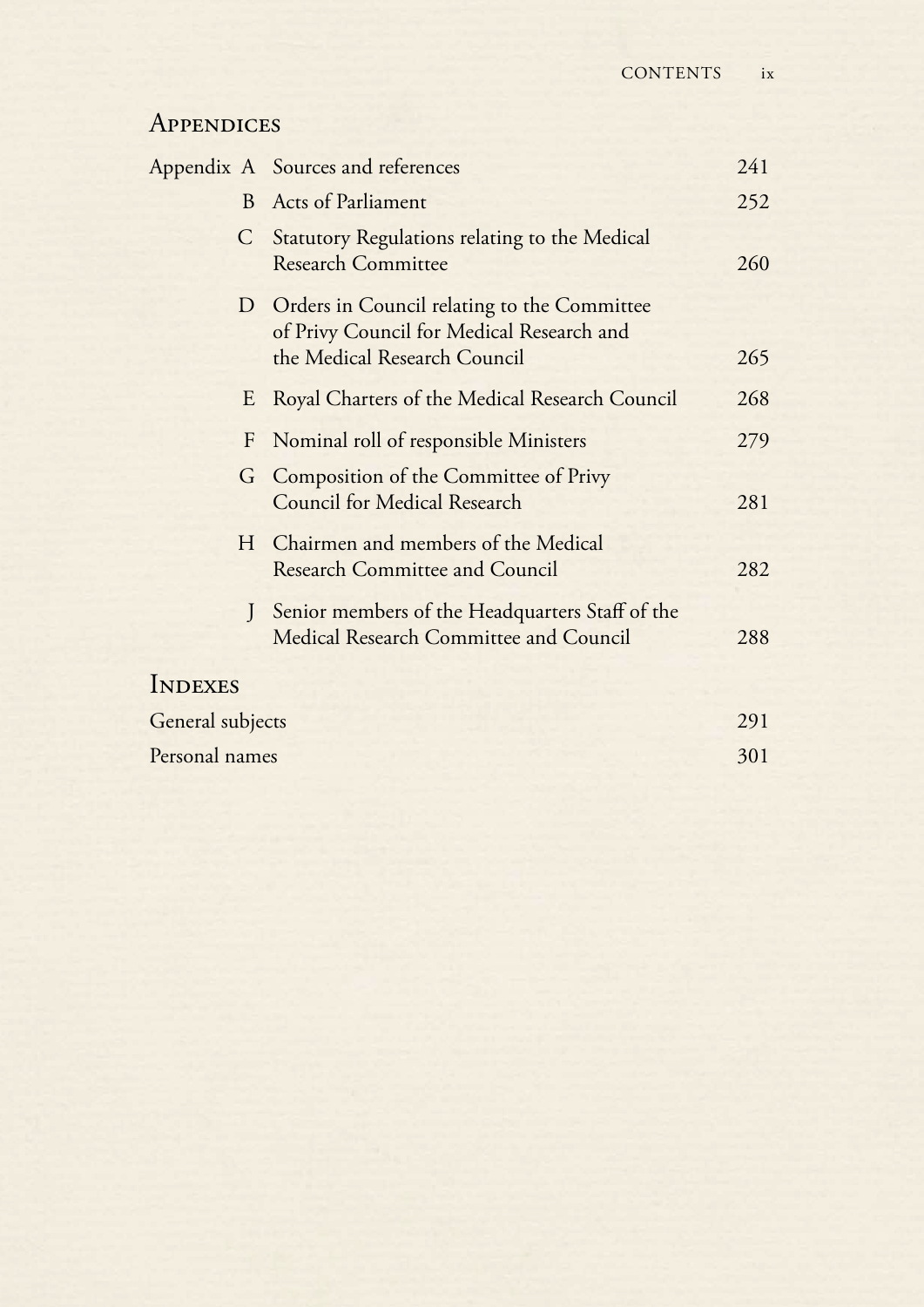## Introduction

by

Sir Harold Himsworth, KCB, MD, FRCP, FRS *late Secretary and Deputy Chairman, Medical Research Council* 

To those who have been part of an institution, to those who have been involved in its development and to those who have depended upon it for their support, the history of its origins, growth and difficulties cannot fail to have a special and intimate interest. If, in addition, the institution in question has stood as a prototype in a continuing field of human activity, interest passes beyond the special to become of wider relevance. When, therefore, the Medical Research Council reached the half-century of its existence, it was decided, for both these reasons, to take advantage of the availability of Sir Landsborough Thomson after his retirement and to ask him to put together an account of the Council's evolution in the developing context of the growing needs of this country for ever more scientific knowledge.

For this task Sir Landsborough was uniquely equipped. It was in October 1919, after a distinguished academic career in zoology at Aberdeen, and an equally distinguished military career in the First World War, that he joined the staff of the old Medical Research Committee, which preceded the setting up of the Council itself. From then, until his retirement thirtyeight years later, he was second-in-command at the Council's headquarters to three successive Secretaries. During this period, he saw the Council grow from its embryonic form to become a pervading national influence in the development of biomedical knowledge. Sir Landsborough is thus in an exceptional position to give an account of the developments during the last fifty years and, more important, to put on record the significance of the considerations that underlay these.

The Research Councils, in the form we know them, are a peculiarly British institution and, although they have been copied to a greater or lesser extent elsewhere, it is questionable whether they could have arisen save in the context of the ethos of this country. The idea that it is in the best interests of a country that research (as distinct from development) should be established independently of political interest or administrative commitment is not one that would normally occur to those concerned with the machinery of government even though it is but the translation into the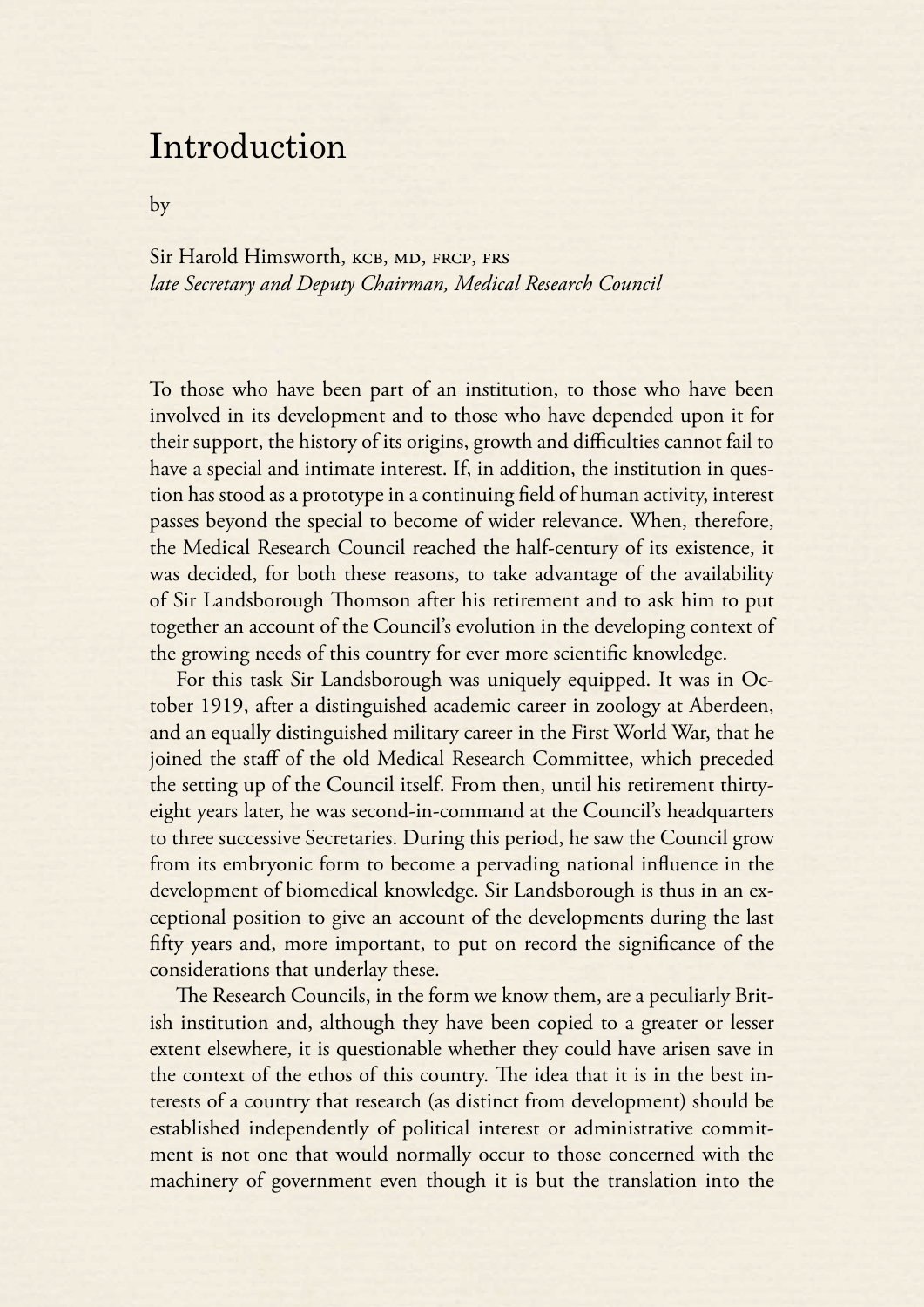scientific sphere of the time-honoured caution that no man should be judge of his own case. That a committee including men as able as Haldane and Morant, in consultation with so far-seeing a Minister as Addison, could conceive such a scheme may occasion no surprise. It is doubtful, however, if even they could have ensured its acceptance but for the general climate of self-confidence and assurance that had carried over into the public life of this country from a century of unchallenged authority and power. Be that as it may, the pattern proposed by the Haldane Committee in 1918 was adopted in place of the traditional arrangement of putting research under the control of an administrative department with a particular interest in its findings. That the research council scheme has in principle been a success, that it is economic, that it has been, and is, a material factor in promoting public and scientific confidence, was shown by the conclusions reached by the Trend Committee, appointed more than forty years after its inception, when reviewing its performance.

It has been said that the greatest problem facing modem society is that of incorporating expert knowledge into government. It may well be, therefore, that now we have clearly entered an age when policy, not only at the departmental but also at the national level, is coming to depend increasingly upon the objective quality of the scientific knowledge available, the organizational pattern of which the research councils are the prototype might find increasing application. In any event, an informed account of the evolution and problems of one such council should be invaluable in promoting a more informed appreciation of the points at issue and the bearing of these on the public interest. It has been provided by Sir Landsborough Thomson in this book.

*London, April 1971*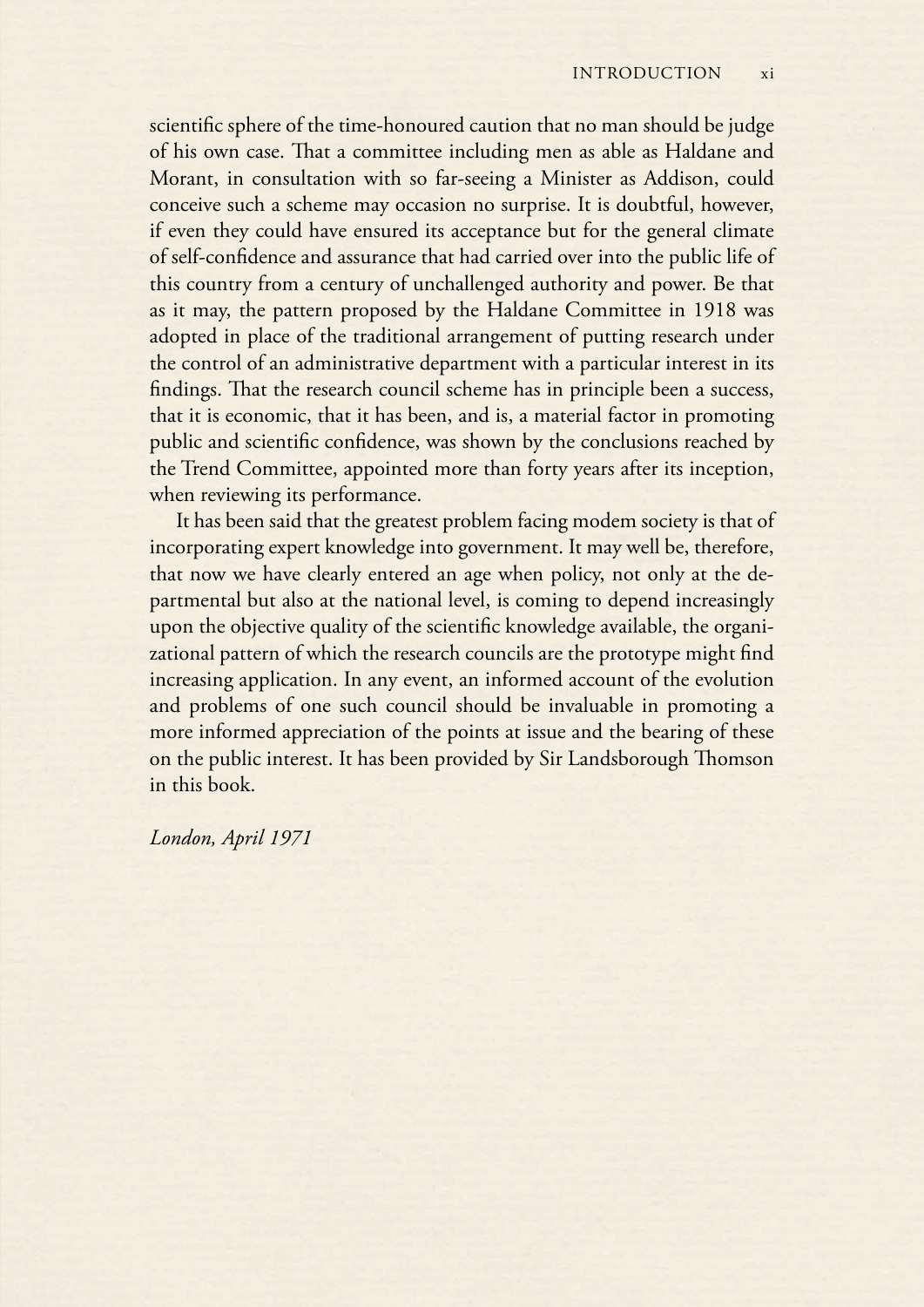## Part I Origin and Status: Constitutional History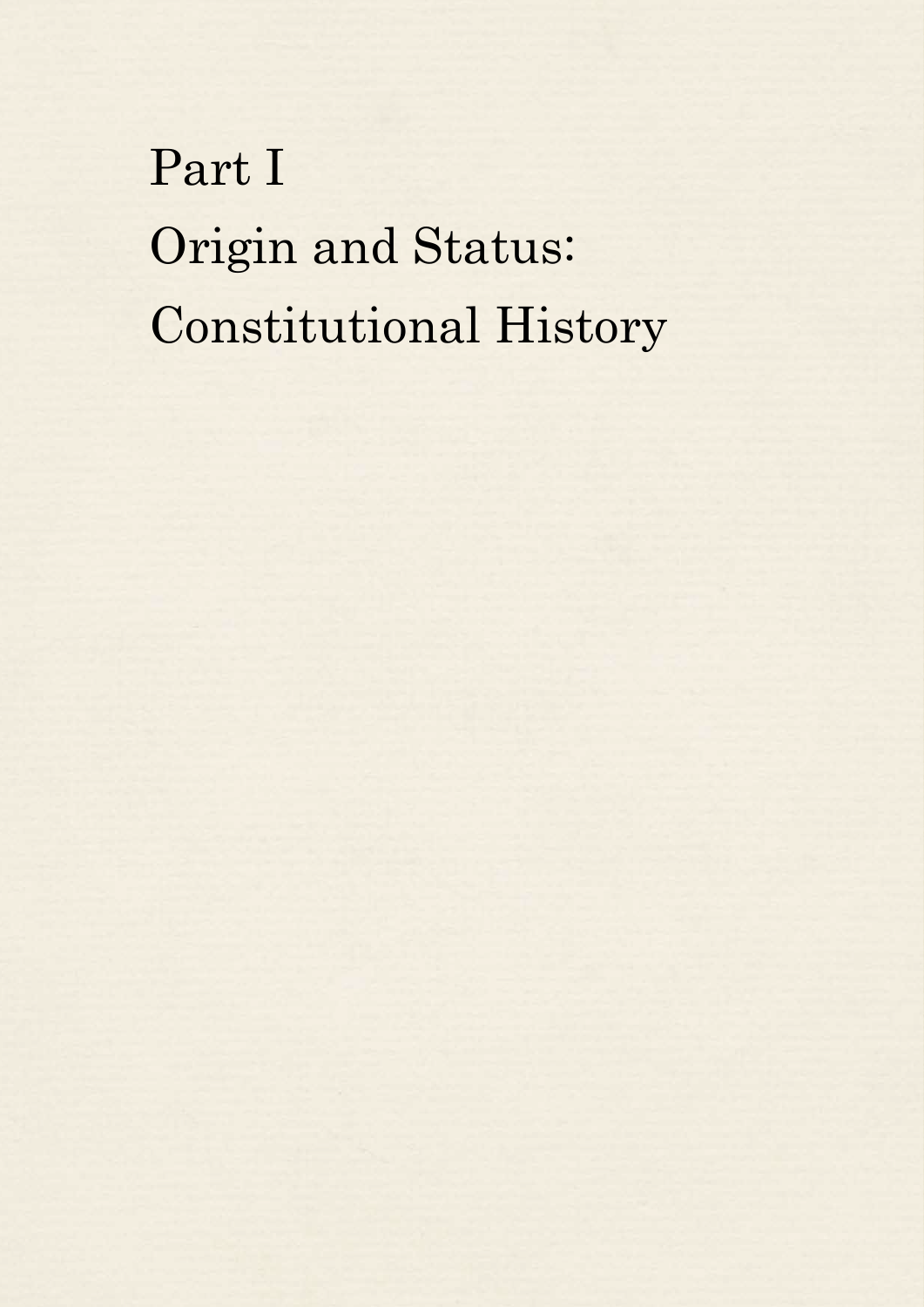## Chapter 1

### Predecessors in Great Britain (before 1911)

General retrospect—Early state-aided researches—Research under the Privy Council— Research under the Local Government Board—Research in the Services—The Lister Institute—The twentieth century—The Royal Commission on Tuberculosis

#### *General retrospect*

The conception that the promotion of medical research is a responsibility of the State is almost wholly a growth of the twentieth century so far as concerns the United Kingdom, which lagged in this respect somewhat behind France and Germany. Nevertheless, there were in the nineteenth century certain sporadic and partial incursions of the British Government into this field, presently to be mentioned. In earlier centuries the advancement of medical knowledge depended on the spontaneous enterprise of men engaged in professional practice and working either in the hospitals or in the general community. The advances mostly took the form of improvements in methods evolved in the course of practical experience. On the other hand, there were outstanding examples of results obtained from deliberate research in anatomy and physiology and into the nature and causes of disease. One need only recall such illustrious names as those of William Harvey (1578–1657) for the experimental demonstration of the circulation of the blood, of Thomas Sydenham (1624–89) for the clinical description of diseases as such and for studies of epidemiology, of John Hunter (1728-93) for work in comparative anatomy and physiology and for the foundation of scientific surgery, and of Edward Jenner (1749–1823) for inoculation with vaccines against smallpox. One may also mention James Lind (1716– 94), an Edinburgh graduate and "founder of naval hygiene", who among other things made a controlled clinical trial to prove the value of citrus juice against scurvy. There followed in the nineteenth century such events as the discovery of the anaesthetic properties of chloroform and its use in midwifery by James Young Simpson (1811–70) and the introduction of antiseptic surgery by Joseph Lister (1827–1912); and the latter part of that century was marked by many discoveries which laid the foundations of modern medical science.

The pioneer discoveries stand out against the relatively undeveloped state of knowledge in their times; they were made under social conditions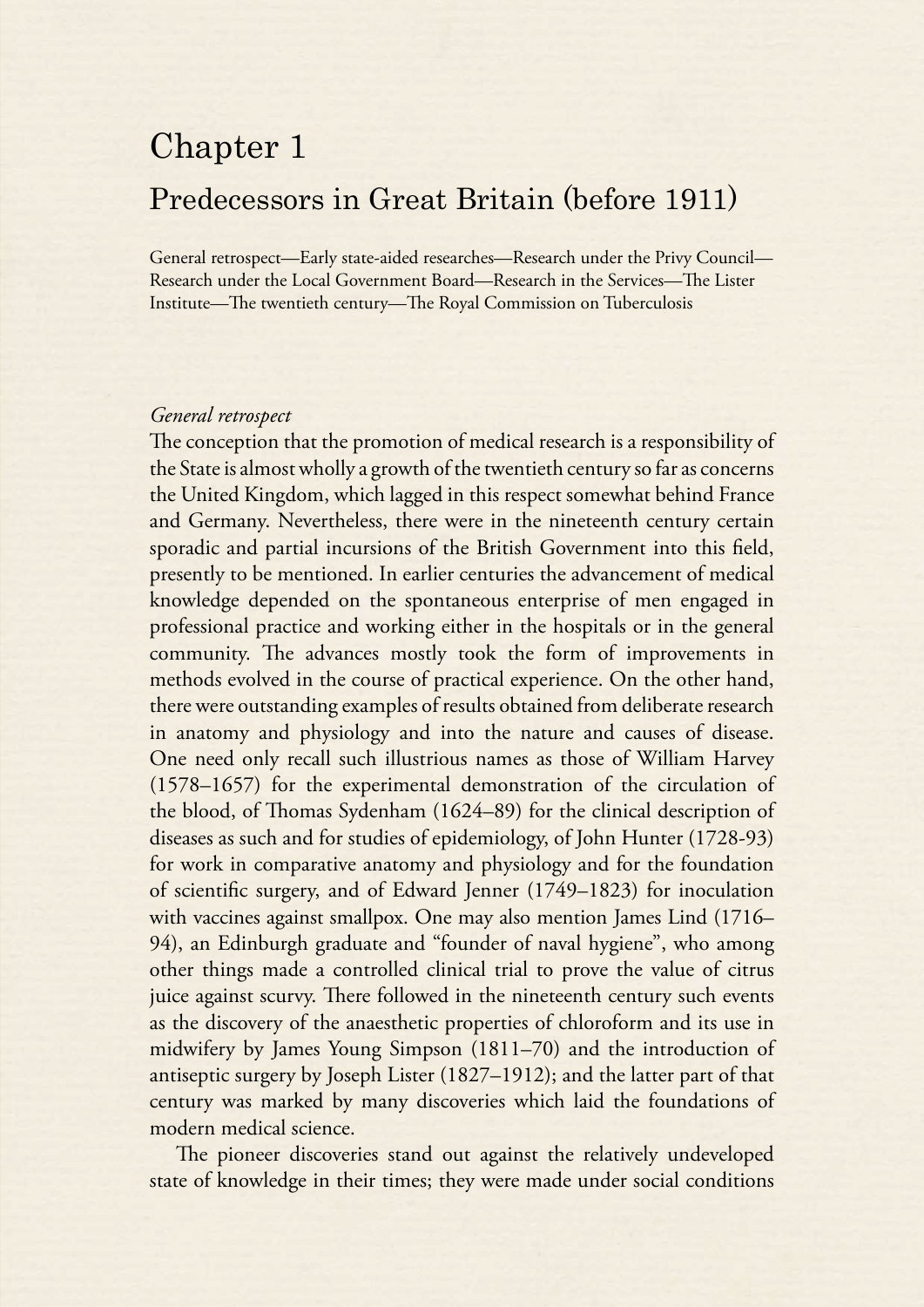and in scientific circumstances immensely different from those of today. The Industrial Revolution in the middle of the eighteenth century initiated a drastic change in the whole structure of society; the population vastly increased, the balance between rural and urban communities was radically altered, and the pattern of existence acquired new aspects for many people. More recent times have seen further growth in the complexity of life and in the sheer pace of living.

In parallel with these vast social changes there was, and continues to be, an immense development of science over the whole field of discovery and invention. Growing knowledge in different branches, both physical and biological, has many potential applications to the problems of human health; and thus a great responsibility has been placed on the medical research worker to see that they are in fact applied. New techniques of investigation of great refinement have been introduced, calling for higher standards of training in their use. A tendency towards specialisation, if sometimes overdone, has been inevitable. The time has long passed when medical research could progress solely as a by-product of the work of exceptional men in professional practice—itself much affected by the wider extent of knowledge and the need for more highly specialised skills of its own. No longer, indeed, is it the prerogative of the medical profession, for other disciplines have necessarily been brought to bear upon its problems.

The implications were beginning to be appreciated in the closing years of the nineteenth century. In America, Frederick T. Gates, the far-seeing lay adviser to John D. Rockefeller on his philanthropic expenditure, wrote in a memorandum of 1897:

Medicine can hardly hope to become a science until it can be endowed, and qualified men enabled to give themselves to uninterrupted study and investigation, on ample salary, entirely independent of practice. (Quoted by Fosdick, 1956.)

The twentieth century has seen great developments in Britain, especially that with which the present work is concerned. First, however, it is of interest to look back more closely at earlier events, using Sir Arthur MacNalty's Fitzpatrick Lectures (published in 1948) as the main source of the next three sections of this chapter; the Heath Clark Lectures by Sir John Charles (1961) are also relevant.

#### *Early state-aided researches*

It is not surprising that the beginnings of State medicine, and with it the early forerunners of state-aided medical research, took place in the preventive field. Curative medicine was until the present century financed by the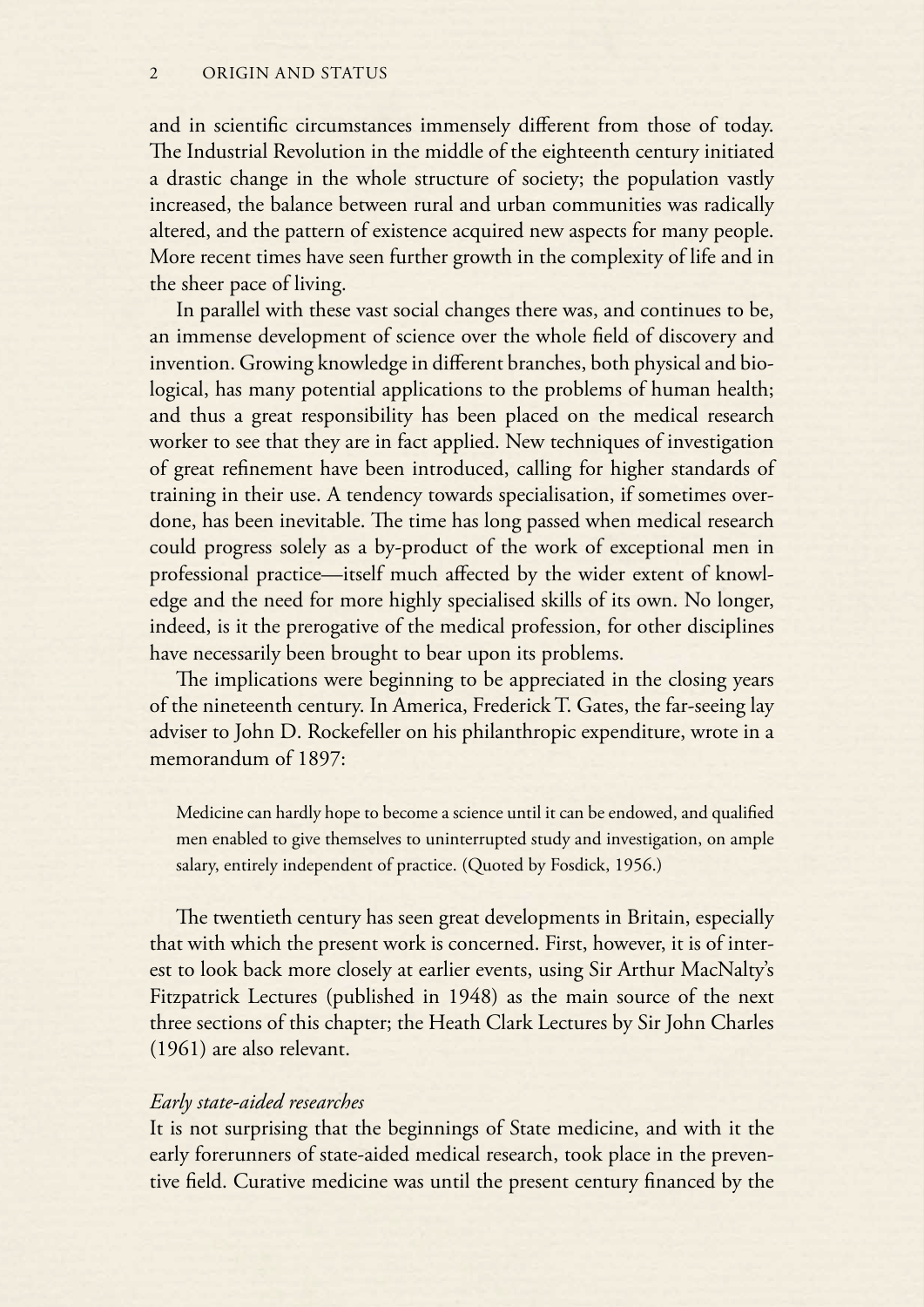fees paid privately to general and specialist practitioners, by charity through the voluntary hospitals, and only at the lowest economic level by the Poor Law administration. Measures of public health, on the other hand, had of necessity to be supported by the community, from the funds of central or local government. Public hygiene is indeed a subject of great antiquity, traceable from pre-historic times through such ancient civilisations as those of Egypt, Assyria, Israel (Mosaic law), Greece, and Rome. In England the first sanitary act was passed in 1388; for long, however, hygiene was a matter for legislation rather than administration, and enforcement lay with local rather than central authority.

The first essays in state-aided medical research arose as a by-product of administrative measures taken in the interests of the public health. Thus, in the period 1833–54 Dr Thomas Southwood Smith (1788–1881) was intermittently employed on inquiries for official commissions and, latterly, for the General Board of Health; he published reports on the causes of sickness and mortality, on the results of sanitary improvement, on quarantine, and on outbreaks of cholera and yellow fever. Inquiries for the Poor Law Commission, at the instigation of Edwin Chadwick (the salaried member), were likewise made by Dr Southwood Smith, and also by Dr Neil Arnott (1788–1874) and by Dr James Phillips Kay (later Sir James Kay-Shuttleworth—1804–77); in particular, they reported on fevers in London, and Kay later reported on fevers in Edinburgh and Glasgow.

A General Board of Health for England and Wales was set up as part of the machinery of central government in 1848; and although it did not last for long it had successors. Dr J. Simon, to be mentioned later, was Medical Officer of the Board and had a definite policy as regards research. Although he had no staff to assist him, he was able to employ specialists on a temporary basis to report on particular matters. Thus, in addition to Dr Southwood Smith, Dr E. H. Greenhow (1814–88) was employed to inquire into the proportion of deaths from different diseases in different districts; and at the same time Dr William Farr (1807–83), compiler of statistics in the General Register Office, was making his great contribution.

#### *Research under the Privy Council*

The General Board of Health was abolished in 1858, when its functions were transferred to the Privy Council—strangely foreshadowing a much later event (Chapter 5). Sir John Simon (1816–1904) was transferred from the Board as first Medical Officer of this new central health authority and played the outstanding part in the events that followed. The surname was pronounced in accord with his French ancestry; there is a recent biography (Lambert, 1963). Those were the days of the great all-rounders in the medical field, and Simon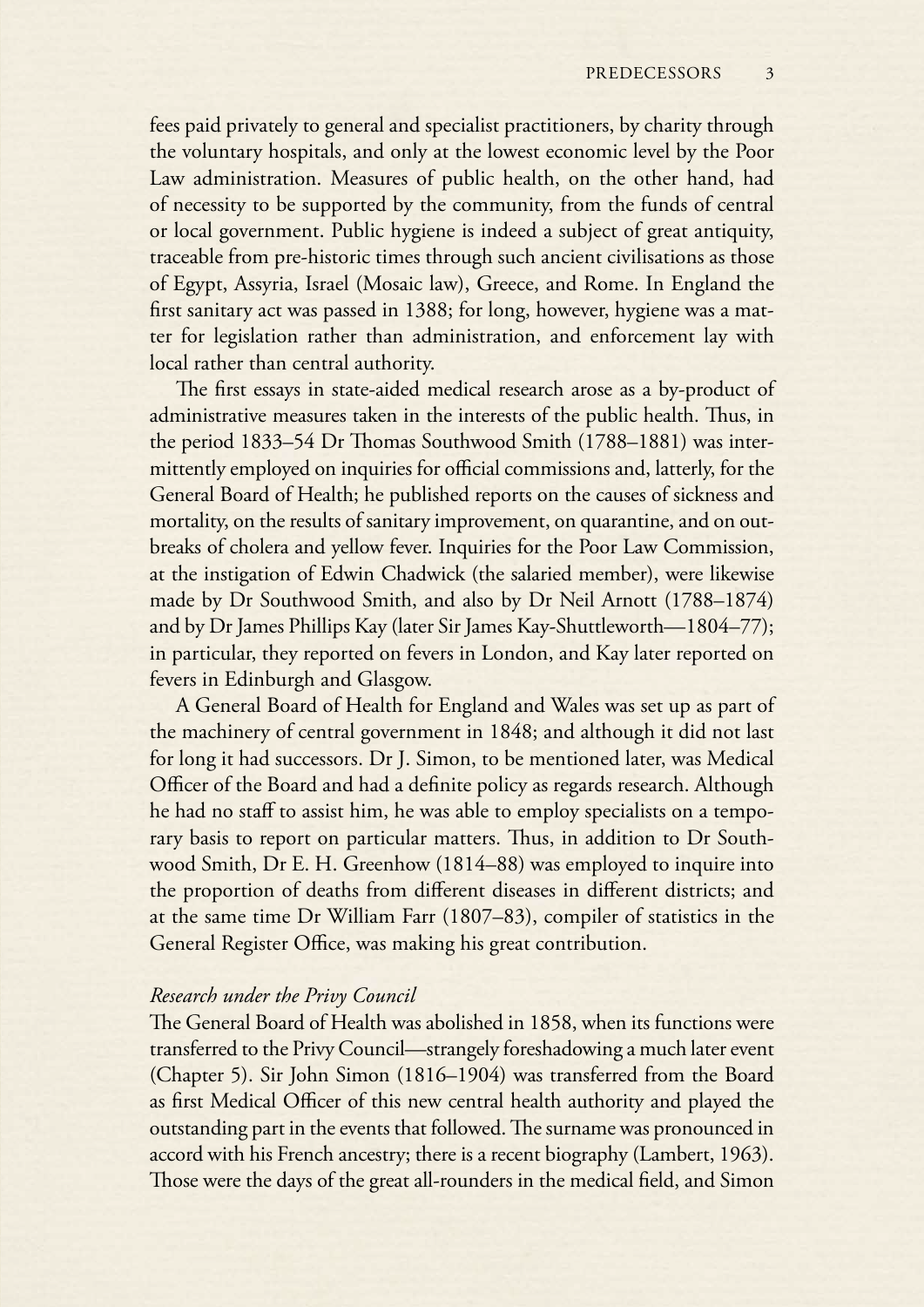was a pre-eminent example: he was a pathologist who had been elected a Fellow of the Royal Society at an early age for his work on the thyroid, and a surgeon who was later President of the Royal College of Surgeons of England; he had also been Medical Officer of Health of the City of London. He was not deterred by the fact that the administrative scope of his office was limited to public vaccination, the Quarantine Act, and certain special powers (during epidemic emergencies) under the Disease-Prevention Act.

Otherwise the Privy Council, in matters of health, had only the functions of inquiry and report the Privy Council were "to cause to be made from time to time such inquiries as they may see fit in any matters relating to the Public Health in any place or places". In Simon's view, this power should be used to "develop a scientific basis for the progress of sanitary law and administration and to aim at stamping on public hygiene a greater exactitude than it had hitherto had".

During the Privy Council regime, 1858–71, Simon promoted careful inquiries into outbreaks of disease and many new facts of epidemiology were established. Among the investigations were those of Dr Greenhow and Dr (later Sir) John Burden-Sanderson (1829–1905) into diphtheria, and of Dr Edward Smith (1818–74) into the nutrition of the populace on a basis of sample dietaries. In 1865 Simon sent investigators to report on typhus in Russia and on cerebrospinal meningitis in Germany. The great cholera epidemic of 1865–66 was made the subject of epidemiological and pathological studies. Other inquiries ranged over a wide field, including social and industrial medicine and touching on such varied subjects as infant mortality, tuberculosis, food, housing, parasites, and hospital hygiene.

Simon was indeed the first State organiser of medical research. As a pathologist, he had followed the work of Pasteur with much interest; and in 1864 he obtained authority from the Privy Council to promote laboratory investigations:

Investigations, not necessarily connected with our practical business at the moment, but tending to be of powerful indirect influence on our practical business as a whole; investigations, which we knew could be of no rapid effect, but which we hoped would by degrees—even if only by the slow degrees of exact science—surely lead us to more precise and intimate knowledge of the causes and processes of important diseases, and would thus eventually augment more and more the vital resources of Preventive Medicine.

Of special interest, as a pioneer effort in biochemical study, was Simon's employment of Dr John Lewis William Thudichum (1829–1901) for research work intended "to promote an improved chemical identification of diseases".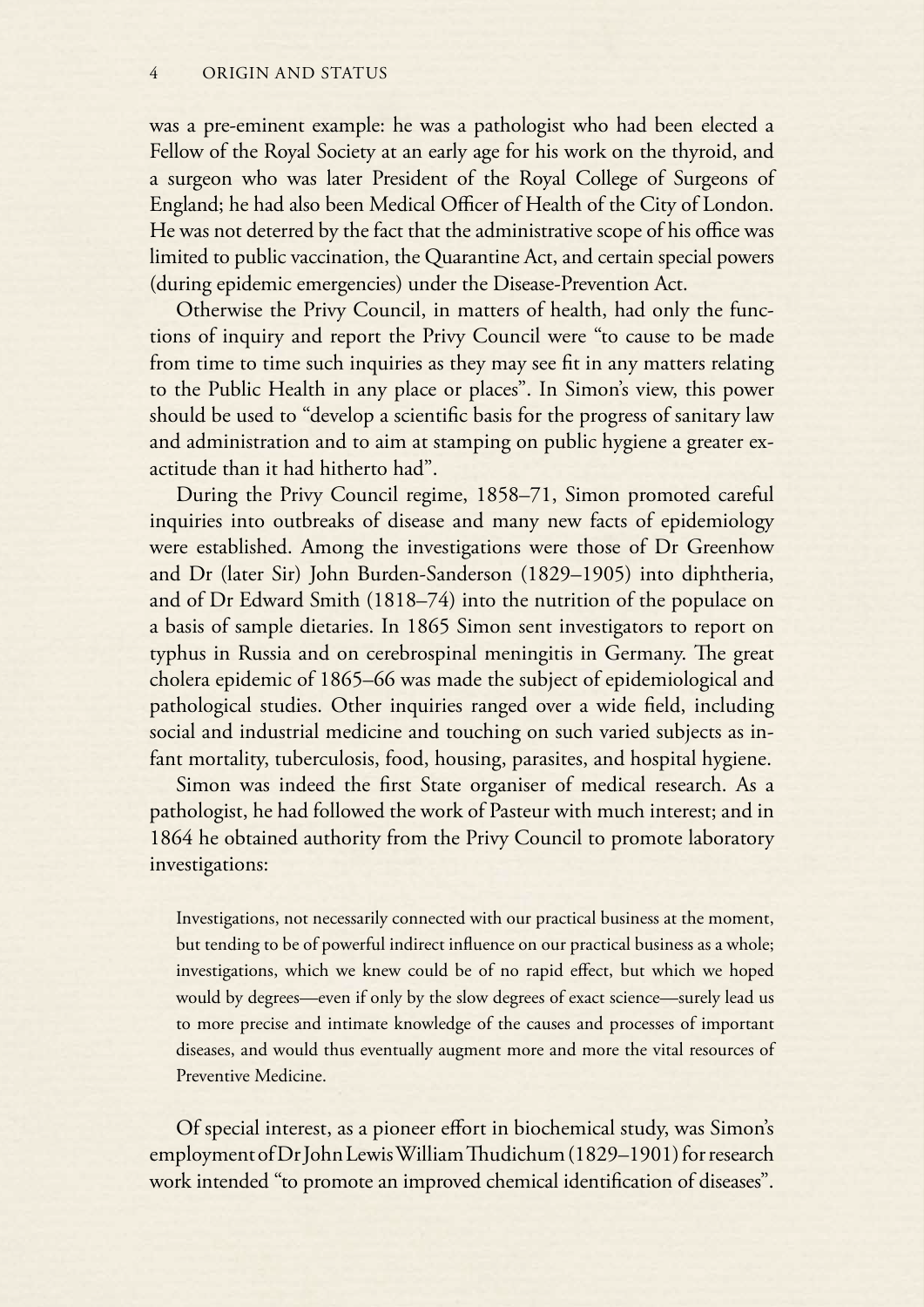The great interest of the various organic substances which Thudichum isolated from the body, particularly from the brain, was not fully recognised at the time; his findings indeed provoked a storm of hostile criticism, but they were later fully confirmed by others—including Dr Otto Rosenheim, working at the National Institute for Medical Research. In 1929, as a gift from his daughters, a valuable collection of chemical preparations made by Thudichum passed into the keeping of the Medical Research Council, as recorded in its Report for 1928–29. This remarkable man, born in the Grand Duchy of Hesse and originally named Ludwig Johann Wilhelm Thudichum, has been the subject of a biography by Drabkin (1958) and more recent annotations by Debuch and Dawson (1965) and reference by Charles (1961).

Nearly thirty years after Thudichum's death, his four by then aged daughters were found by Dr Rosenheim to be living in dire poverty in what had been their father's house; the Council was glad to be instrumental in obtaining for them a pension from the Civil List.

In 1870 Parliament approved a special item of £2000 per annum for Auxiliary Scientific Investigations» in the estimates of the Privy Council, and this must be reckoned as a landmark in State provision for medical research. As MacNalty wrote:

The great value of these scientific investigations under the Privy Council lay not so much in the results achieved, although these were considerable, as in the principles won. State grants were made to workers in medical research, and the laboratory work was closely associated with epidemiological field inquiries. For the first time the State had officially recognised the importance of research into health and disease.

At this time, and until 1883, Burdon-Sanderson continued to receive grants—latterly at the Brown Institution for the Study of Animal Diseases for work on such subjects as cattle plague, tuberculosis, the nature of contagion, wound infection, and the pathology of blood poisoning. Other grant-aided investigators had been paying special attention to cholera, and their reports to the Privy Council indicate a growing belief in the spread of this and other diseases by living organisms; they were also influenced by the classical demonstration in 1854 by Dr John Snow (1813–58), a general practitioner in London, that cholera infection was spread in drinking water.

To quote MacNalty again:

With the aid of the novelists [notably Charles Dickens] and his classical reports, Simon educated public opinion in the importance of public health and built up the great edifice of English State Medicine with sound scientific knowledge and with the active support of the medical profession. Much of the success of the Medical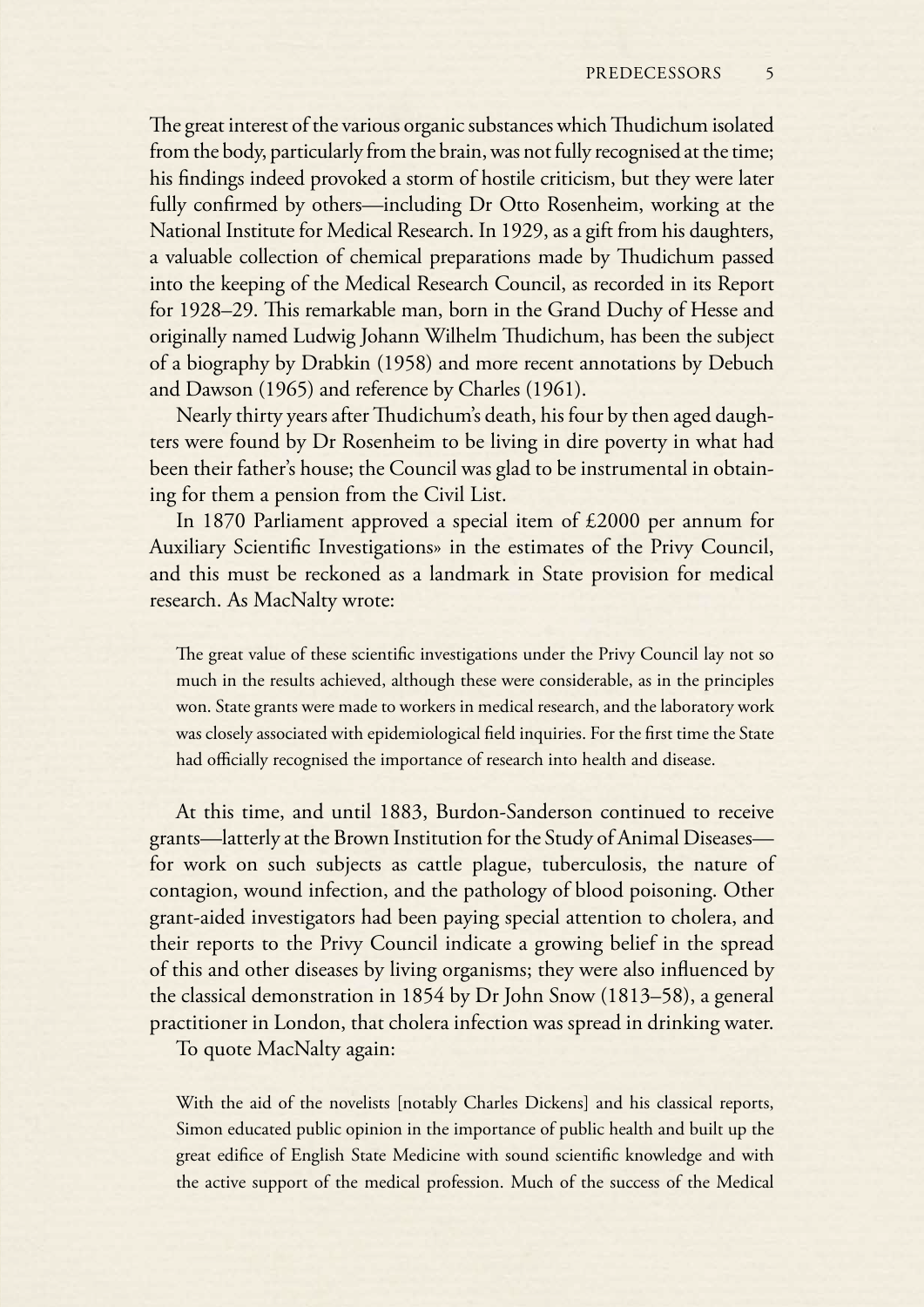#### 6 ORIGIN AND STATUS

Department of the Privy Council was due to the fact that its work was scientific and unaffected by political considerations to which National Health should never be subordinated.

#### *Research under the Local Government Board*

Simon's administration led to the great Sanitary Act of 1866. This was followed by the Royal Commission of 1869-71, from which resulted the establishment in 1871 of the Local Government Board, forerunner of the Ministry of Health—the Local Government Board for Scotland was set up in 1894—and in the consolidated Public Health Act of 1875. Simon passed from the service of the Privy Council to that of the new Board. So did (as he became) Sir George Buchanan (1831–95), a scientifically distinguished successor as Principal Medical Officer of the Board; he was a Fellow of the Royal Society, which once in every five years awards a Buchanan Medal instituted in his honour.

The policy of promoting special investigations and research was continued by the Local Government Board, although without any noteworthy increase in the scale of effort. The latter part of the nineteenth century was the period during which the causal organisms of many infective diseases were discovered, and this new knowledge had obviously great importance for public health. On the basis of earlier findings, the threat of further invasions of this country by epidemic cholera was repulsed. Investigations on similar lines were now directed towards typhus, plague, and food poisoning.

Some of the investigations were made by members of the Board's medical staff, and others through the agency of research grants; as MacNalty has said, "the financial grants were meagre, the recipients distinguished, industrious and enthusiastic". It was a method whereby men specially skilled in research could be brought, as a rule temporarily and partly, into the service of the Board. As a result, many papers advancing knowledge of bacteriology and chemical pathology were published in the reports of the Board's Medical Officer. Particular mention may be made of the experiments on rabies performed by Mr (later Sir) Victor Horsley (1857–1916), pathologist and surgeon, as secretary of a Commission appointed by the Board to inquire into Pasteur's method of dealing with the infection. Dr E. E. Klein (1844– 1925), an Austrian by birth, made many investigations for the Board mainly into infections—while director of the Brown Institution (see Volume Two). Pioneer work in the chemical pathology of infectious diseases was done for the Board by Dr Sidney Martin (1860–1924); and on the purity of water supplies by Dr (later Sir) Alexander Houston (1865–1933). Many other eminent pathologists contributed in like manner, including Professor F. W. (later Sir Frederick) Andrewes (1858–1932), who became a member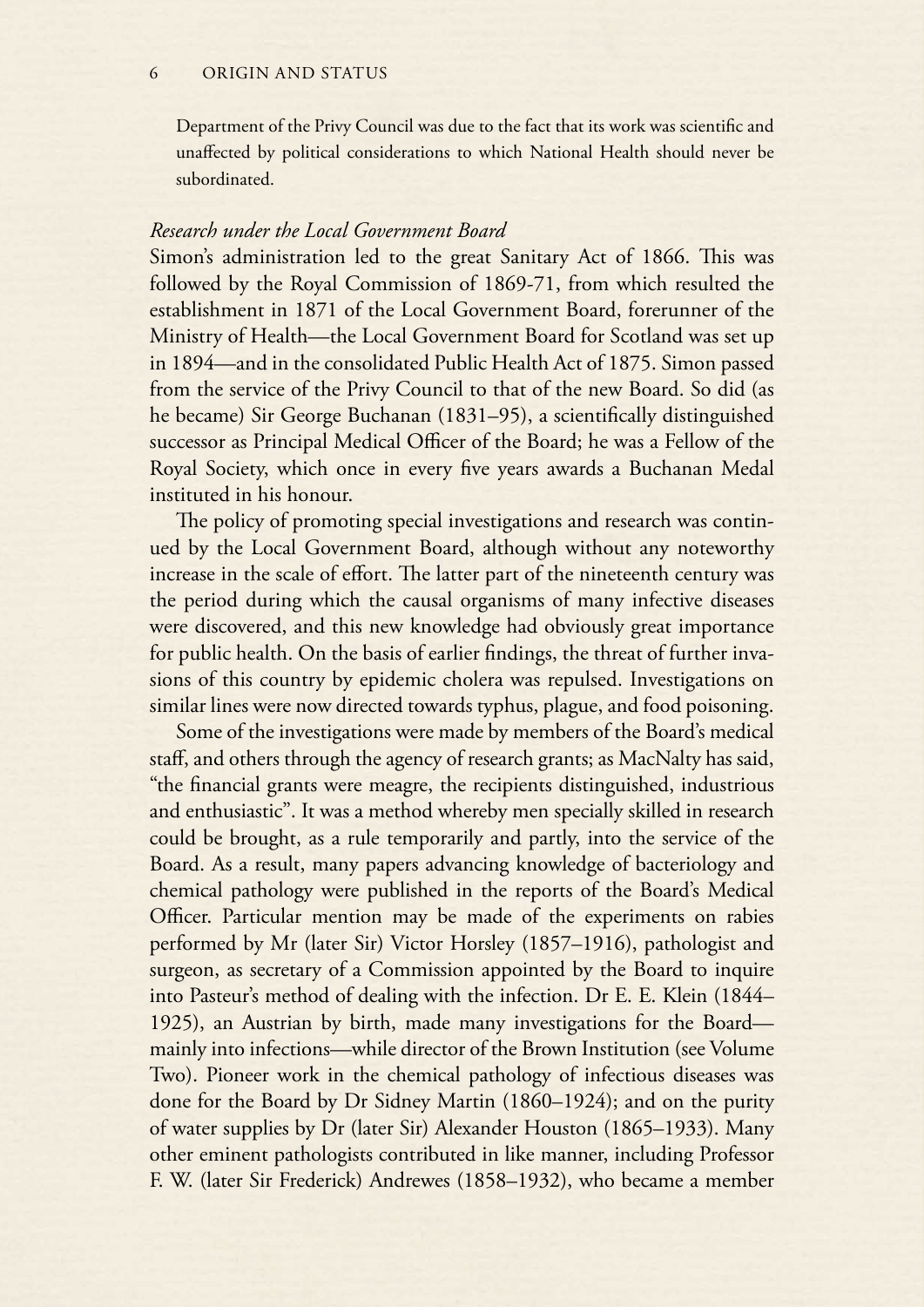of the Medical Research Council, and Dr M. H. Gordon (1872–1953), who became a member of the Council's scientific staff. An eminent physiologist, Dr J. S. Haldane (1860–1936), did work for the Board on the use of carbon monoxide for the destruction of rats in ships infected with plague. Dr S. A. Monckton Copeman (1862–1947) spent most of his working life in the service of the Local Government Board (and latterly in that of the Ministry of Health), doing research work on smallpox vaccine in particular.

In 1910 the Board established a laboratory in London for bacteriological investigations related to its work, and the staff undertook research on foodpoisoning, streptococcal infections, and other subjects. This laboratory was later continued by the Ministry of Health until 1939, when on the outbreak of the Second World War it became the nucleus of an Emergency Public Health Laboratory Service organised by the Medical Research Council but that is looking ahead (see Volume Two).

#### *Research in the Services*

Medical research, particularly on tropical diseases, was incidentally supported by the State through the work of medical officers in the various Services of the Crown; a few outstanding examples must suffice. David Bruce of the Royal Army Medical Corps (later Major-General Sir David Bruce; 1855–1931) discovered the causative organism of 'Malta' fever in 1887; and in 1895 he showed that the 'nagana' of domestic animals in Africa was due to a trypanosome carried by species of tsetse fly (*Glossina*), and subsequently that human sleeping-sickness was likewise due to trypanosomes similarly carried and that wild animals acted as carriers of trypanosome infections. Ronald Ross of the Indian Medical Service (later Colonel Sir Ronald Ross; 1855–1932) elucidated in 1895–97 the life-history of the malaria parasite in its transmission from man to anopheline mosquito, and back to man; in so doing he confirmed (in parallel with independent Italian investigators) a hypothesis of Dr (later Sir) Patrick Manson (1844–1922), the acknowledged 'father of tropical medicine' but himself at that time working in the service of the Chinese Imperial Maritime Customs and in the University of Hong Kong.

William Boog Leishman of the RAMC (later Lieut.-General Sir William Leishman; 1856–1926) discovered the parasite causing kala-azar and also did important work on African tick fever. He was later a member of the Medical Research Council; and he had the unusual distinction for a pathologist of becoming Director-General of Army Medical Services. Leonard Rogers of the Indian Medical Service (later Major-General Sir Leonard Rogers; 1868– 1962) made numerous researches into leprosy, cholera, and other tropical diseases. Some of his later work was published by the Medical Research Council, of which he was also a benefactor (Chapter 16).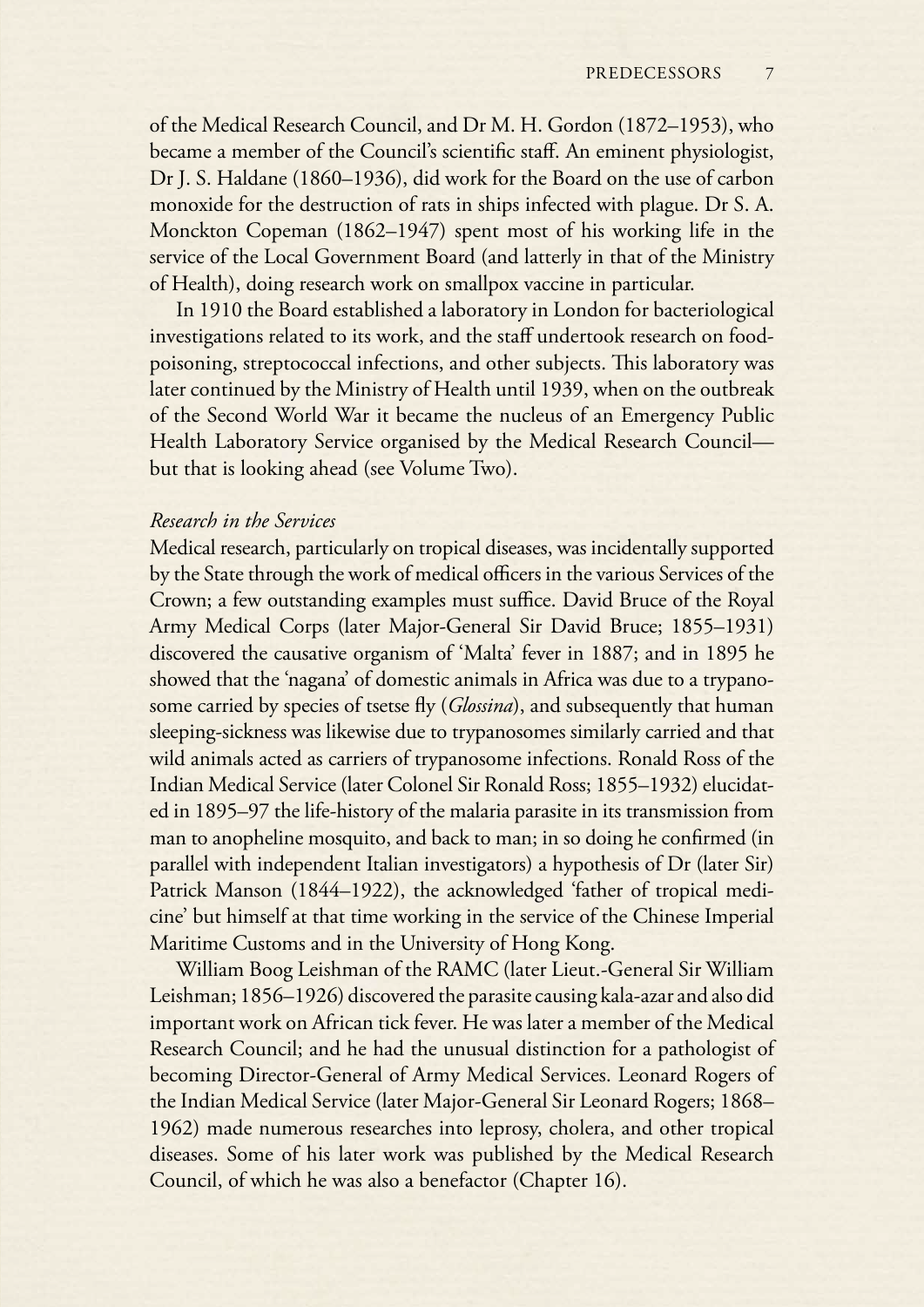Although it is not possible to rival the record of the Indian and armed services, officers of the Colonial Medical Service also contributed an impressive total to medical knowledge in the tropical field.

#### *The Lister Institute*

An event in the final decade of the nineteenth century, although involving no use of public funds, was of much significance in the development of the general situation. This was the establishment in London, in 1891, of 'The British Institute of Preventive Medicine'. In 1898, on the receipt of funds commemorating the centenary (in 1896) of Edward Jenner's discovery of vaccination, the title was changed to 'Jenner Institute of Preventive Medicine'; but later a commercial organisation was found to have prior claim to a similar name. The title was accordingly changed again in 1903 to 'The Lister Institute of Preventive Medicine'. And in 1966 the Lister Institute celebrated its 75th anniversary, with a great record of scientific achievement to its credit. Its history has been briefly related by two of its Directors (Drury, 1948; Miles, 1966) and more fully by three former members of its staff (Chick, Himie and Macfarlane, 1971).

Some quarter of a century later, the Lister Institute—with greatly increased endowments and a high scientific reputation—was to be involved in the plans for a medical research organisation under (Government (Chapter 10). In the event, no constitutional involvement materialised; but many instances of close scientific cooperation with the Medical Research Committee, and its successor Council, are mentioned in the present work.

#### *The twentieth century*

Some of the examples already quoted overlap into the twentieth century, at the beginning of which the general position remained very much the same as during the preceding few decades. The only medical research that was deliberately state-aided consisted of some special investigations promoted by the Local Government Board; incidental support continued to be given through research work undertaken by whole-time medical officers in the public service.

Certain research projects overseas did receive official support. Thus, in 1905 the Secretary of State for India, together with the Royal Society and the Lister Institute, appointed an Advisory Committee to direct inquiries into problems of plague and to administer an annual grant provided for the purpose. The Advisory Committee in turn appointed a working Commission to make investigations in India; the results were published in a series of reports from 1906 onwards.

Otherwise, the advancement of knowledge was mainly the responsibility of the universities, at that time largely self-supporting, and of the associated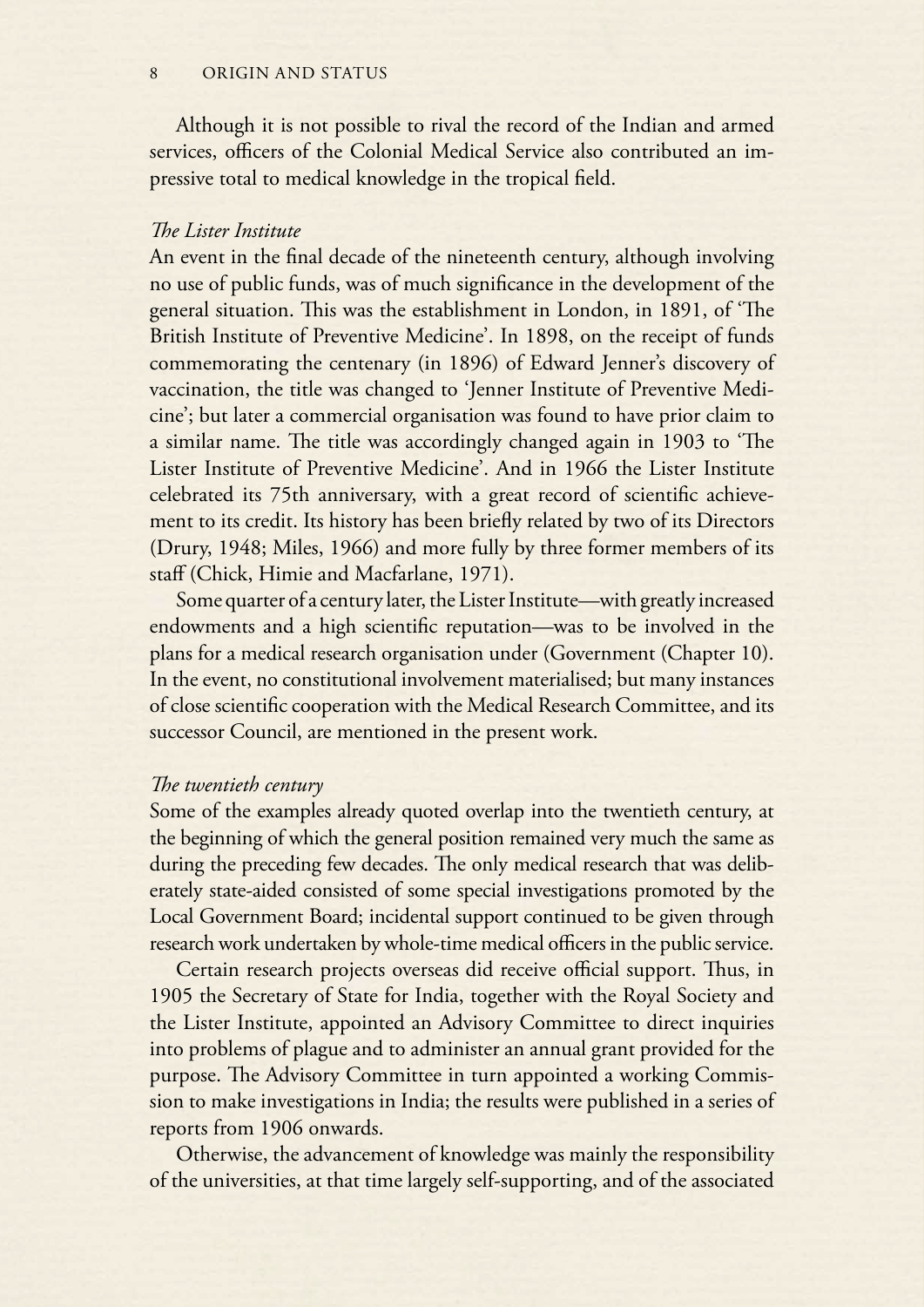teaching hospitals maintained by charity. On the clinical side, however, progress in research was handicapped by the fact that the professors in such subjects were part-time teachers engaged in practice. Nevertheless, there were exceptional men in the medical profession who were able to undertake important research work while in specialist or general practice—Dr (later Sir) James Mackenzie (1853–1925), for instance.

Around the turn of the century also, privately financed institutes for medical research were beginning to appear. The outstanding example of the Lister Institute has already been mentioned. The Imperial Cancer Research Fund was established in 1902, and from funds raised by subscription maintained its own research laboratory and other projects. Research was also done in the laboratories of some of the drug manufacturers, notably in the Wellcome Physiological Research Laboratories; the latter had begun work in 1894, but it was not until some ten years afterwards that they undertook important researches in physiology and pharmacology in addition to the main original function of producing antitoxins.

In 1909, Sir Otto Beit founded and permanently endowed—in memory of his brother Alfred—the Beit Memorial Fellowships for Medical Research. They were intended "to promote the advancement by research of medicine and the allied sciences in their relation to medicine". These highly competitive awards have enabled a series of young men and women to devote a few years wholly to research work and by so doing, apart from the immediate value of their results, to equip themselves for careers in which research would at least play an important part. The list of former Beit Fellows shows how many who began in this way subsequently became leaders of research in medical science. The list includes a good number who became members of the Medical Research Council or directors of its establishments or (in two instances) its Secretary.

#### *The Royal Commission on Tuberculosis*

The true predecessor of the Medical Research Committee (later Council) was the Royal Commission Appointed to Inquire into the Relations of Human and Animal Tuberculosis. This was set up by an Order in Council of 31 August 1901, under the chairmanship of Sir Michael Foster, Professor of Physiology in the University of Cambridge. Its remit was to inquire whether the disease in animals and man was one and the same; whether animals and man could be reciprocally infected with it, and under what conditions, if at all, the transmission of the disease from animals to man took place, and what were the circumstances favourable or unfavourable to such transmission. So great an authority as Robert Koch had stated publicly, at a meeting in London, that the bovine bacillus was so different from the human bacillus that there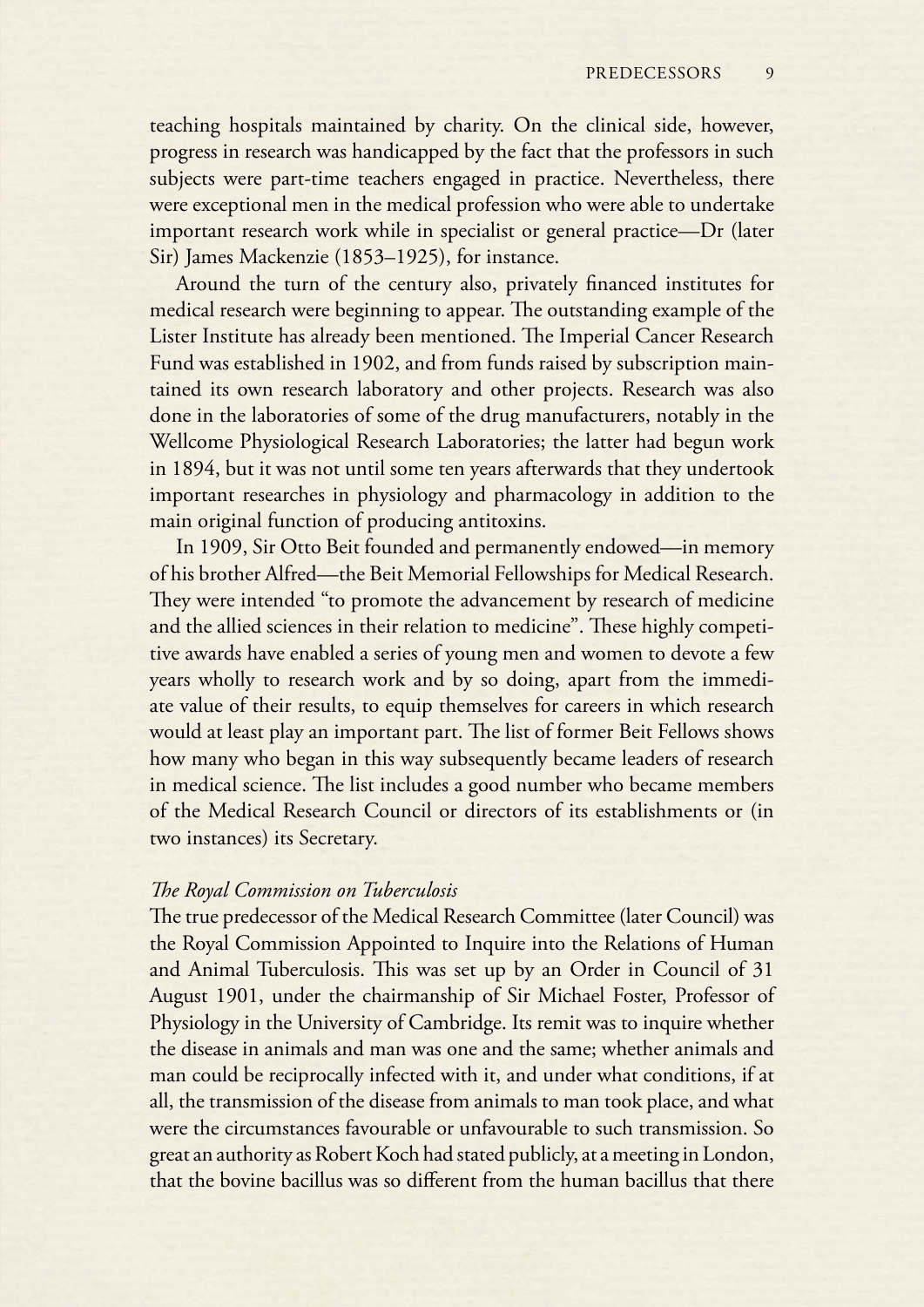was virtually no danger of its causing tuberculosis in man. The truth or falsity of this was a matter of vital importance in preventive medicine.

The Commission's brief first Interim Report, published in 1904, contains the following highly significant sentence: "After duly considering the matter, we came to the conclusion that it would be desirable not to begin the inquiry by taking evidence, that is to say, by collecting the opinions of others (though this might be desirable at a later stage), but to attack the problem laid before us by conducting experimental investigations of our own." The Royal Commission on Tuberculosis thus became a research body, eschewing mere opinions and seeking to establish facts by promoting scientific investigation. To this end it was provided with money from public funds for the employment of a scientific staff and for the cost of experiments. The 'observers', so called, were Dr Louis Cobbett, Dr A. Stanley Griffith, Dr Arthur Eastwood, Dr H.J. Hutchens, and later Dr F. Griffith. Dr E. J. Steegmann was Secretary of the Commission.

The main purpose of the Commission's first publication was to announce the finding that "tubercle of human origin can give rise in the bovine animal to tuberculosis identical with ordinary bovine tuberculosis". The converse, not being a matter suitable for direct experiment, took longer to prove, but meanwhile the Commission urged that it would be most unwise to base legislative measures on the view that the disease caused by the one bacillus was wholly different from that caused by the other. The Commission remained active for 10 years in all, and during the greater part of that time its scientific staff was engaged in bacteriological researches in the Royalcot Laboratory at Stansted, Essex. The results were published in the Commission's reports, the last of which appeared in 1911 (with subsequent appendices), and constituted an important addition to knowledge of the disease. One of the Commission's staff, Dr A. Stanley Griffith, moved to Cambridge and after three years as a Research Scholar of the Grocers' Company passed to the service of the Medical Research Committee, in which (and in that of the successor Council) he long continued his work on tuberculosis (Volume Two).

The problem of tuberculosis, however, still remained one of the gravest in the field of health. It appears to have been in some measure the need for research on the subject that led—in the same year, 1911—to the legislative provision from which the Medical Research Committee originated (Chapter 2).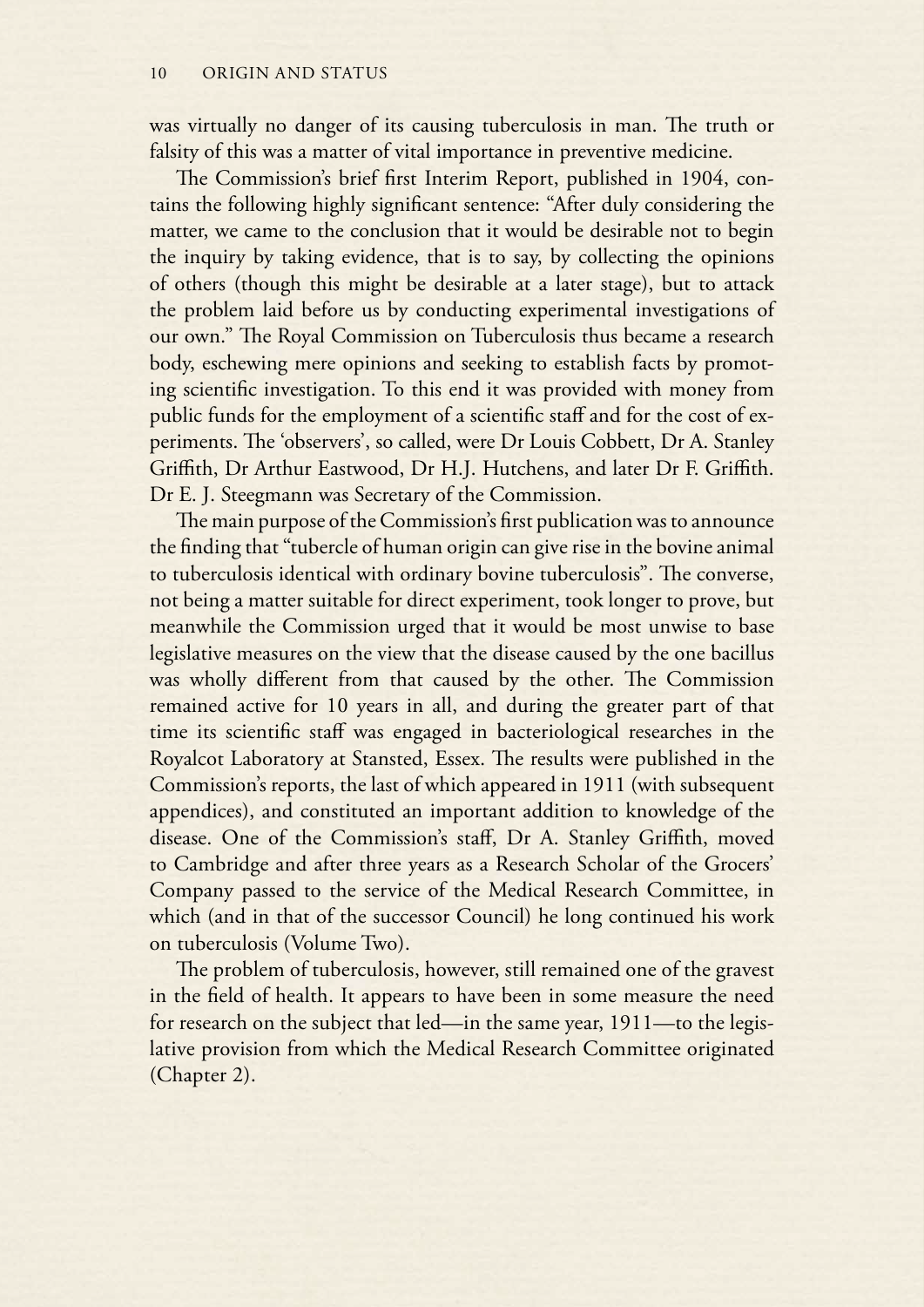## Chapter 2 Construction Period (1911–1913)

The National Insurance Act 1911—Origin of the provision for research— Interpretation of the provision—The Departmental Committee on Tuberculosis—The views of witnesses—Implementation of the provision

#### *The National Insurance Act 1911*

In 1911, the year in which the Royal Commission on Tuberculosis issued its Final Report (Chapter I). Parliament passed the National Insurance Act a measure, introduced by Mr David Lloyd George (later Earl Lloyd George of Dwyfor) as Chancellor of the Exchequer, which took a pioneer step towards what later became known as the Welfare State. It established schemes for health and unemployment insurance, based on contributions from employees, employers, and the State. Among other works, the scholarly history of national insurance in Great Britain by Professor Bentley B. Gilbert (1966) is especially worth consulting.

One of the provisions, that of sanatorium treatment for cases of tuberculosis, has particular significance for this history. Subsection (2) of Section 16 of the Act laid down that one penny in respect of each insured person should be contributed annually to the expenses of sanatorium benefit out of moneys provided by Parliament; but that the Insurance Commissioners might retain the whole or any part of that contribution "for the purposes of research" (see Appendix B). In this rather indirect way a national fund for medical research was created. The yield was in due course estimated as being of the order of £57 000 per annum (Chapter 15).

This first National Insurance Act was epoch-making from several points of view, and in the promotion of medical research it was an authentic landmark. Sir Walter Fletcher used to say that the three British statesmen who had notably furthered the cause of medical science were King Henry VIII, who founded the regius chairs of 'physic' at Oxford and Cambridge (although in fact the regius chair of medicine at Aberdeen is the oldest foundation of its kind in what is now Great Britain); King Charles II, who gave the Royal Society its Charter; and Mr Lloyd George with his Act.

#### *Origin of the provision for research*

It would be of much interest to know whose idea it was to include provision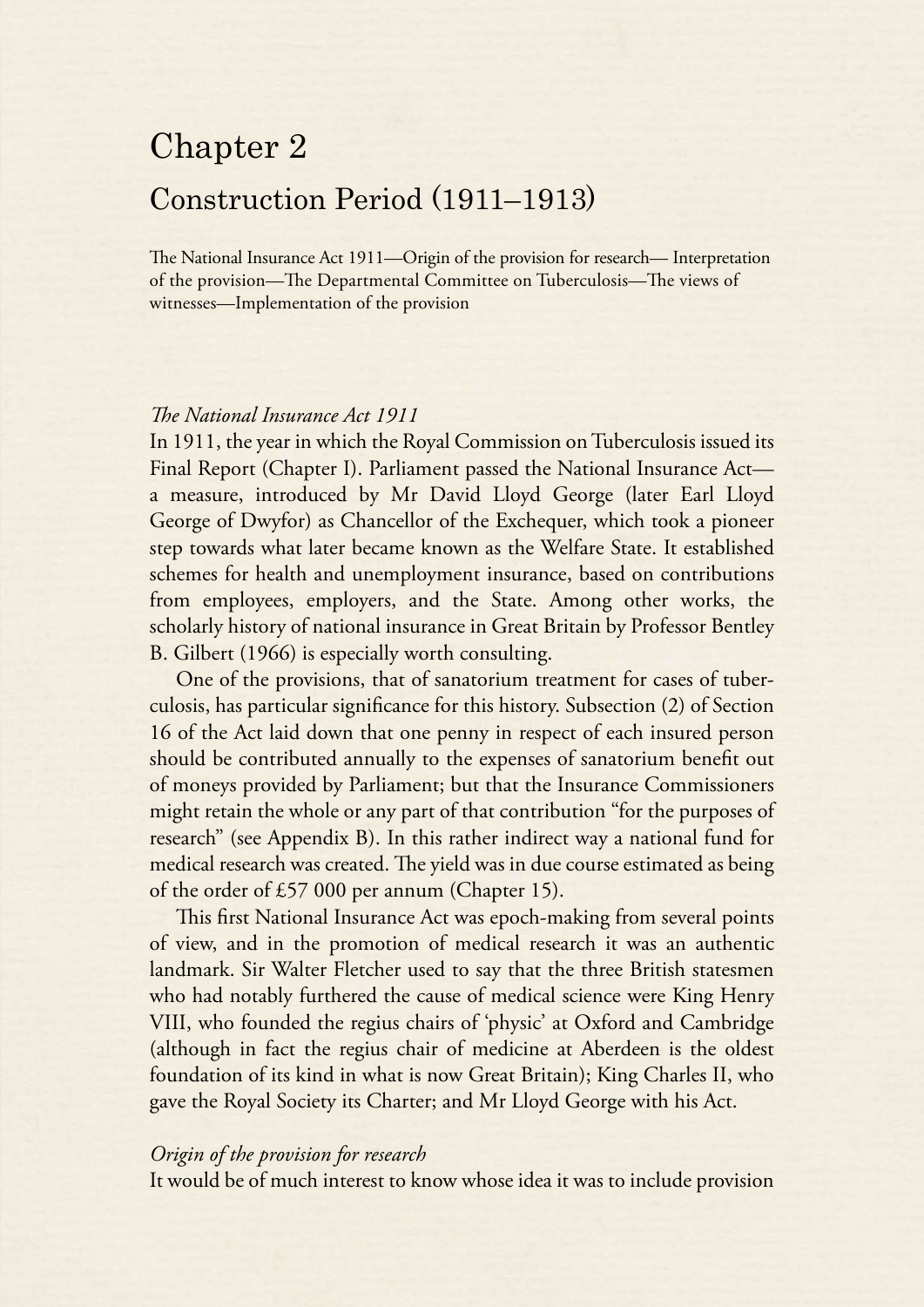for research in the Bill—if indeed it was not Lloyd George himself, and it has been suggested that his mind did not run in that sort of direction. There was for long a tradition, and there have been published statements up to recent dates, ascribing the idea to Dr Christopher (later Viscount) Addison; but his own memoirs state that he had never met Lloyd George until after the Bill was before the House of Commons, although he was a valiant supporter from the Second Reading onwards. Nor afterwards did Addison ever claim the credit in this particular matter; and the only evidence for it is a press report of a far from explicit compliment paid by Lloyd George in an after-dinner speech in 1914.

There have also been public statements attributing not only this provision but much, if not the whole, of the Act to Sir Robert Morant, the Permanent Secretary of the Board of Education. There is no foundation for this; Morant did not come into the picture until he was appointed Chairman of the National Health Insurance Commission (England) when the Bill was almost law; that he later played the biggest part in implementing the Act is a different matter.

Another name suggested is that of Sir George Newman, then Chief Medical Officer of the Board of Education, but virtually all the evidence is against his having been involved; the only apparent exception is a remark, again far from explicit, made by Lloyd George in conversation as long afterwards as 1937 and quoted by Newman in his personal diary without comment. In the course of much writing about the research provision and its outcome, Newman never himself claimed credit in the matter. A name that has also been suggested is that of Sir Arthur Newsholme, then Principal Medical Officer of the Local Government Board, but this is solely on the ground that he was the only medical man regularly consulted during the drafting period; in fact, none of his minutes among the Bill papers mentions research. The whole question has been discussed elsewhere by the present writer (Thomson, 1973) in more detail and with full references.

Another tradition was that originally the draft Bill limited the research to tuberculosis, as inclusion of the provision in a clause dealing with sanatorium benefit might suggest. This was probably a subsequent attempt to rationalise the contextual position, and there is no evidence that there was anything more in the latter than a matter of drafting convenience. It might well be, nevertheless, that the originator of the provision had research on tuberculosis particularly in mind; this would not have been surprising, with the background supplied by the recent Royal Commission (Chapter 1) and the disease being in any event singled out in the Act for special attention. (The terms of the Financial Resolution related to the Bill are even more suggestive, referring to "sanatorium benefit, including research work in connection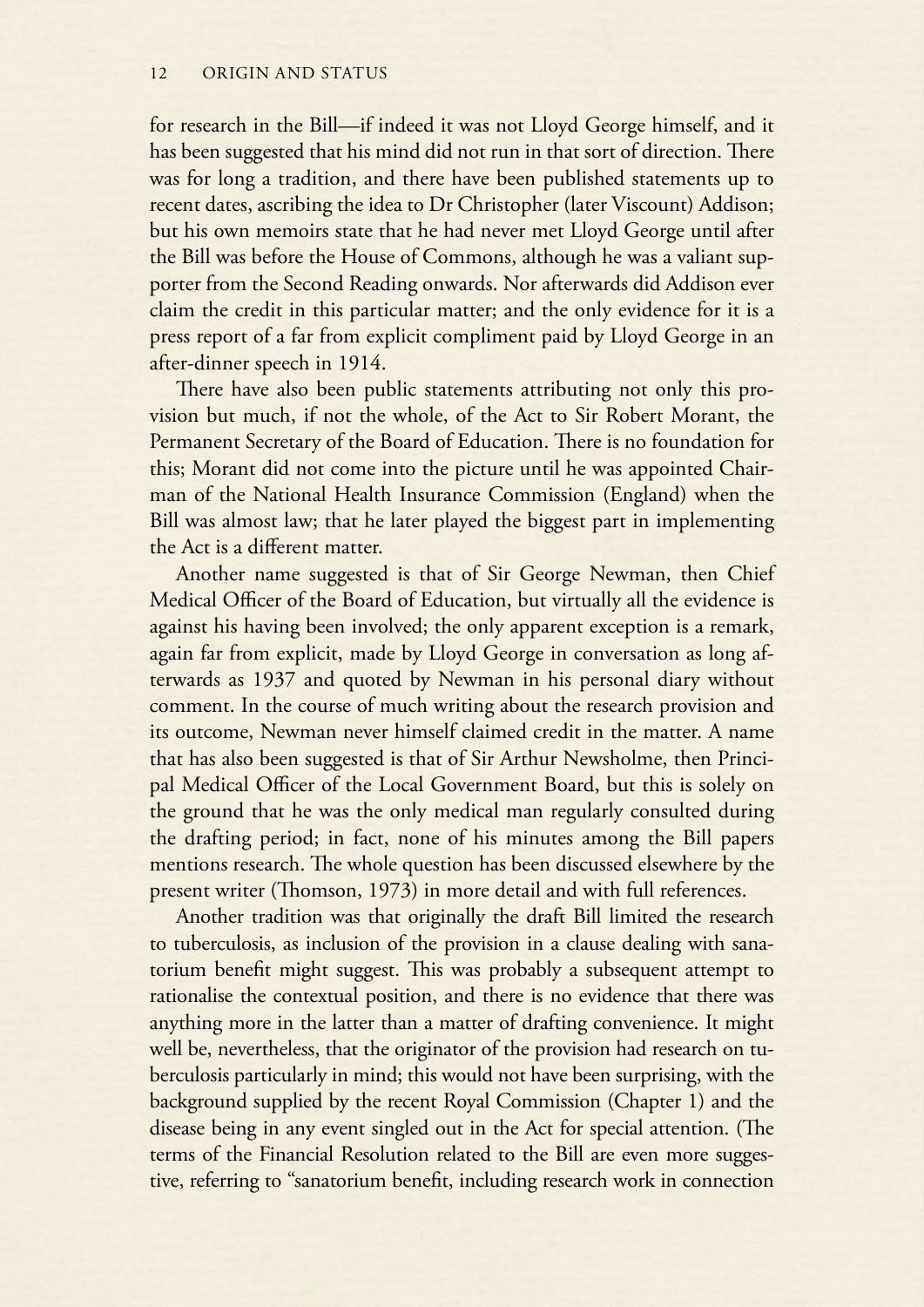therewith".) The context did afterwards raise a question of legal interpretation, as noted below.

The only contemporary evidence on record appears to be that of William John Braithwaite (1876–1936), the civil servant who chiefly helped Lloyd George in the preparation of the Bill. His memoirs, based largely on his diary, were edited after his death by another civil servant. Sir Henry Bunbury, and published only in 1957. In these, Braithwaite names those who were associated with him, notably John S. (later Lord) Bradbury of the Treasury; and he makes it plain that Lloyd George himself was the principal architect of the measure, framing it without having the resources of a major administrative department behind him.

In his diary for 8 May 1911, the day on which the draft was delivered to the Bill Office at 10.30 p.m., Braithwaite recorded:

Meeting in the Chancellor's room, many persons, to finish up the bill. Many-points decided of a smaller kind. The three days' newspaper criticism has not added a single point, but the Chancellor is setting aside a small sum for research.

To this extract he appended, in his memoirs, the following comment:

The "small sum set aside for research" was the id a member, to which the Medical Research Council is due—a great contribution. I do not know who deserves the credit for thinking of it.

What Braithwaite did not know on such a matter is probably now beyond discovery; search of the Bill files in the Public Records Office, and of the Lloyd George papers in the Beaverbrook Library, has yielded no clue. During the passage of the measure through Parliament, the provision attracted little attention amid the highly controversial social and financial issues. Even Dr Addison, in a long speech on the Second Reading on 24 May 1911, made no reference to it; and at the committee stage in the House of Commons, on 2 August 1911, the entire sub-section was passed without debate (Hansard).

Although Clause 16 (originally numbered 15) went through the Committee stage in the House of Commons unchallenged, there had been a debate on 12 July 1911 over Clause 8, which set forth the rates and conditions of the benefits to be provided. Mr (later Sir) Austen Chamberlain moved an amendment to omit Sub-Section (i)(b), relating to sanatorium benefit, on the ground that it was inappropriate to single out one disease, tuberculosis, for special provision in a measure of otherwise general scope. This evoked a long and reasonable debate, resulting in withdrawal of the motion for amendment. In the course of this there were several sympathetic references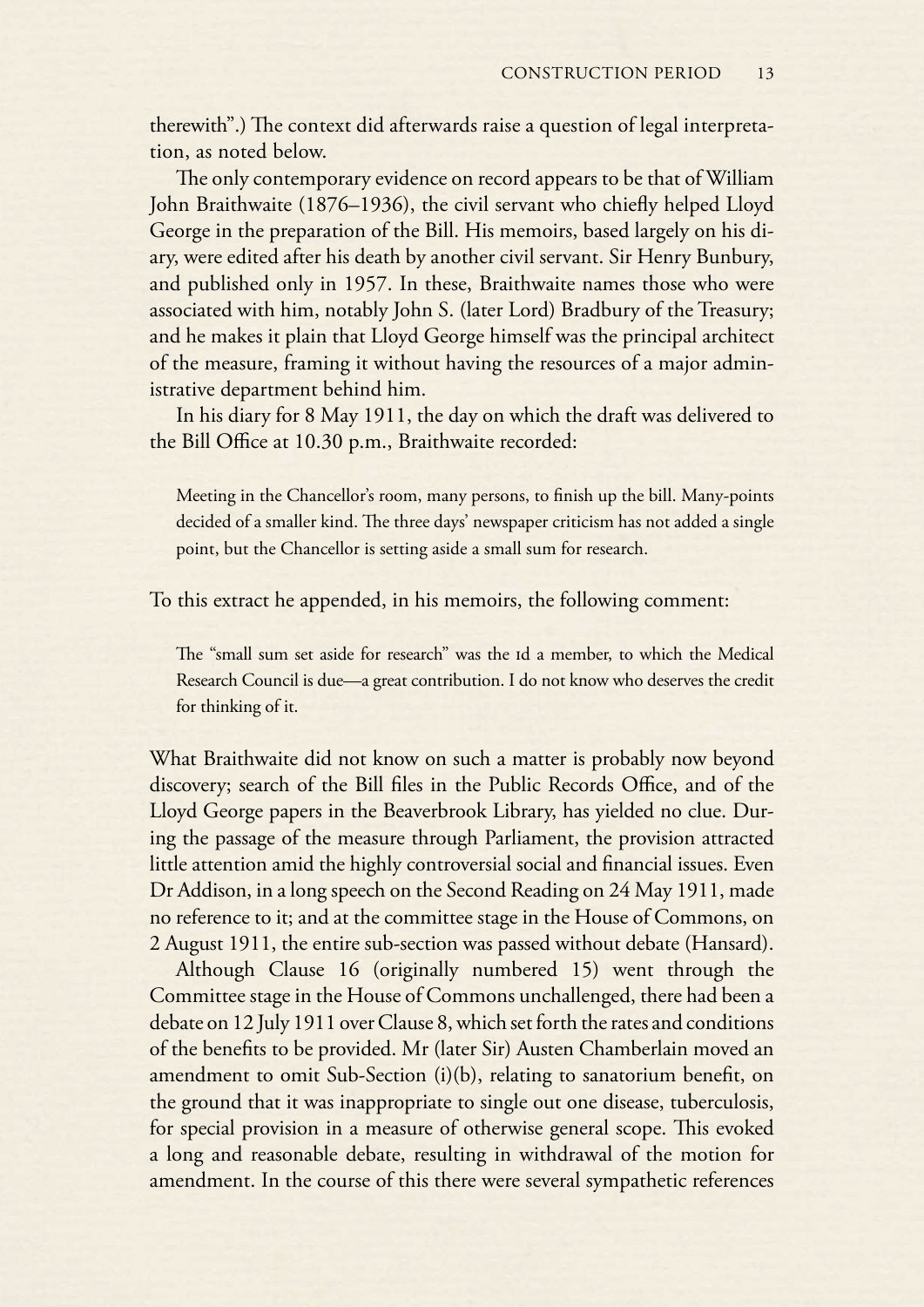to research, in relation to tuberculosis, although the subject was not explicit in the wording currently under discussion. In particular, Dr Arthur Lynch (representing an Irish constituency) urged that more emphasis should be laid on the research aspect; he went so far as to say that sanatorium treatment, about which much was still uncertain, would be of no value without provision for further research.

In the House of Lords two amendments were moved to Clause 16(2). One, by Lord Tenterden, was to delete (b) of the sub-section, including the proviso; this was frankly an anti-vivisectionist objection to research and, on being opposed by Lord Haldane, the motion was negatived without division. The second, moved by Lord Balfour of Burleigh (Lord Baron), was to add the words 'and education' after 'Research' at the end of the proviso; on its being pointed out by Lord Haldane that education was covered in a later section, the motion was withdrawn.

#### *Interpretation of the provision*

It may seem somewhat tortuous to have provided the money as a discrete item towards "defraying the cost of sanatorium benefit" and in the next breath to have given power to retain it for research; the formula does indeed appear to have involved some risk that the provision would be interpreted in a restricted sense by reason of its immediate context. Certainly, the National Health Insurance Commissioners almost at once thought it advisable to obtain a legal opinion on the point. The opinion given by the Law Officers on 22 January 1913 is preserved in the files of what is now the Department of Health and Social Security and is in the following terms:

The Insurance Commissioners may frame their regulations under the proviso to section 16(2) so as to enable the monies therein referred to be applied for purposes of research in connexion with any disease to which insured persons may be liable.

This was paraphrased by the Commissioners, with a slight change of emphasis, in their Report on National Health Insurance in 1913–14, as follows:

Advice has been obtained to the effect that the application of the Research Fund is not limited to research in tuberculosis, but that the money may be expended on research into any disease to which insured persons are subject.

The opinion was never tested in the courts, during the few years that this part of the Act remained operative, and so did not acquire the force of a judgement. The terms of the opinion—especially in the paraphrased version—were actually not wholly meaningful in a scientific sense, as medical research cannot properly be regarded as consisting solely of the direct investigation of diseases, especially if limited to particular diseases within some administrative category.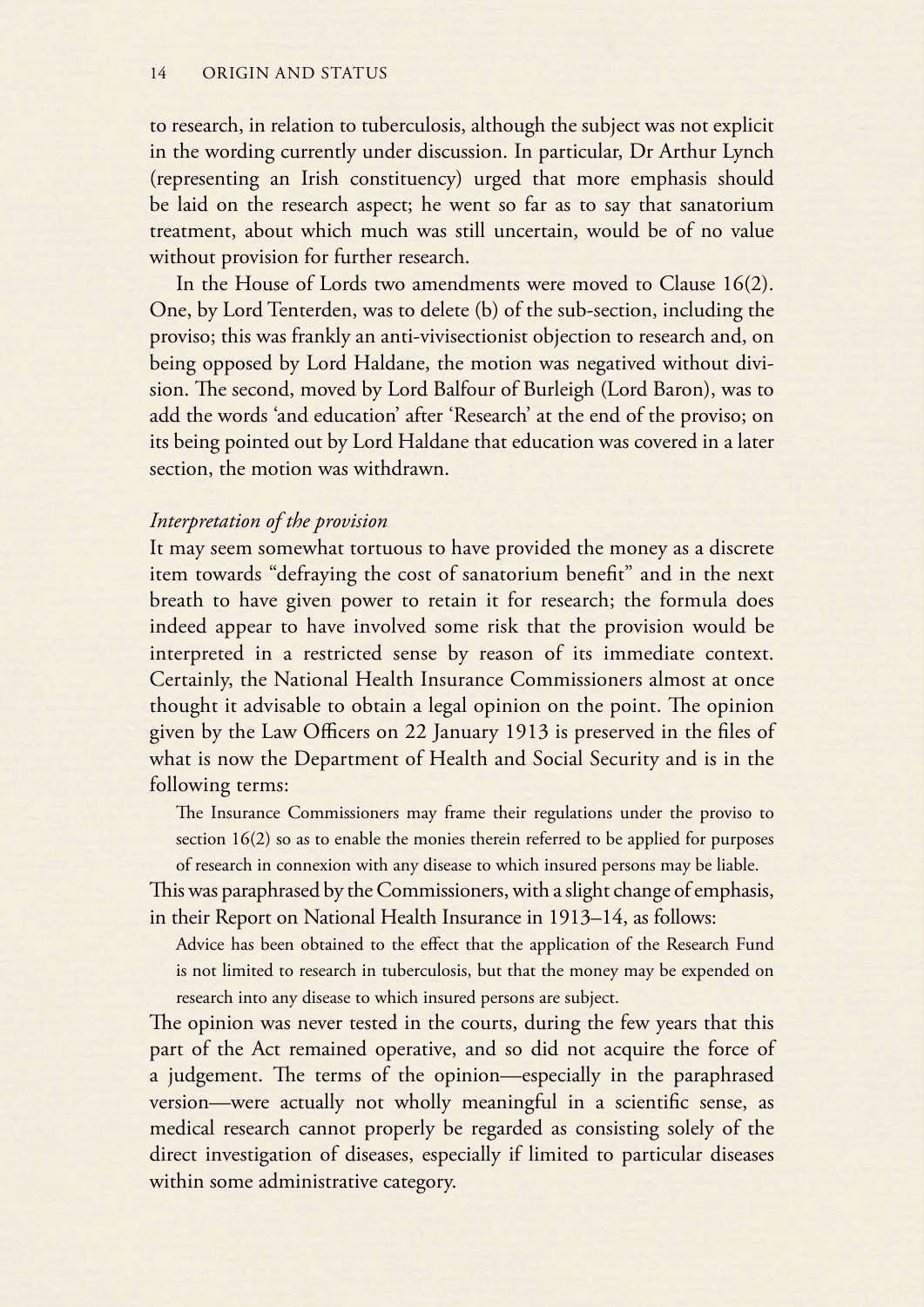In practice, the purported limitation of subject matter was interpreted so widely as to impose no restriction at all. For instance, the earliest research schemes under the Act included work specifically directed to conditions found only in children, who were not at that time covered by insurance benefits. A few years later, on 29 December 1919, Sir Robert Morant, by then at the Ministry of Health, said in a semi-official letter to the Treasury (about research in tropical medicine):

Legal advice was taken at the outset, to support us in holding that there was no sort of limitation, under the Act, upon the spending of the money in the interests of insured persons in particular; the money was to be available for spending upon all forms of medical research. This, after all, was only rational, since the employed population of this country cannot but be benefited by any form of investigation that could conceivably come within the phrase 'medical research'.

This seems to go somewhat beyond the official statement quoted earlier. By an extension of the argument, to which further reference is made in Volume Two, there was not even thought to be any geographical limitation on the places where research could be undertaken.

A further point is that the power to retain money for research was permissive and not mandatory; but there was clearly an intention to provide funds for research, and when the measure became law nobody doubted that the permissive power would be exercised. Formally at least, the discretion rested with the Insurance Commissioners appointed for the purposes of Part I (National Health Insurance) of the Act, and of these there were four bodies—respectively for England, Scotland, Ireland, and Wales. There was, however, to be "a joint committee of the several bodies of Commissioners"; and, although its stated function was to make inter-territorial adjustments of a financial nature, it later came to have important significance for the promotion of research, which clearly called for an undivided administration. This Joint Committee was incorporated under a later Act (Appendix B).

#### *The Departmental Committee on Tuberculosis*

The Act itself gave no guidance as to how this money, if retained for research, was to be applied or administered. Much of the public thinking on the subject was done by the Departmental Committee on Tuberculosis appointed by the Treasury on 22 February 1912, under the chairmanship of Mr Waldorf (later Lord) Astor, MP—and with the recurring name of Dr Christopher Addison, MP, in the list of distinguished medical and other members. The remit was: "To report at an early date upon the consideration of general policy in respect of the problem of tuberculosis in the United Kingdom, in its preventive, curative, and other aspects, which should guide the Government and local bodies in making or aiding provision for the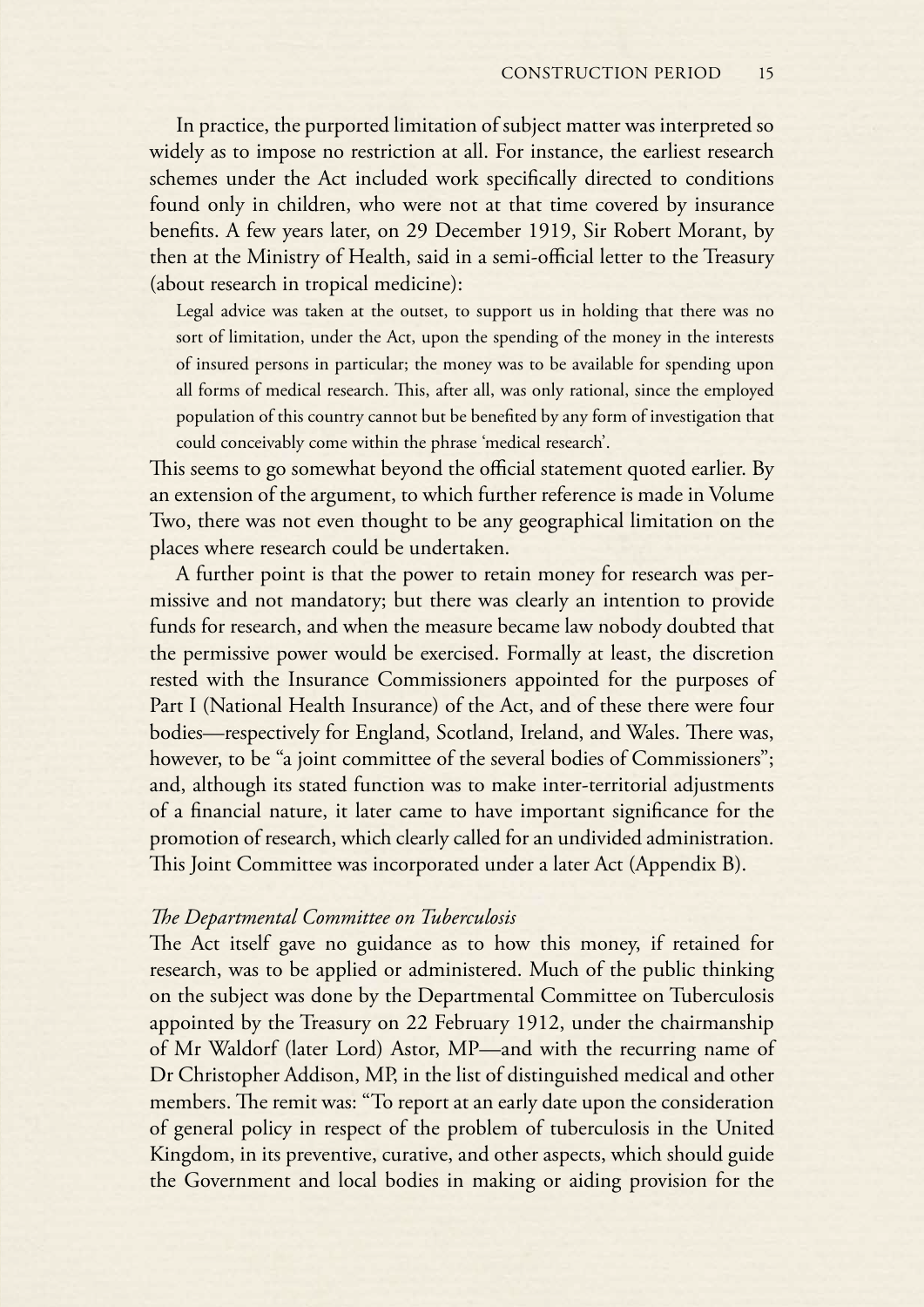treatment of tuberculosis in sanatoria or other institutions or otherwise."

Although these terms of reference made no explicit reference to the National Insurance Act, its provisions relating to tuberculosis and the associated provision relating to research were very much in the Committee's minds.

In its Final Report, published in 1913, the Committee made the following comment on the provision for research contained in the Act:

This provision marks a most important development in the attitude of the State towards scientific research into the causes, treatment and prevention of disease. Hitherto, apart from a small annual sum expended by the Local Government Board and occasional grants for particular objects, the State has, in the main, left research to voluntary agencies. The Committee welcome the fact that by the National Insurance Act a considerable sum of money is now permanently available for the purpose of research. ... [It is] their opinion that research under the National Insurance Act should be organised in such a way as not to discourage either voluntary contributions or voluntary research towards the same ends. The aim should rather be to stimulate and cooperate with voluntary agencies.

It was natural that a Committee specifically concerned with tuberculosis should, having regard to the origin of the provision, consider that research on that subject should have a predominant claim; but it was aware that the claim would probably not be exclusive. The view on this aspect is stated as follows:

The Committee are of opinion that the whole of the moneys made available by the National Insurance Act could usefully be spent on research in connection with tuberculosis. They understand, however, that the Insurance Commissioners have been advised that the moneys in question may properly be applied to research in connection with any disease which may affect insured persons. The Committee anticipate that for the present, at any rate, the moneys will be applied mainly to research in connection with tuberculosis and its allied problems, but, in view of the possibility of extension of research to other diseases, they consider that any scheme for dealing with these moneys, and any machinery which may be established for that purpose, should, as far as possible, be on lines which will be applicable to and facilitate such an extension.

It may be doubted, however, whether any sum approaching the total available for research could at that time have been effectively spent on tuberculosis alone.

The Committee appreciated the need for promoting research work on the widest possible geographical basis:

The boundaries between the different parts of the U.K. which it may be necessary or desirable to observe for political or administrative reasons are not necessarily applicable to a scheme for scientific investigation. The work of research should be carried on in places having the best facilities for the particular investigation contemplated without being limited by consideration of geographical situation,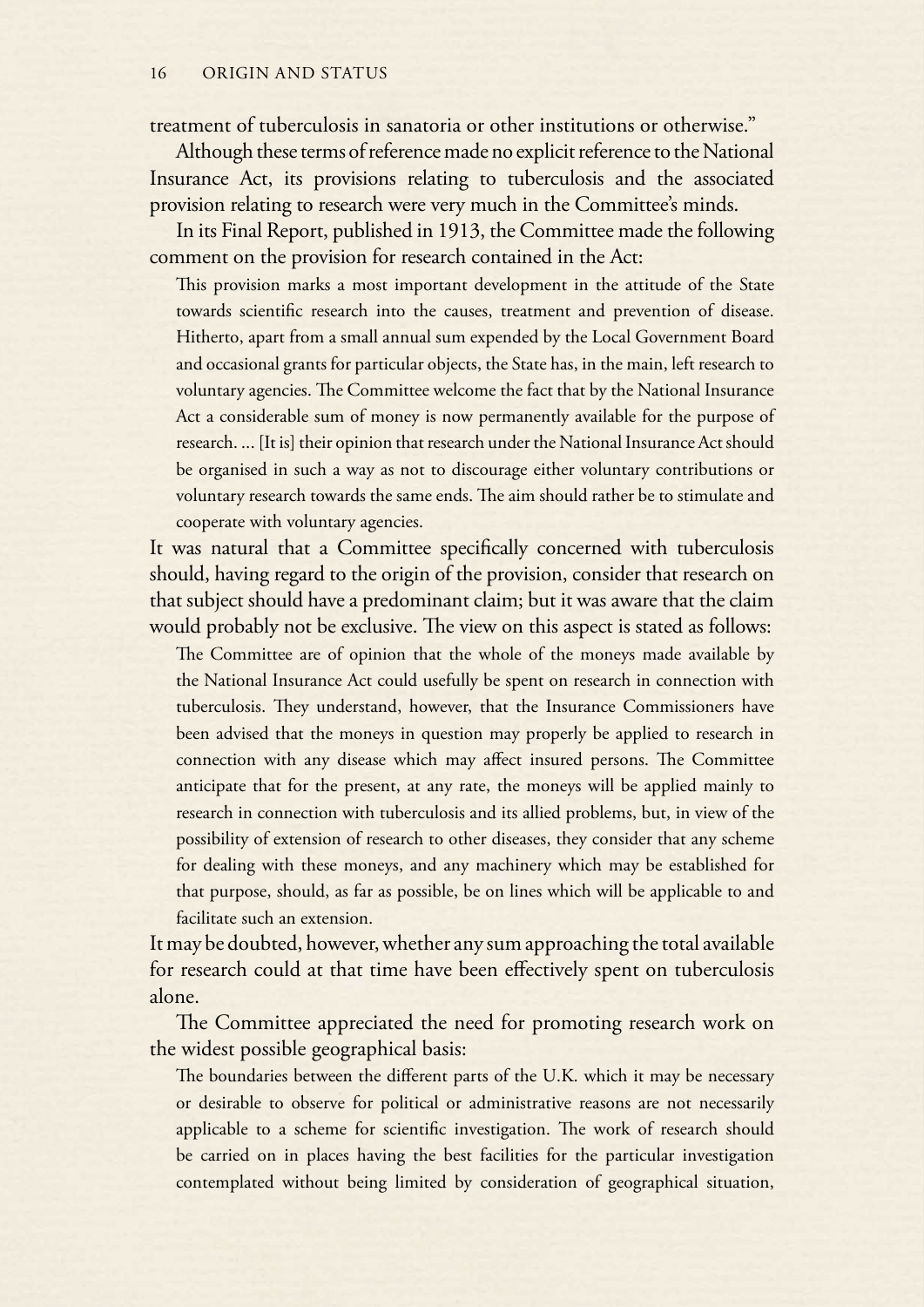provided that every part of the U.K. has the advantage of close association with the work of the scientific investigators.

The Report then proceeded to recommend a research organisation consisting of an Advisory Council and an Executive Committee:

The Advisory Council should include representatives from different parts of the U.K, of the various Government Departments concerned, of medical, scientific and teaching bodies interested in the question of research, together with scientific persons of distinction, and men of business capacity and proved ability with, in most cases, experience of public work. The representatives of Government Departments should be in a minority and should be members *ex officio*. The Executive Committee should consist of not fewer than five nor more than ten members. The majority, but not all of these members, should be experts.

Further recommendations followed on the duties of the two bodies:

The duties of the Advisory Council should be to advise, make suggestions and submit the Executive Committee's budget to the Government, and to advise, criticise and make suggestions to the Executive Committee. The duties of the Executive Committee should be to frame a budget which should be discussed and considered with the Advisory Council before being submitted by the Council to the Government; to determine, after consultation with the Advisory Council, the scheme of research work; to make periodic reports to be transmitted by the Advisory Council to the Government; and generally to organise and supervise the research work wherever carried on.

It will be seen later that the respective duties and the relationship of the two bodies were in the event, and fortunately, defined in rather different terms. Further:

It is obvious that the Executive Committee will need a permanent whole-time Secretary in order to assist than in carrying out their duties. In view of the character and importance of these duties, he should be an expert of high standing in research, possess administrative capacity, and be paid a salary of 1,200 *l.* to 1,500 *l.* per annum. If practicable, he should also act as Secretary to the Advisory Council.

The mention of "high standing in research" as a qualification is interesting; later this essential requirement was for a time in danger of being overlooked, although it was eventually fulfilled (Chapter 3).

Other recommendations on administrative matters included this farsighted comment on financial arrangements:

It is impossible to forecast accurately whether research work will produce positive or negative results, the exact length of time required to carry out a particular piece of work, the amount of money required to complete it, or what further work the results obtained may necessitate. Accordingly the Executive Committee will find it difficult to frame any hard and fast estimates of expenditure, or lay down with accuracy what sum of money will need to be spent in a given year. The balance unexpended in a given year should, therefore, be carried forward to the next.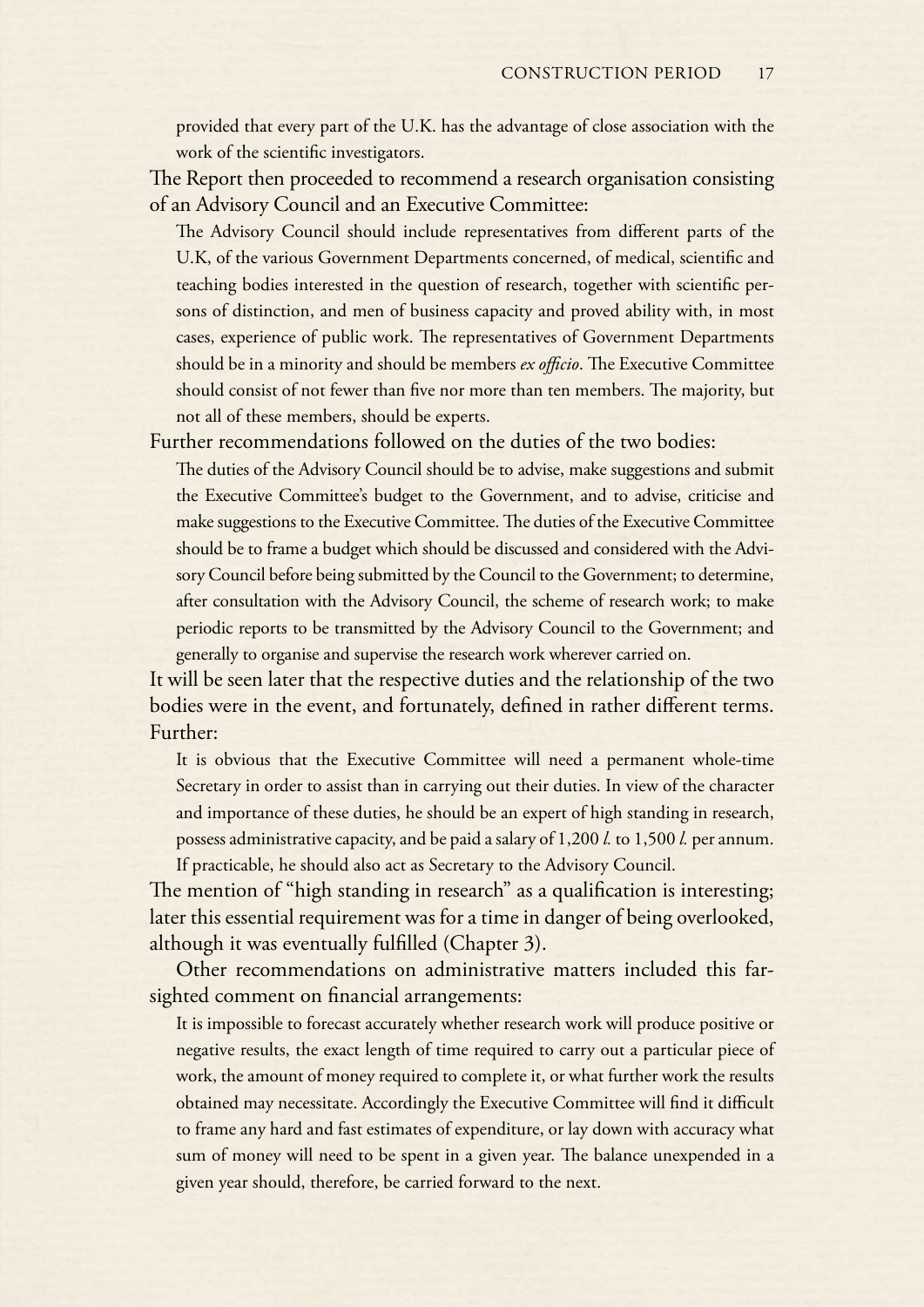The Committee expressed the opinion that the methods of expending money on research should include:

- (a)The establishment of a central bureau at the headquarters of the Advisory Council and the Executive Committee; this should have "a statistical and sociological department", and also "a library and publishing department".
- (b)Clinical, pathological, bacteriological, chemical and other scientific researches carried out by competent investigators employed by the Executive Committee in institutions approved by them.
- (c) Researches of the same nature in an institution or institutions (including laboratories and hospital wards) which should be under the immediate control of the Executive Committee to the extent and for the purpose in question.
- (d)Special inquiries, e.g. of a statistical and sociological nature, carried out by the Executive Committee independently of any particular institution.

The question was also raised whether a sum of money, not exceeding  $\text{\pounds}1000$ per annum, should be available as a prize or prizes for the best original research work done, but to be awarded only if the discovery was of sufficient importance and utility (see Chapter 9).

Finally, and again far-sightedly, the Committee was "of opinion that some workers of proved and exceptional ability should be enabled to devote their whole time to research work, and should be given a definite and adequate salary and be entitled to a pension. Efforts should also be made to retain for research work young and talented investigators who would otherwise tend to drift into other lines".

#### *The views of witnesses*

The Committee expressed, as above, a clear concept of how the money for research should be used. Going behind this, it is of some historical interest to review the varying opinions contained in the memoranda submitted for the Committee's consideration and published in an appendix constituting the second volume of the Final Report. In general, considering that the Committee was dealing with tuberculosis in all its aspects, a remarkable degree of interest was shown in the provision for research.

Some of the memoranda submitted to the Committee were not concerned with the research aspect at all. Others dealt with research in part or even exclusively. Among these, some writers assumed that research would necessarily, or even desirably, be restricted to tuberculosis; their proposals have therefore only a limited interest, although they include expression of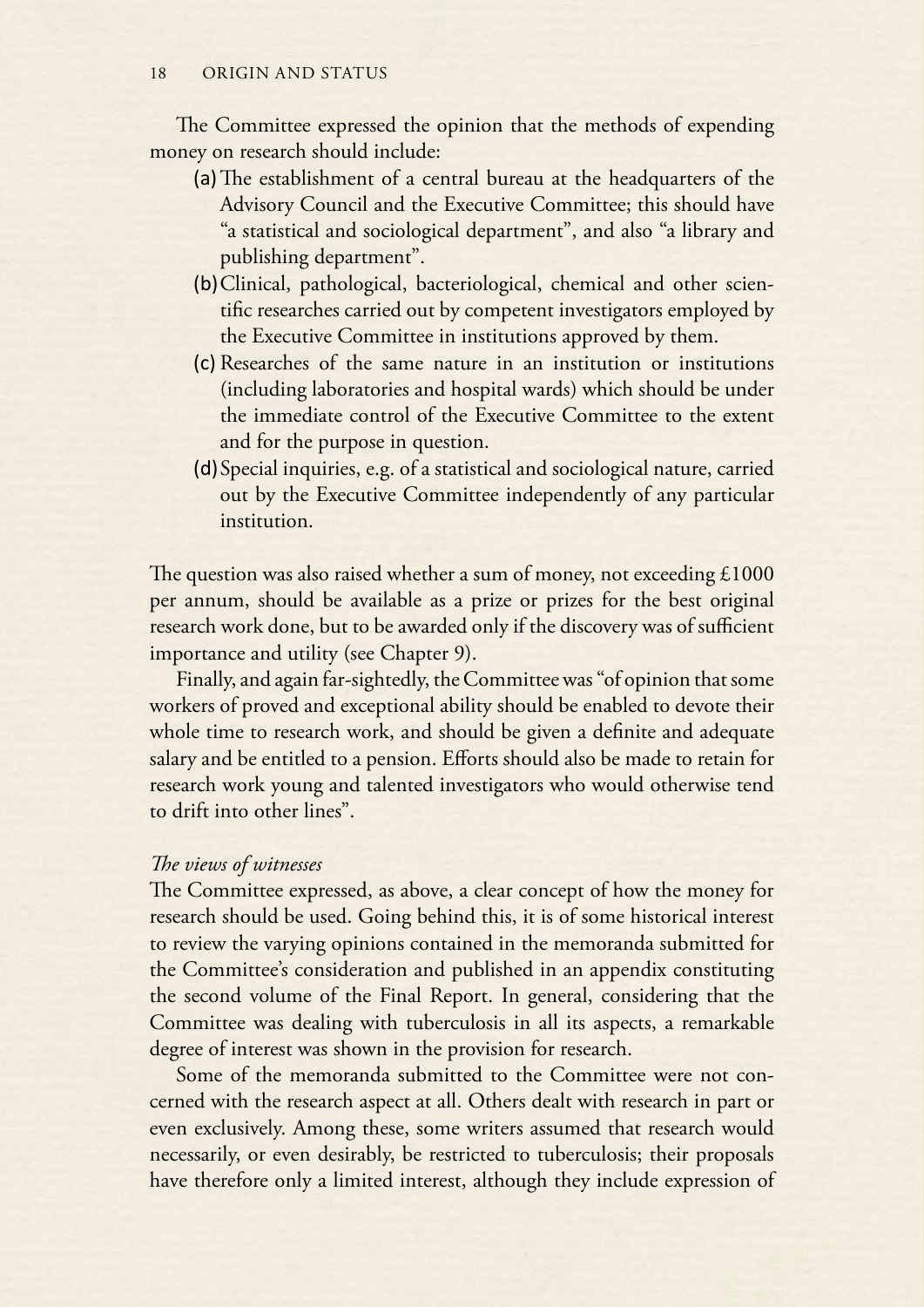general principles having wider application. Some, on the other hand, assumed that the money would be available for a more comprehensive scheme of research, although perhaps not in the first instance; and a few strongly urged the desirability of this. Of those who examined the financial implications most formed low estimates, relatively to the total available, of the cost of a research scheme limited to tuberculosis; one spoke of the need to avoid suddenly placing a large sum in 'the pathological market', where there was already a dearth of experienced workers. The extreme views on this question were voiced, on the one hand, by professor Sheridan Delépine, who propounded a budget of £60 000 per annum for research on tuberculosis alone; and, on the other hand, by Sir James Kingston Fowler, who wrote:

Nothing would afford me greater pleasure than to hear that a sum of 60,000 *l.* a year was to be devoted to research in pathology, yet, notwithstanding that tuberculosis is a subject in which I am deeply interested, I should regard it as little short of a calamity if that, or any such sum of money, were to be allocated to research in tuberculosis alone.

Although I recognise that when it is only possible to obtain money from private sources for research in connection with a special subject, such as cancer or tubercle, it is better to accept than refuse it, yet I believe that advances in our knowledge of the pathology of those diseases is more likely to follow upon increased support being given to general pathological research in an Institute, similar to the Institut Pasteur, where many workers are engaged upon a variety of researches, under the guidance and inspiring influence of men like Roux and Metschnikoff, than by devoting large sums annually to research in a given subject.

Dr James Ritchie of Edinburgh wrote that "the problems of tuberculosis cannot be fruitfully considered apart from those of infections generally". Professor Matthew Hay of Aberdeen proposed that additional funds should be provided, independently of the National Insurance Act, to permit of extension of the research to infectious diseases other than tuberculosis.

It is implicit in most of the memoranda dealing with research (and explicit in Dr Ritchie's) that there should be a unified scheme and a single controlling authority for the United Kingdom as a whole.

A few writers apparently regarded 'laboratory work' and 'research' as synonymous terms, urging the need for a chain of pathological laboratories for diagnostic work. Most of those who concerned themselves at all with research naturally did not fall into this error. Some wished to see different laboratories set up for the two purposes; thus. Professor Matthew Hay proposed local laboratories for routine purposes and a central institute for research. Dr A. Eastwood went further; drawing a clear distinction between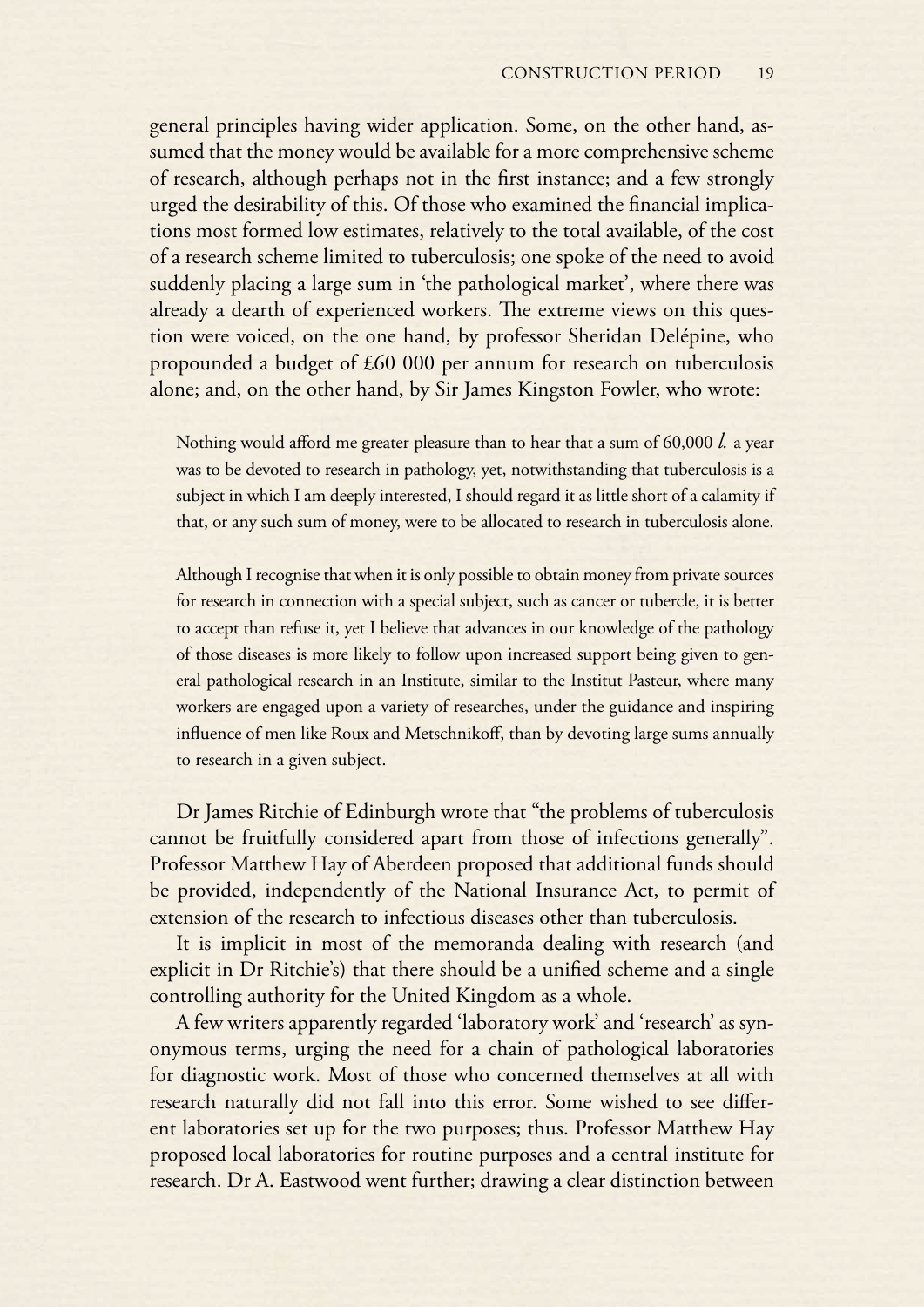routine diagnosis and research (although they might sometimes be related), he stated that there was no justification for defraying the cost of routine work out of research funds.

Many of the writers, whether considering research on tuberculosis alone or on a wider basis, discussed the relative merits of a central institute and of a system of subsidies or grants for work in the universities and other existing agencies. Dr Simon Flexner wrote from America, with experience of the Rockefeller Institute in mind, to stress the essential role of a central research institution; some of the others did not attach importance to this. A fairly general view favoured a balanced research scheme which would include central and peripheral elements. Dr W. S. Lazarus-Barlow of the Middlesex Hospital and Professor E.J. McWeeney of Dublin favoured the idea of a special research hospital. Dr A. Eastwood, Dr A. C. Inman of the Brompton Hospital, and Professor (later Sir) Robert Muir of Glasgow recommended that the research institute should have a farm for experimental work with large animals. Some mentioned the desirability of provision to enable research workers to visit foreign countries.

Some of the writers who were themselves highly experienced in research had cogent things to say about the recruitment and employment of scientific staff. Thus Professor Muir stressed that for work aiming at new discoveries "men of the highest qualifications are necessary; they must possess originality and breadth of outlook, and must have had the most complete scientific training possible in their particular department". Sir Ronald Ross, then of Liverpool, proposed subsidies to private research workers, part-time grants to laboratory workers throughout the country, and the employment of whole-time workers—some temporary and others permanent. He also thought that there should be money prizes to be awarded in retrospect for the best work done.

Sir Almroth Wright of St Mary's Hospital urged the need for creating a medical research service, to which suitable men would be attracted by prospects of whole-time careers and eventual pensions. For the education of recruits to the service he envisaged the central institute as a kind of college with five departmental heads of professorial status. Dr Eastwood pointed to the importance of avoiding a commitment of funds by apportioning lump sums to existing external institutions in accordance with the strength of their claims. Such payments would be difficult to terminate and the central authority would lose control of expenditure.

A few of the writers discussed the nature of the central authority which should be set up to administer the funds for research. Dr E. J. Steegman, who had been Secretary of the Royal Commission on Tuberculosis, mentioned that it had already in 1908 recommended to the Local Government Board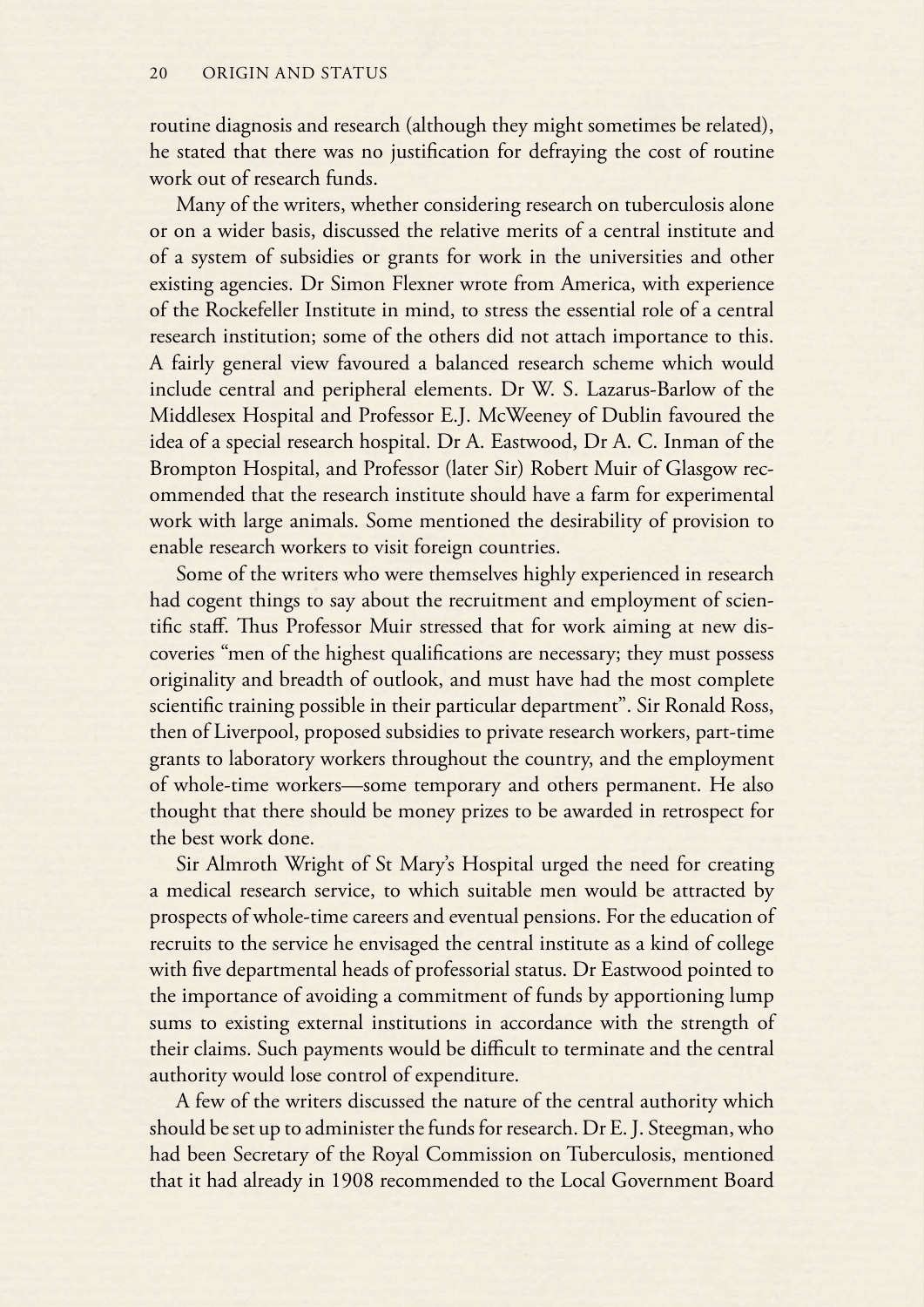that a permanent research body should be created. Dr (later Sir) Charles Martin actually used the title 'National Medical-research Committee'. Professor Muir stressed that the controlling body should consist of experts. Dr Eastwood pointed out that there was no guiding precedent, as the research project was envisaged as continuous and it would be impossible to lay down a complete scheme for it at the outset. Sir Ronald Ross said that in the past research workers had been inadequately remunerated, and "the direction of the work is put under men who have not themselves been greatly distinguished in the line, and, in fact, there is not a great show of intelligence in the organisations, even where funds are available". Sir Almroth Wright considered that, after the first appointments had been made, his proposed collegiate central institute should achieve autonomy under its own senate—a contention to which he was to return at a later date.

Finally, it is interesting to note that, of those who submitted memoranda, the following later served as members of the Medical Research Committee or Council (see Appendix H): Clifford Allbutt, F. W. Andrewes, W. Bulloch, A. K. Chalmers, Matthew Hay, C.J. Martin, and R. Muir—while some of the others became closely associated with the project in different ways.

#### *Implementation of the provision*

The Report of the Departmental Committee gave a firm lead for implementation of the Act's provision for research, as the Insurance Commissioners acknowledged in their own Report for 1913–14. Administrative action certainly followed without any substantial delay; but there must have been some hard in-fighting behind the scenes, possibly while the Committee was still sitting, as Addison later recorded (1924) that there had been "a long battle between those who wanted to departmentalise the scheme by appropriating the money for the Local Government Board, and those of us who were determined to secure the utmost possible freedom for whatever body had to administer it".

The Committee's Report is a document of great historical interest, in the particular field, because it presents the first formulation of a number of ideas that were not only translated into action at the time but have remained effective to the present day. An account of the original implementation follows immediately (Chapter 3).

(A statement that has been repeated several times in print, once quite recently, must here be discounted in order to clear a misconception from the record. It was to the effect that in 1913 "the Government" approached the Lister Institute of Preventive Medicine with a suggestion that the latter might agree to become "the nucleus" of a new "Medical Research Department" to be set up under the Act; that after much debate the proposal was rejected by the Institute; and that the Government then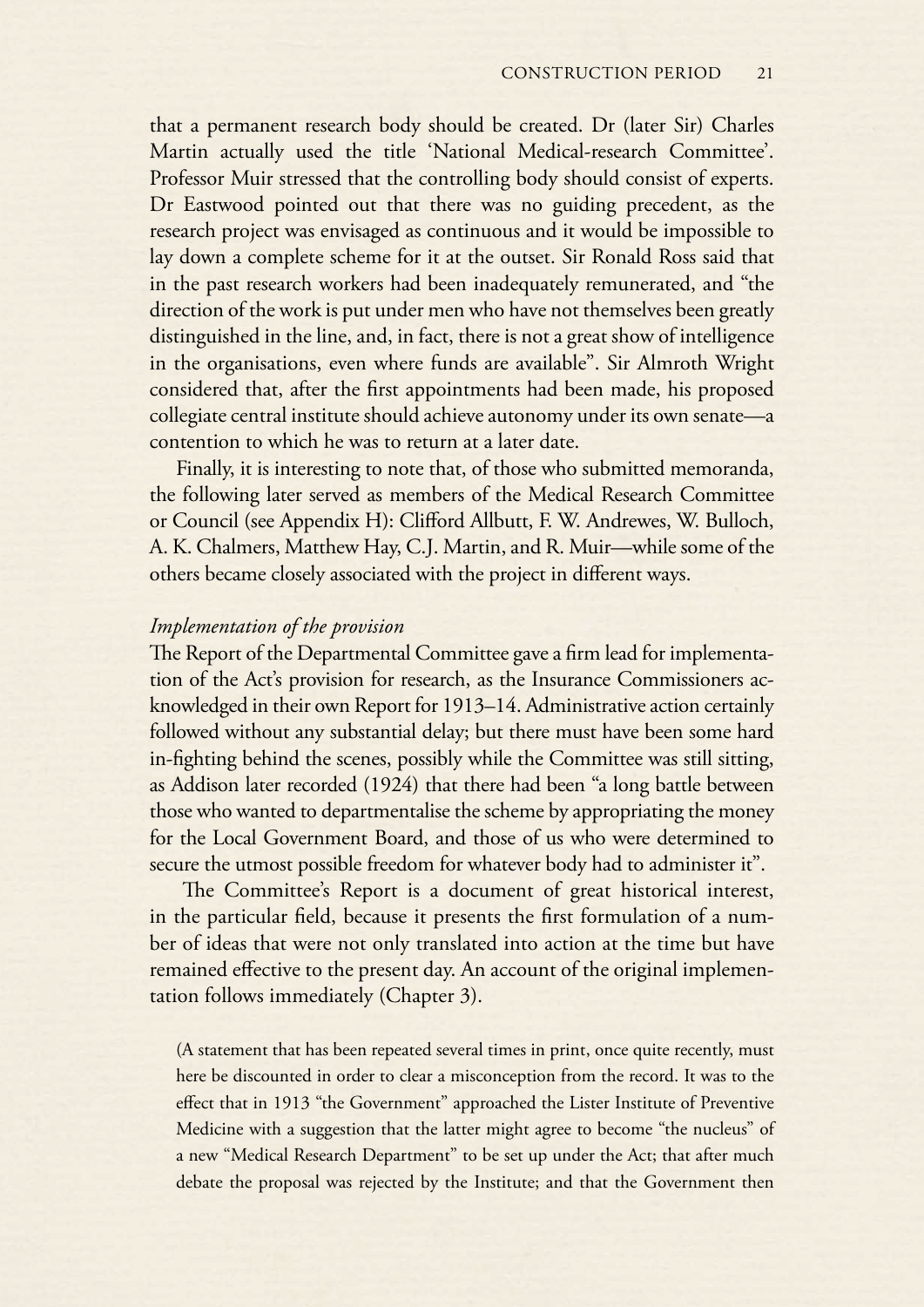proceeded to set up the Medical Research Committee. This account seems to have arisen from misunderstanding of an episode of narrower significance and later date that is hereafter recounted, from original sources, in its proper context (Chapter 10). In short, the approach was made by the Lister Institute to the already established Medical Research Committee in 1914; and it referred to a possible use of the Institute as the Committee's central establishment.)

A vital decision was that there should be a single research organisation for the United Kingdom, and not one under each of the four Commissions. These had first, however, to pass separate resolutions formally 'retaining' the penny per person for research; this is recorded in the Report for 1913–14 of the English Commission.

The credit for this unity was claimed, no doubt justly, by Sir Robert Morant, in a personal letter to Mr A. J. (later Earl of) Balfour on 22 October 1919 (with copy to Fletcher):

This Medical Research Committee has been a particularly favourite child of mine since the beginning of 1912, when I was able to prevent the small sum of money then made available for Medical Research from being broken up into four parts for the four divisions of the United Kingdom; and we managed to get a Committee set up for the Kingdom as a whole, which has done quite magnificent work, and particularly so during the war.

The eventual formal step implementing this decision, by placing the responsibility on the National Health Insurance Joint Committee, is mentioned later (Chapter 3).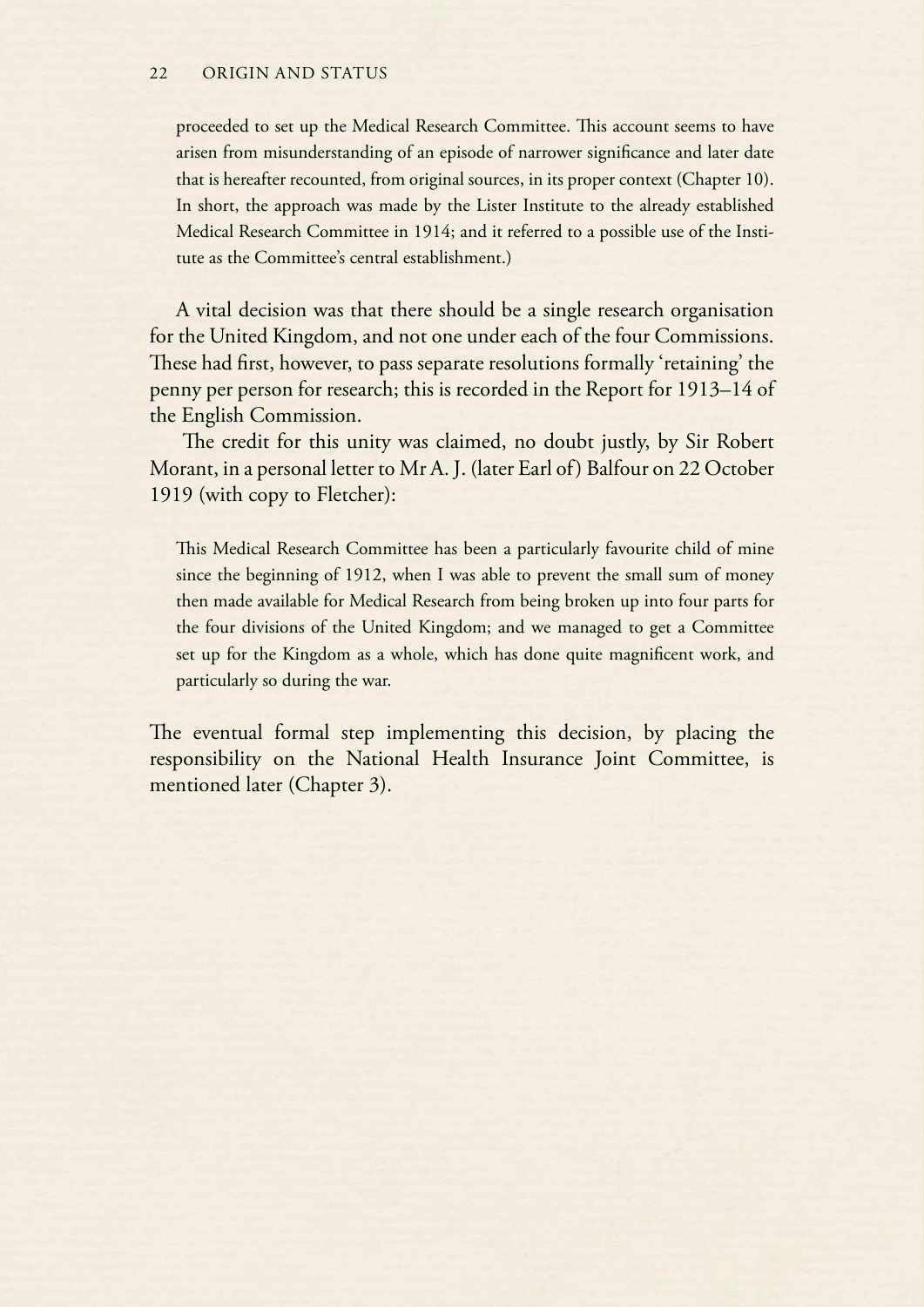# Chapter 3 The Medical Research Committee (1913–1920)

Appointment of the Medical Research Committee and the Advisory Council—Statutory regulations—The first Chairman—Early proceedings of the Committee—'Central Institute'—Scientific staff—First scheme of research—Appointment of a Secretary— The First World War—Constitutional changes—End of the Advisory Council

*Appointment of the Medical Research Committee and the Advisory Council*  It was implicit in the action taken to set up an organisation for promoting medical research, with the funds to be provided under the National Insurance Act 1911, that the research was not to be limited to tuberculosis, and also that the organisation was to be a single one for the whole United Kingdom (Chapter 2). The action, in the first instance, consisted in the signature by Mr Lloyd George, as "Minister responsible to Parliament for National Health Insurance" (Chancellor of the Exchequer), of two Minutes of Appointment dated 20 June 1913.

One Minute appointed nine persons to be "a Committee with executive functions, to be known as the Medical Research Committee, for the purpose of dealing with the money made available for research under the proviso to Sub-Section (2) of Section 16 of the National Insurance Act 1911". Lord Moulton, a law lord who was also a Fellow of the Royal Society, was named as chairman; the others were two Members of Parliament and six persons appointed in respect of their scientific qualifications (Appendix H), From 1916 three members were to retire at intervals of two years, their places being filled (by reappointment or otherwise) by the Minister. The terms of reference were as follows:

The duties of the Committee will be to formulate the general plan of research and enquiry at the outset, and for each year to make arrangements for carrying it out, and to supervise its conduct so far as may be necessary, and in particular to secure adequate coordination of the various parts of the scheme. It will also deal with the collection and publication of information and of the results of statistical and other enquiries so far as suitable or necessary. For this purpose it will determine, subject to the assent of the Minister responsible for National Health Insurance, the expenditure of the money available each year; the total of the sums available under paragraph (b) of subsection (2) of section 16 being about £57 000 per annum. Before the Minister responsible for National Health Insurance gives his final assent to the scheme of the Medical Research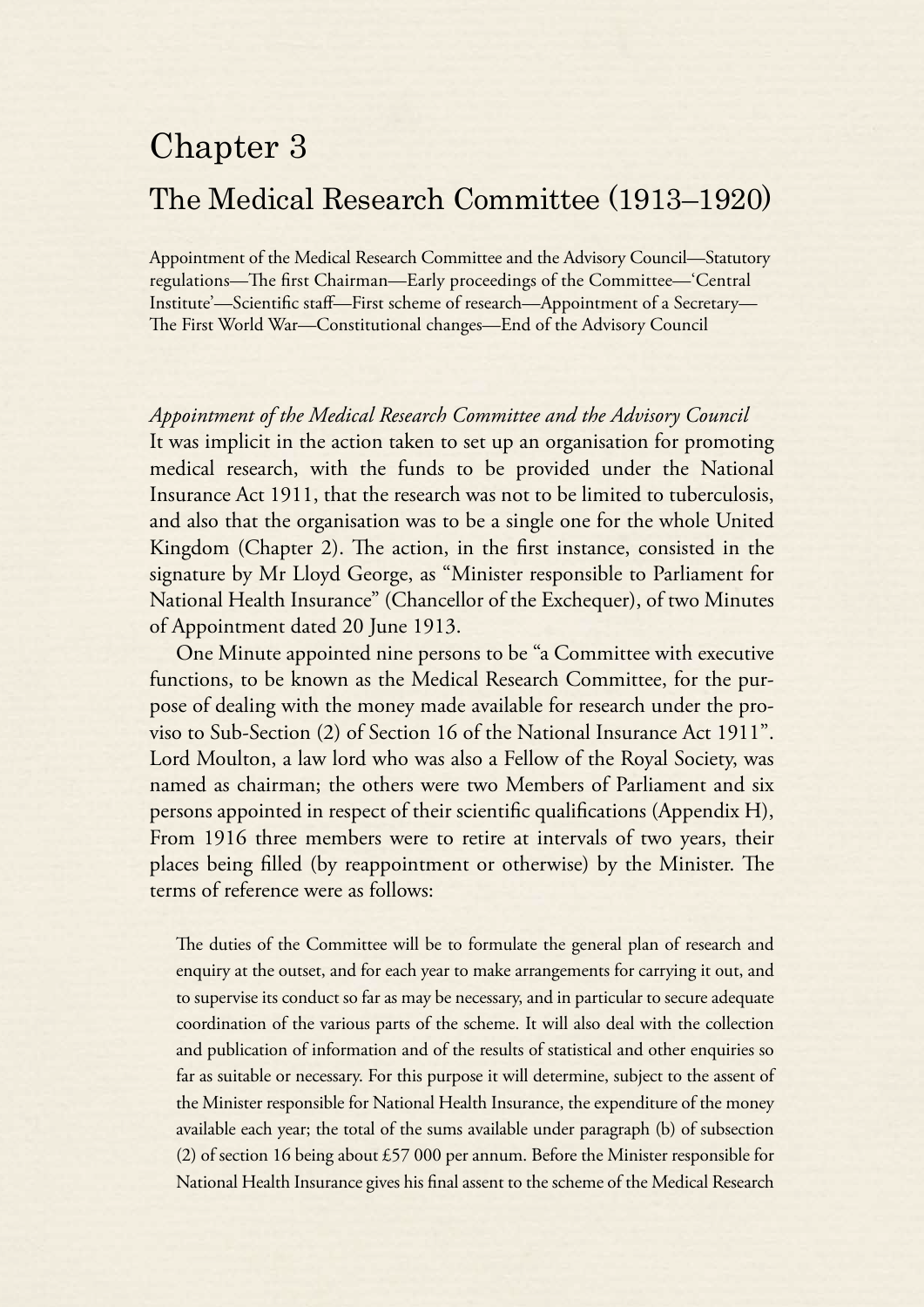#### 24 ORIGIN AND STATUS

Committee for any year, he will receive criticisms and suggestions in regard to it from the Advisory Council for Research, which is being appointed for this purpose.

The second Minute appointed an "Advisory Council for Research". Lord Moulton, again, was named as Chairman; and there were 40 other members. The list included the names of two Members of Parliament and one veterinary surgeon (Appendix C); the others, including two women, were all members of the medical profession; several held positions in the public service and five were Fellows of the Royal Society. The Minute stated that the expenditure of the money annually available for research would be directed by the Medical Research Committee appointed for the purpose, subject to the assent of the Minister responsible for National Health Insurance; and that the Scheme drawn up by the Committee would, before ministerial assent, be referred to the Advisory Council,

whose duty it will be to consider the Scheme when referred to them and to afford to the Minister all such criticisms and suggestions in regard to it as they may think desirable to submit to him from the point of view of securing that adequate consideration is given to the different problems arising and the various kinds of research work going on in the different parts of the United Kingdom, and in other portions of the Empire, in America, and in foreign countries, and also to the general scope of the research work to be undertaken under the Committee's Scheme.

The two Minutes were printed, and the substance of both was also published in a circular. According to the circular, the members of the Advisory Council were appointed by the Minister "after receiving suggestions for suitable names from each of the universities of the United Kingdom, from the Royal Colleges of Physicians and of Surgeons, from the Royal Society, and from other important public bodies interested in the question". It also included "medical representatives of the four National Health Insurance Commissions, and the other principal Government Departments concerned in medical work". It said, further, that in and after 1916 one-third of the members should retire, their places being filled (whether by reappointment or otherwise) by the Minister; but this provision was varied in the subsequent Regulations.

#### *Statutory regulations*

It may be, however, that the whole of the procedure by Minutes of Appointment was in the nature of an administrative short-cut and did not satisfy the requirements of the Act, in that the latter empowered, not "the Minister responsible for National Health Insurance" (Chancellor of the Exchequer), but the Insurance Commissioners. Whatever the reason, the appointment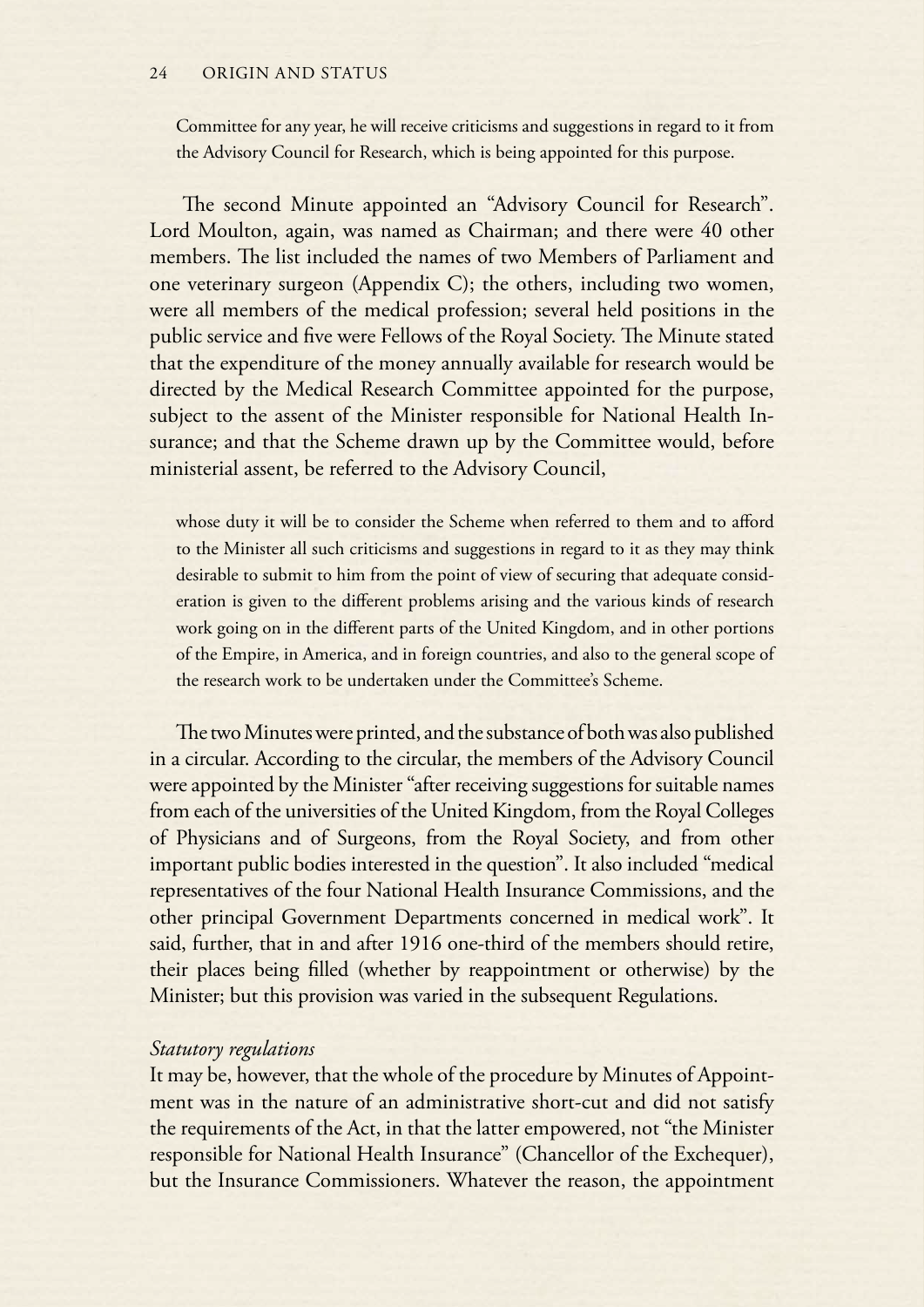of the two bodies was re-enacted two months later, without reference to the foregoing and with some amplification of detail, as described below.

Meanwhile, the National Insurance (Joint Committee) Amendment Regulations made by the Treasury on 7 August 1913 had dealt further with the question of the moneys provided by Parliament which might be retained for research under the Act. These Regulations were originally provisional but, needing no amendment, eventually became definitive in effect. They vested solely in the National Health Insurance Joint Committee the power (so far as the terms of the grant by Parliament might permit) of retaining the monies in whole or part for research, and the power to make regulations about the manner in which any sums so retained should be applied for the purpose.

The Provisional National Health Insurance (Medical Research Fund) Regulations were issued by the Joint Committee on 20 August 1913, appointing the Medical Research Committee and the Advisory Council; the latter included one member who had not been named in the earlier Minute. These Provisional Regulations prescribed the periods of office of members of the Medical Research Committee and the Advisory Council, and the method of appointing or reappointing persons into the vacancies. They required the Committee to appoint a Treasurer from among its members, and empowered the Committee to appoint "officers and servants". They required the Committee to prepare schemes of research from time to time, with estimates of expenditure, and on such schemes the Advisory Council was to be consulted. They authorised expenditure for various purposes, including honoraria of approved amounts to members of the Committee other than the Chairman and any who were Members of the House of Commons. They dealt with points of accounting and audit, and with the investment of any sums standing to the credit of the Medical Research Fund. They provided that balances unexpended at the end of the financial year should be carried forward "if the terms of the Parliamentary grant so provide". They prohibited payments to members of the Committee or Advisory Council, other than the honoraria already mentioned and travelling and subsistence expenses incurred in attending meetings. Wherever higher approval was required the power was vested in the Chairman of the Joint Committee; the latter, the Rt Hon. C. F. G. Masterman, MP, was a member of the Government as Financial Secretary of the Treasury and had become "the Minister responsible for National Health Insurance".

On 21 March 1914, the Provisional Regulations were replaced by the National Health Insurance (Medical Research Fund) Regulations 1914. These differed in having two additional clauses enabling the Medical Research Committee to acquire real property (such as the site and building of the 'Central Institute') and providing for the appointment of two members as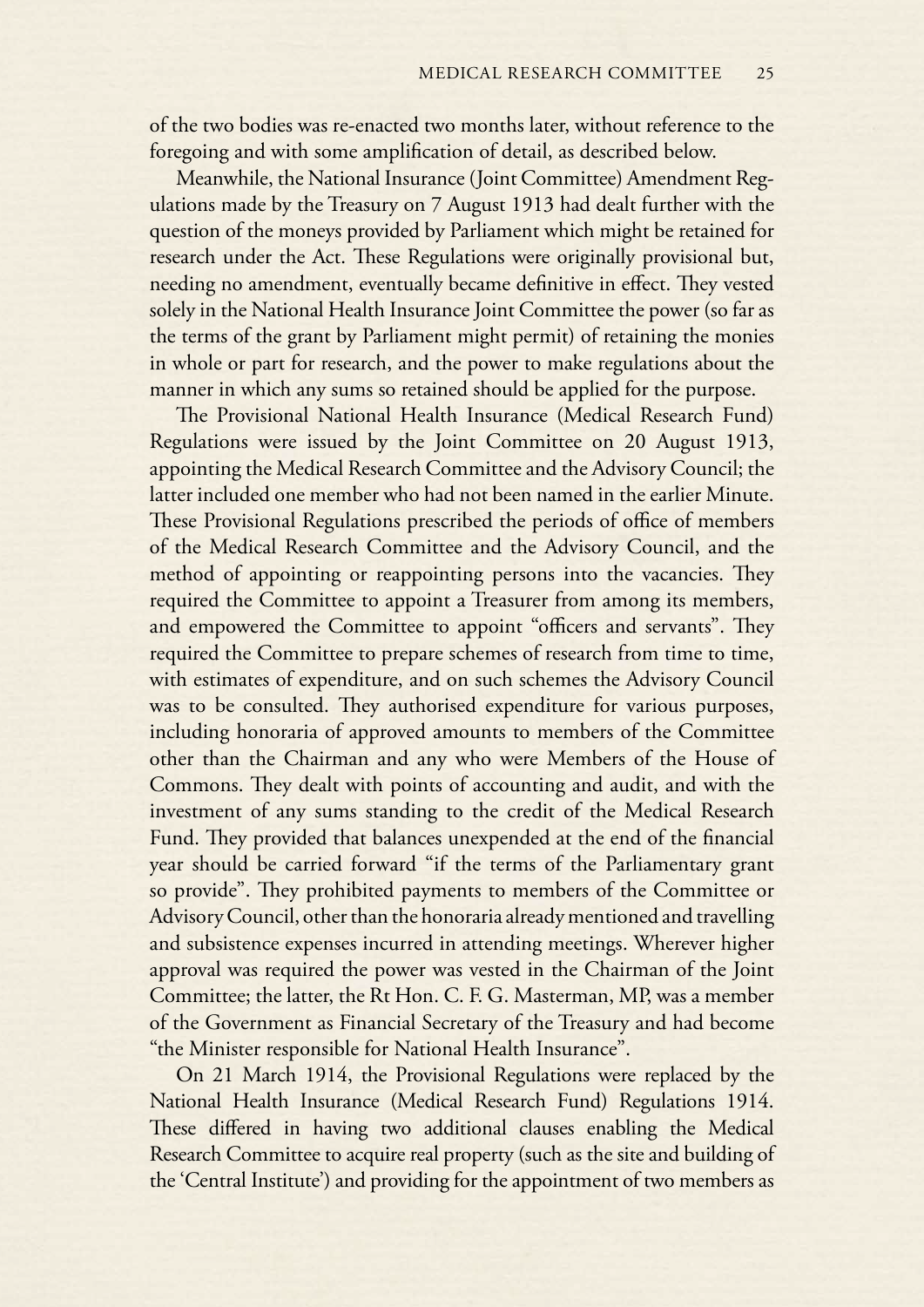Trustees to hold such property, the Committee not being a body corporate. These Regulations may be said to be the definitive constitution of the Medical Research Committee, although the latter had already been operating for several months, and for that reason they are recorded in full (Appendix C).

#### *The first Chairman*

A remarkable man was Chairman of the Committee, and of the Advisory Council, for the first three years—and during one of them, before a Secretary took office, performed the executive function as well. John Fletcher Moulton was born in 1844. At Cambridge he was Senior Wrangler in 1868 and became a Fellow of Christ's College. In 1874 he was called to the bar; but he still found time to collaborate with William Spottiswoode in studies of electrical phenomena, and he was elected a Fellow of the Royal Society in 1880. Later he became a Queen's Counsel; he specialised in cases of patent law, where his grasp of technical issues was outstanding. For three short periods he was also a Member of Parliament in the Liberal interest. In due course he became a judge and was knighted; and from 1912 he was a Lord of Appeal in Ordinary, with a life peerage. Lord Moulton was chairman of several official bodies; and in 1914 he was appointed Director-General of Explosive Supplies at the Ministry of Munitions of War. He died in 1921. There is a biography by H. Fletcher Moulton (1922), in a preface to which the first Earl of Birkenhead wrote:

I was never myself brought into contact with a mind which impressed me more by its brilliancy, scope and power .., no man since the great Bacon has brought to the Bench so consummate a scientific equipment.

## After Lord Moulton's retirement from the Committee, the latter paid tribute to him in its Report for 1915-16:

His unrivalled powers of apprehending the true lines of development in the natural sciences enabled him to give invaluable guidance to the Committee in essential matters from the beginning of their work... . The Committee recognise gratefully that they were able to receive this help at the time when it was most needed.

#### *Early proceedings of the Committee*

The Medical Research Committee came into being, without waiting for completion of the formal stages described above, and met for the first time on 24 July 1913. In addition to the Chairman, the two parliamentary members were Dr Christopher Addison, MP, and Major Waldorf (later Lord) Astor, MP. The others were Sir Clifford Allbutt, Regius Professor of Physic in the University of Cambridge; Mr C. J. Bond, a Leicester surgeon with wide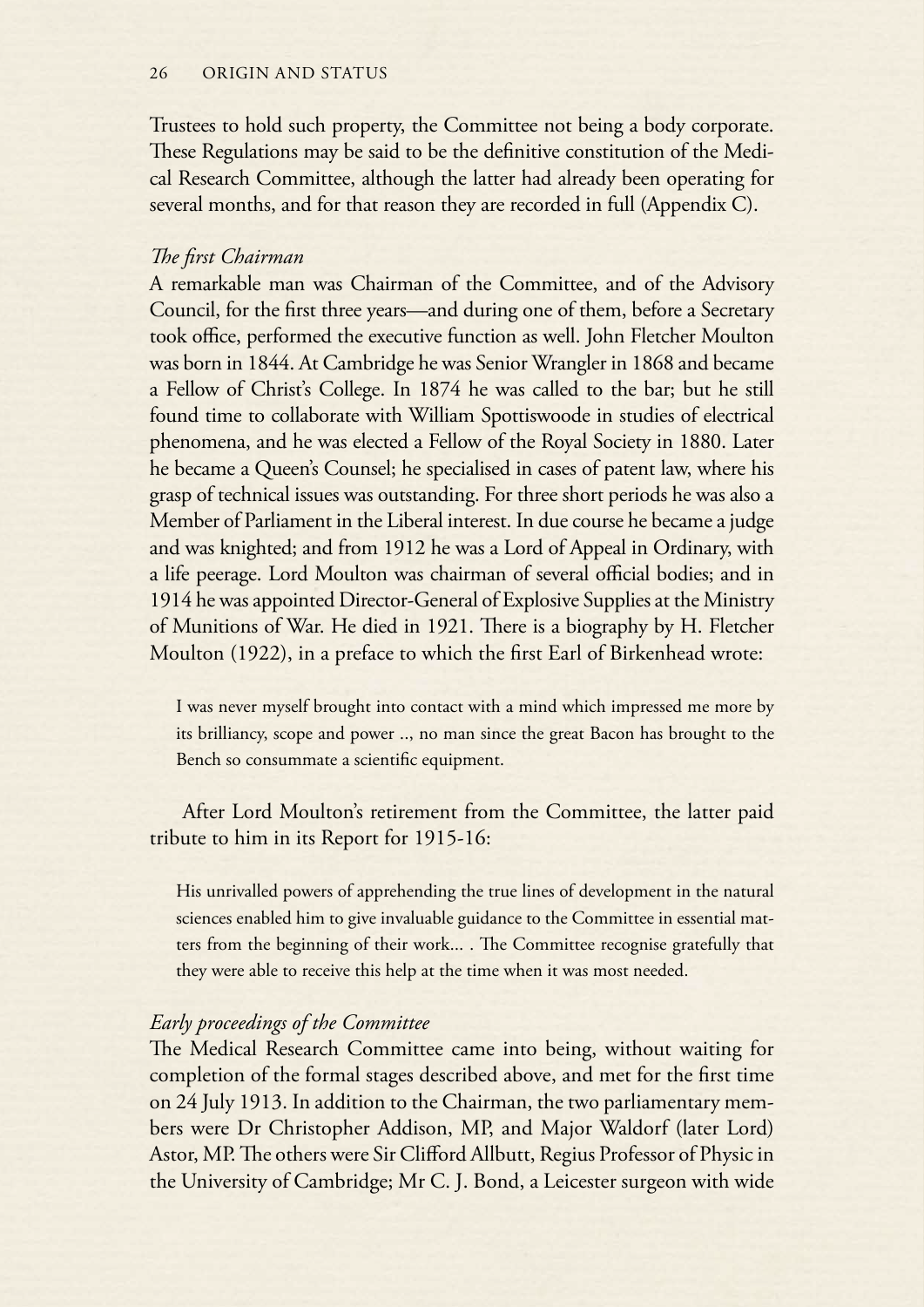scientific interests; Professor William Bulloch, who held the University of London Chair of Bacteriology at The London Hospital; Professor Matthew Hay, of the Chair of Forensic Medicine in the University of Aberdeen (and Medical Officer of Health, City of Aberdeen); Professor (later Sir) Frederick Gowland Hopkins, of the Chair of Biochemistry in the University of Cambridge; and Colonel (later Lieut.-General) Sir William Leishman, of the Army Medical Service. (The last named has already been mentioned in Chapter I, and several of the others in Chapter 2.)

All the members were present at the first meeting; they had already sent in suggestions, which the Chairman had embodied in a memorandum as a basis for discussion. They met again on the next day, when a broad scheme of research was accepted. Organisation was discussed; and the research field was divided among the six scientific members with a view to their framing proposals.

At this stage the Committee had no premises and no Secretary or other staff. All the earlier meetings were held at the Chairman's house, 57 Onslow Square, South Kensington. The minutes were written by hand (by the Chairman's secretary, it is believed) in a large notebook, which was properly bound at a much later date. The Chairman apparently conducted such correspondence as there was, but little of this survives.

The Committee resumed its meetings on 22 and 23 October 1913, when important decisions were taken. It was agreed that a 'central institute' in London under the Committee's own control was essential; and thought was given to the choice of senior staff to head its departments. The need for a statistical department, and for hospital beds for clinical research, was also noted. Thereafter, meetings were held at weekly intervals and the projects were rapidly developed; these were of course still all in the planning stage, and there was nothing in being which called for administration. By the end of 1913 the Committee had obtained ministerial approval for its initial research programme; and arrangements had been made for members to make individual visits to centres of research throughout the British Isles.

#### *'Central institute'*

On 30 October the view that the then so-called 'central institute' must be in London was reaffirmed; the purchase of a house in the country, with grounds in which further buildings could be erected, was considered as a possibility for a later date. At the same meeting it was made known that a building at Hampstead, hitherto used as a hospital, would be available; an option on the property was secured, and within a few months the purchase was completed (Chapter 10). There was some discussion, inconclusive at that stage, on the question of whether part of the building should be used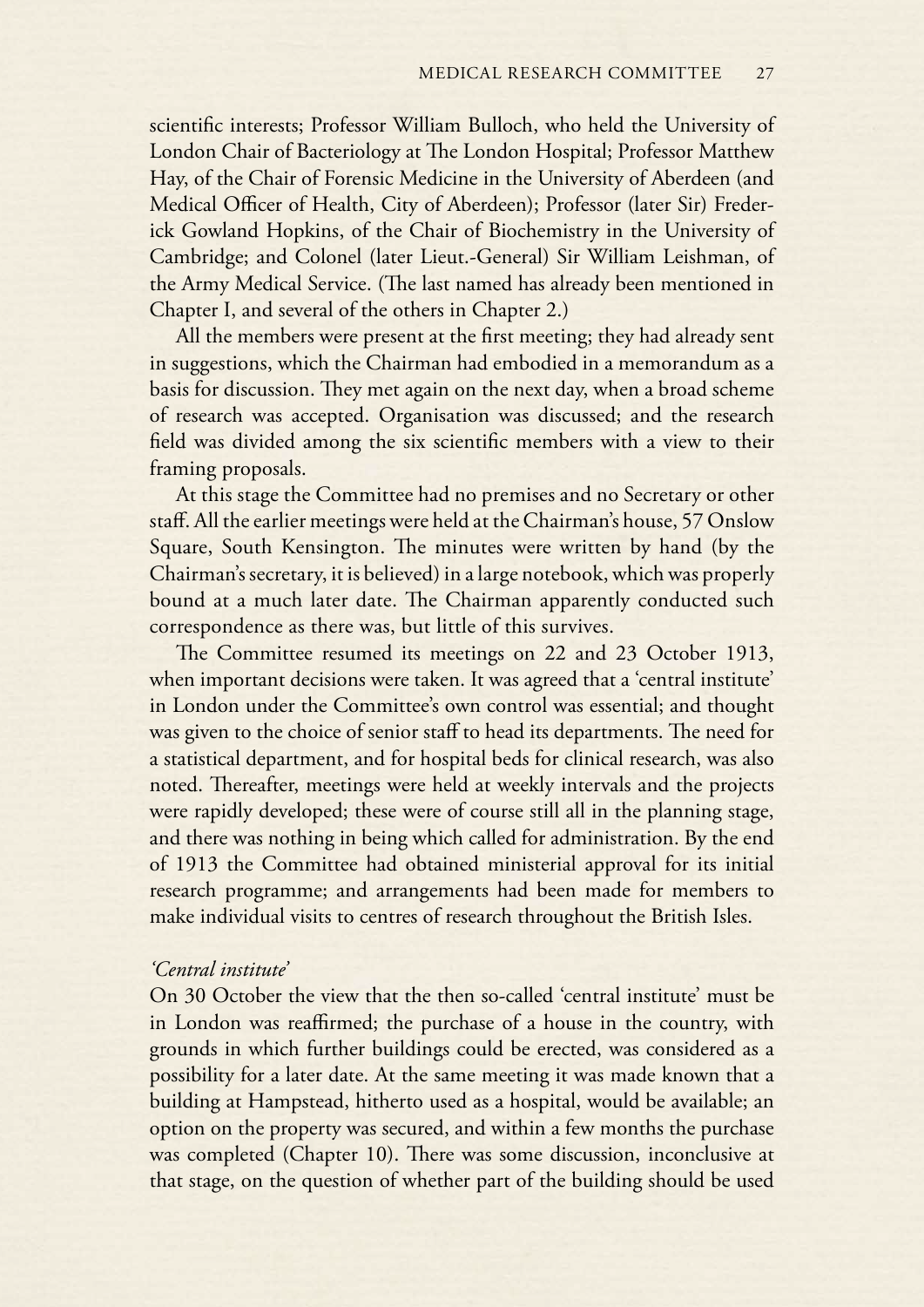as a research hospital. Early in 1914 overtures were made by the authorities of the Lister Institute of Preventive Medicine proposing an arrangement whereby it would be taken over by the Committee as the latter's central institute; the negotiations continued for a further nine months before they fell through. Details of this episode are given later as part of a fuller history of what eventually became the National Institute for Medical Research (Chapter 10).

#### *Scientific staff*

On 22 October 1913, the question of staff for the central institute was considered and the relevant minute of the meeting reads as follows;

A staff of skilled observers must be obtained and a careful review made of possible men. At the head of all these should be a Chief Director who should be the best man obtainable at any price. He should have the cooperation of other Heads who should again be men of the highest standing, and all these directors should be given efficient assistants with adequate help.

After the meeting had been adjourned to the following day, it was considered, after some discussion, that Sir Almroth Wright was "the only man satisfying the requirements of such a post" as that of Chief Director. It was also agreed that, in addition to a bacteriologist, the heads of departments should be a biochemist and a physiologist. Names of possible men to fill these posts, including several foreign workers, were mentioned.

On 11 December 1913, it was decided that Sir Almroth Wright was the only possible person for the chief post in the Department of Pathology, and that Dr H. H. Dale and Dr G. Barger would form a good combination to lead the Department of Biochemistry. At subsequent meetings Dr J. Brownlee as Statistician and Dr Leonard Hill as Applied Physiologist were added. Thereafter Dr Benjamin Moore and Captain S. R. Douglas were added as colleagues of Dr Hill and Sir Almroth Wright respectively. A fuller account is given later (Chapter 10). The salaries offered were well above the absurdly low current level for academic posts,

On 30 October 1913, it was agreed that it was also essential that the Committee should have staff available for work in other institutions, and this was apparently with research in clinical medicine particularly in mind. On 5 March 1914, the names of Dr T. R. Elliott and Dr Thomas Lewis were mentioned in this regard (Chapter 11).

After various preliminary approaches and further negotiations, all those proposed for posts in the central institute were in fact appointed to the staff early in 1914. That this did not happen earlier was, at least in some cases, partly due (fide Sir Henry Dale) to a reluctance of the scientific men to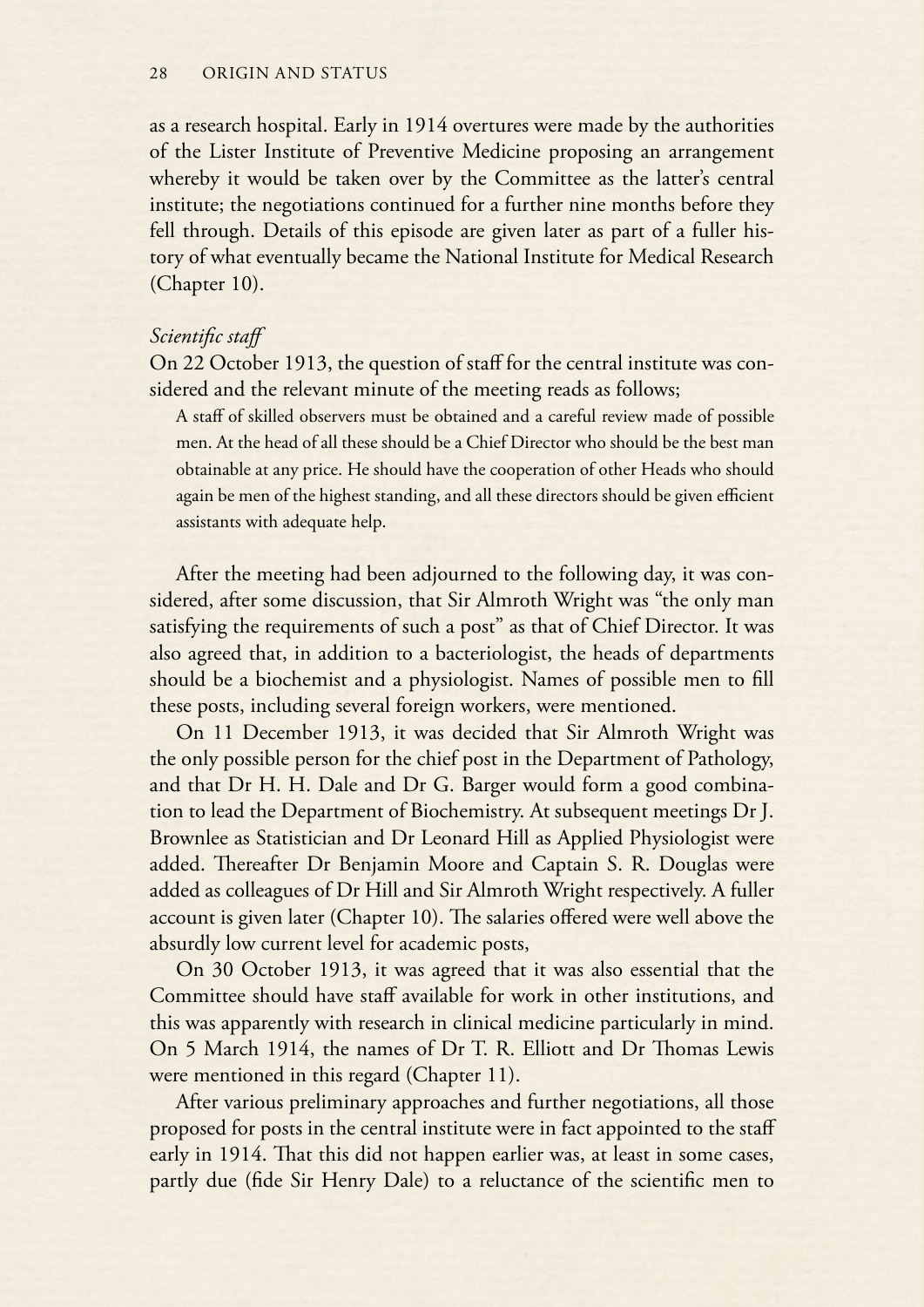commit themselves until they knew who was to be appointed as Secretary of the Committee. Other reasons were the difficulty in assessing appropriate salaries in an organisation of a completely new type, and the fact that there was as yet no definite provision for pensions or even for security of tenure. The solution of this last problem was contained in a document of some constitutional importance. A letter (of which copies were printed, but marked 'Confidential') was sent on 15 December 1913 by the Chairman of the National Health Insurance Joint Committee to the Chairman of the Medical Research Committee in the following terms:

You are aware that, technically, the money for Medical Research under the Insurance Act and the Regulations thereunder has to be reserved for that purpose by Resolution of the Joint Committee, and therefore that, strictly speaking, the only money actually available is the money for the first year. But it is, of course, obvious that no scheme of research to be on sound lines and productive of lasting value could be undertaken on a basis rendering the whole thing liable to cessation at the end of any year. And it is clear that your Committee must feel assured of adequate permanence as regards monies devoted either to capital expenditure, spread over a period of years, for the purposes of Central Laboratories and Offices and so forth, or to the remuneration of a suitable staff without which such buildings would clearly be useless; an expert staff requiring, it is plain, a reasonable permanence of employment, for such work, to be effectually undertaken.

Hence, in proceeding to carry out the scheme which I have today approved, you may rest assured that such expenditure as you find it necessary to incur upon what I may call a continuing basis, for a reasonable period of years, will be regarded by me, as Chairman of the Joint Committee, and I am sure by the Chancellor of the Exchequer also, as properly incurred, in spite of the technical difficulty to which I have referred above. And, in such circumstances as these, you need, I am sure, feel no doubt that this view would be upheld and the necessary provision made in any future year, should other Ministers be in our places—i.e., that all reasonable commitments would be continued.

#### *First scheme of research*

In November 1913 the Medical Research Committee submitted its first 'Scheme of Research' for ministerial approval. This was done in a minute from the Chairman of that Committee to the Chairman of the National Health Insurance Joint Committee. The scheme, unlike those for later years (Volume Two), was in very general terms and is quoted here in full except for a brief section on immediate requirements: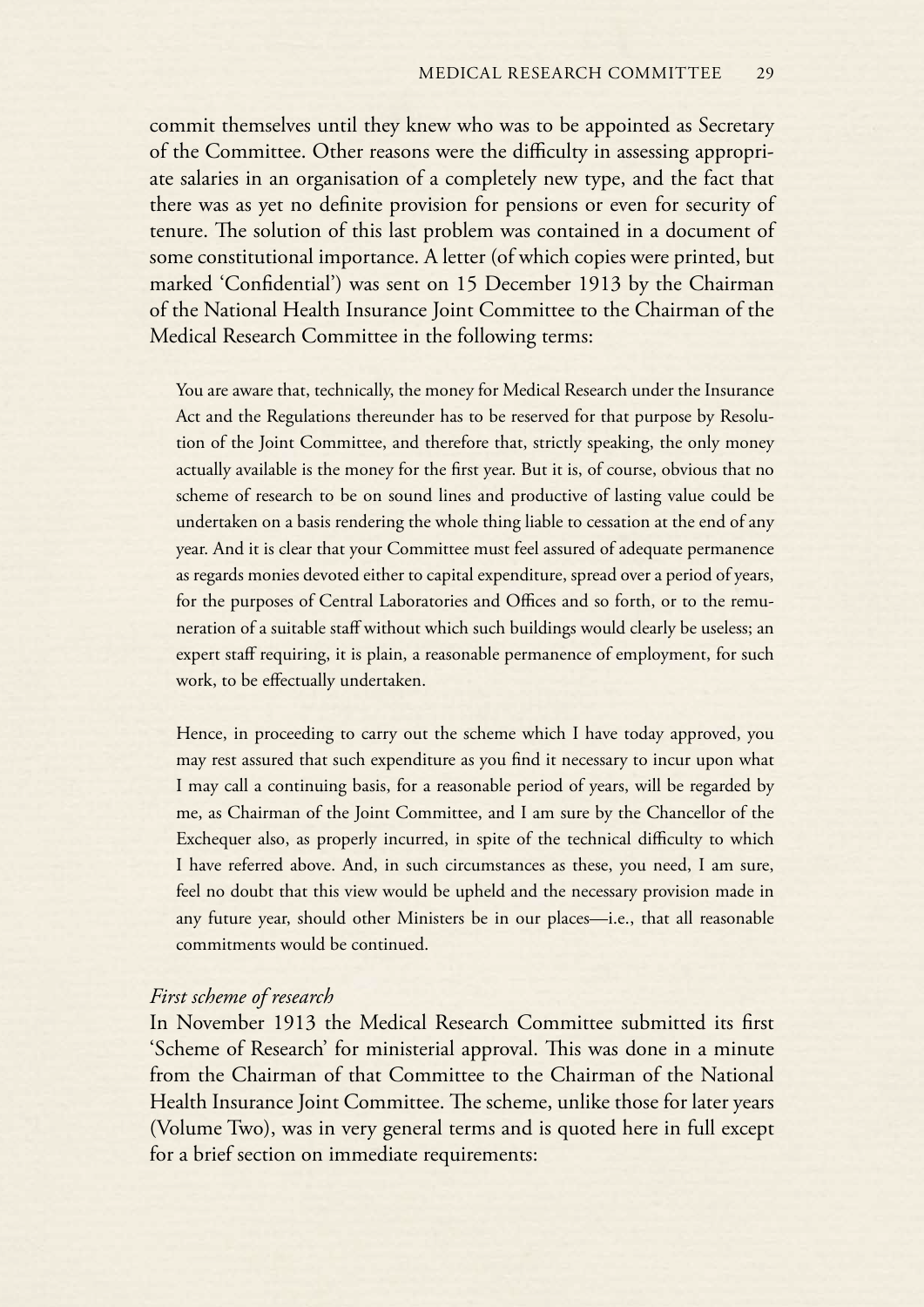#### 30 ORIGIN AND STATUS

#### THE SCHEME OF RESEARCH

*Type of Research.* The object of the research is the extension of medical knowledge with the view of increasing our powers of preserving health and preventing or combating disease. But otherwise than that this is to be the guiding aim, the actual field of research is not limited and is to be wide enough to include, so far as may from time to time be found desirable, all researches bearing on health and disease, whether or not such researches have any direct or immediate bearing on any particular disease or class of diseases, provided that they are judged to be useful in promoting the attainment of the above object.

*Method of Conducting the Research* The organisation by which this research will be carried out should consist of the following departments:

- (1) A competent body of investigators of the highest class in the permanent employ of the scheme and devoting their whole time to research under it. They would be supplied with proper laboratories, duly qualified assistants, etc., and would ordinarily carry on their researches in such laboratories.
- (2) Skilled investigators in the permanent or temporary employment of the scheme who would be engaged in procuring their material clinically or otherwise in connection with hospitals or other institutions furnishing the requisite opportunities for so doing. This material would in some cases be worked upon in local laboratories and in some cases at laboratories provided for them elsewhere under the scheme, and sometimes by a combination of both methods.
- (3) Individual investigators not in the employment of the scheme who are carrying on independent investigations of a kind which are suitable to form part of or to be coordinated with the research under the scheme, and to whom it is desirable to give help either in money or otherwise to enable them better to carry on their researches.
- (4) *Statistical Department* This will mainly consist of persons in the permanent employment of the scheme who will be engaged in enquiries relating to diet, occupation, habits of life and other matters bearing upon the incidence of disease, and who will collect and deal with all types of vital statistics including the distribution of disease, the relative frequency of special types of lesions in diseases such as Tuberculosis, and in general with all statistical investigations useful either as preliminary to research or confirmatory of its results. It will possibly have to consider and advise how the statistical material provided for under the Insurance Act should be dealt with. It is hoped that when the scheme is in actual work there may become associated herewith a Bureau through which those engaged in research unconnected with the scheme or otherwise working on kindred questions may be able to obtain information, references to special publications and other help of a like nature.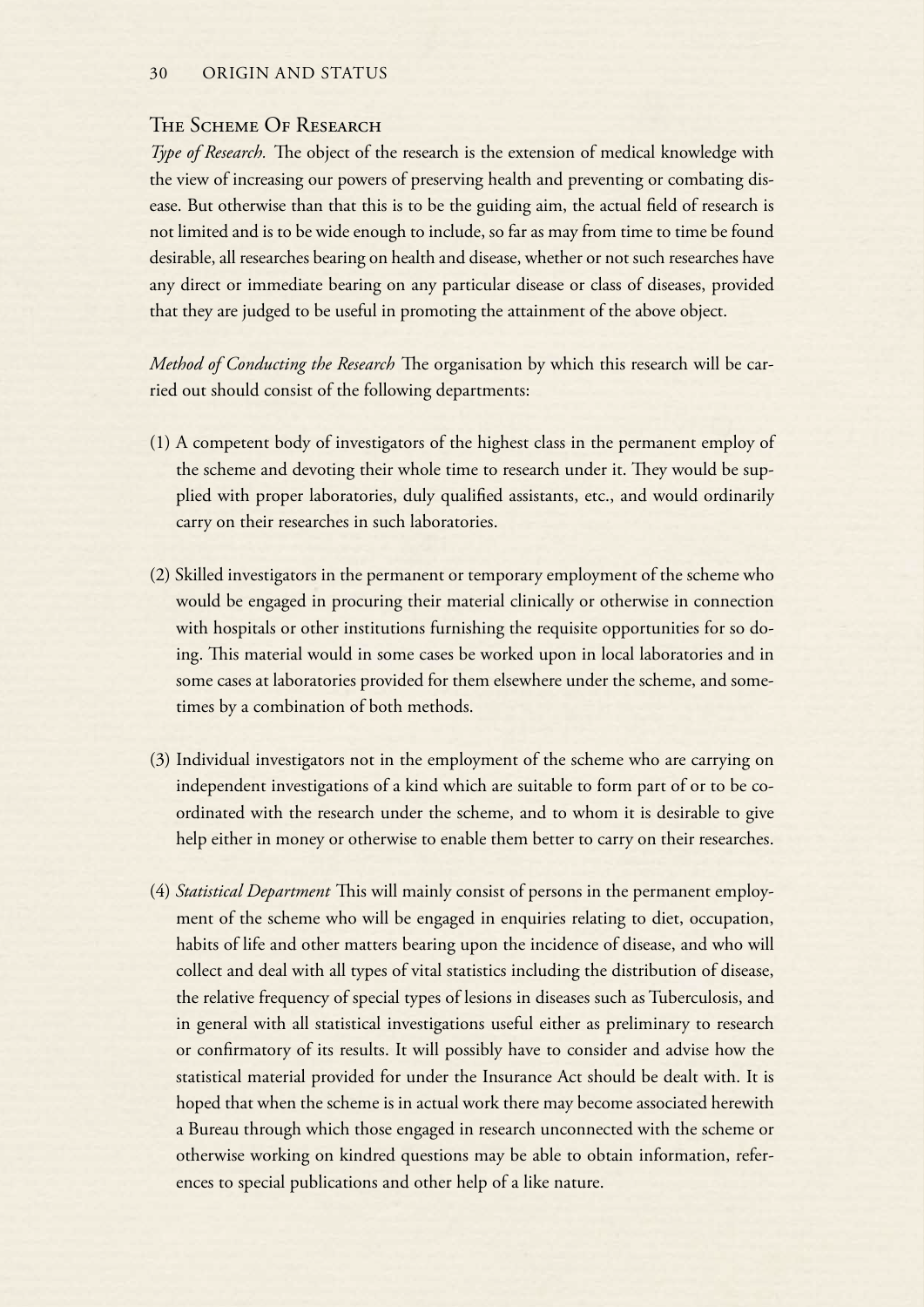All these four departments are essential to the success of the organisation and are intended to co-operate with one another and will be used separately or together according to the nature of the work in hand. It is neither possible nor desirable to lay down any hard and fast lines of demarcation of their spheres of action.

Thus was the field of operation broadly defined, in terms which could still serve today although they might be amplified in detail. Thus, also, were four methods of promoting research proposed: (1) by maintaining a permanent staff in the Committee's own laboratories; (2) by maintaining permanent and temporary staff for work wholly or largely in hospitals and other institutions not under the Committee's control; (3) by making grants to investigators not in the Committee's employ; and (4) by maintaining a Statistical Department. Except that the fourth is no longer regarded as a separate administrative category, these remain at the present time the principal ways in which research work is supported (Chapter 9).

On 4 December 1913, the Advisory Council met and duly endorsed the Committee's proposals. On 15 December the Chairman of the National Health Insurance Joint Committee signified his approval.

### *Appointment of a Secretary*

At the Committee's meeting on 30 October 1913, consideration was given to the need for an 'Organising Medical Secretary'. By this date spontaneous applications for such a post—which was an obvious necessity—had already been received, but none of the correspondents appears to have been thought worthy of serious consideration; their names are not on record. The contemporary minutes suggest that the future scope and importance of the position had not yet been clearly envisaged. It was usually, but not invariably, thought that the Secretary must be a medical man; but the idea that he must also be a man of experience, and indeed eminence, in research had not yet been assimilated. Hopkins later recounted that someone had suggested a part-time appointment.

A proposal to advertise the post was not pursued. During the next three months two people were tentatively proposed—Dr (later Sir) Andrew Balfour and Sir George Newman—but, on being sounded, these did not wish to be considered for the post; and one member of the Committee, Professor Matthew Hay, was definitely offered the appointment but declined. One may say frankly now that, in the light of later experience, it may be greatly doubted whether any of these three distinguished persons could have brought to the post the appropriate scientific attainments.

On 19 February 1914, it was decided to approach two people, one being Dr Walter Morley Fletcher, a physiologist working at Cambridge, and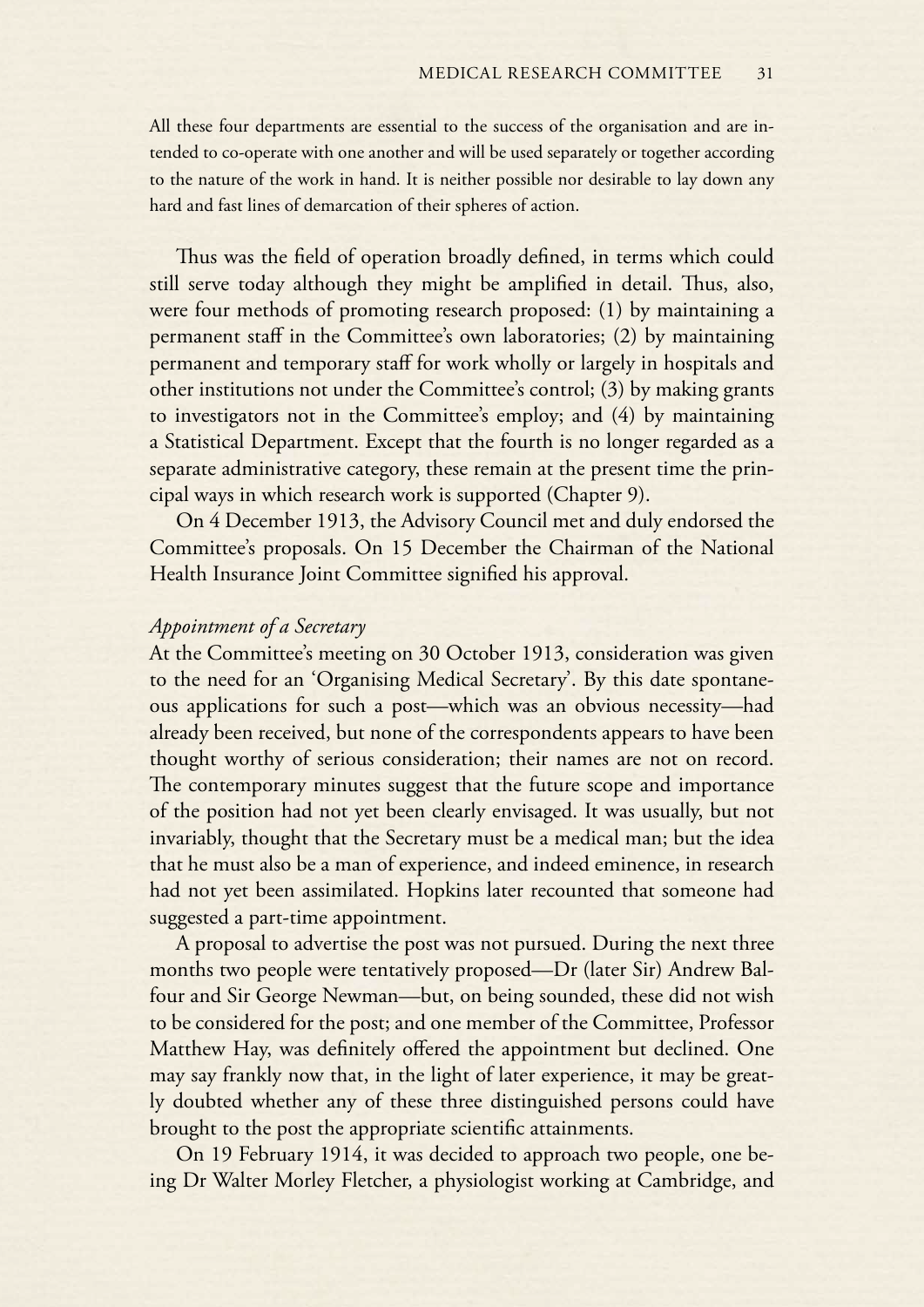the other a man who was a non-medical hospital administrator of repute; but this second possibility was never followed up. It is a matter of record that Fletcher's name was put forward in Committee by Professor Hopkins; but Hopkins later made it known that the suggestion was first made informally to him by Dr T. R. Elliott, although he had then immediately recognised how appropriate it was. Dr Fletcher proved to be interested, and within a very short time a definite offer of appointment had been made to him and he had accepted it. He could not take up full duty until 1 July 1914, but he gave such time as he could during the interval; he was in attendance at meetings of the Committee from 19 March 1914 onwards. The minutes of the Committee from those of the meeting on 2 July 1914 (and for some time afterwards) are in his hand. Soon after he took up whole-time duties an office was obtained in St Stephen's House, Westminster, at a rent of £25 per annum.

The history of the Committee during the first few months of its existence shows how much can be accomplished by a small group of talented men, ably led, willing to meet together as often as once a week and to take individual action at other times. Clearly, however, it was neither an economical arrangement in its use of manpower nor one which could be indefinitely maintained. It may well have had its advantages during the planning stage, when a combination of abilities and a diversity of views would have an especial value. It would inevitably have proved inadequate when the stage of active operation commenced, as it was about to do, calling for decisions from day to day and requiring both a sharp focus for corporate policy and a consistent level of administrative action.

It was indeed high time that the Committee had headquarters of its own, with a permanent official handling its affairs. Not only was there now an undeniable demand for regular administration, but there had already been some disquiet among the members that business was concentrated in the hands of a rather autocratic Chairman—however brilliantly capable—and recorded mainly in his personal papers. The minutes of meetings were merely read out on the next occasion, no copies being provided to members, and this almost clandestine procedure gave rise to misunderstandings. There was even an unhealthy feeling that a few people who knew him best had readier access to the Chairman than had others. Indications of this situation exist in surviving correspondence of only slightly later date (and in an oral tradition within the writer's memory); a letter of Fletcher's mentions that Lord Moulton was very angry about not being offered reappointment in 1916.

The potentiality of the Committee as an instrument of Government must have radically changed when Fletcher assumed whole-time duty as its Secretary. In such circumstances the initiative must pass to the man, assuming him to have the requisite qualities, who is devoting his main energies to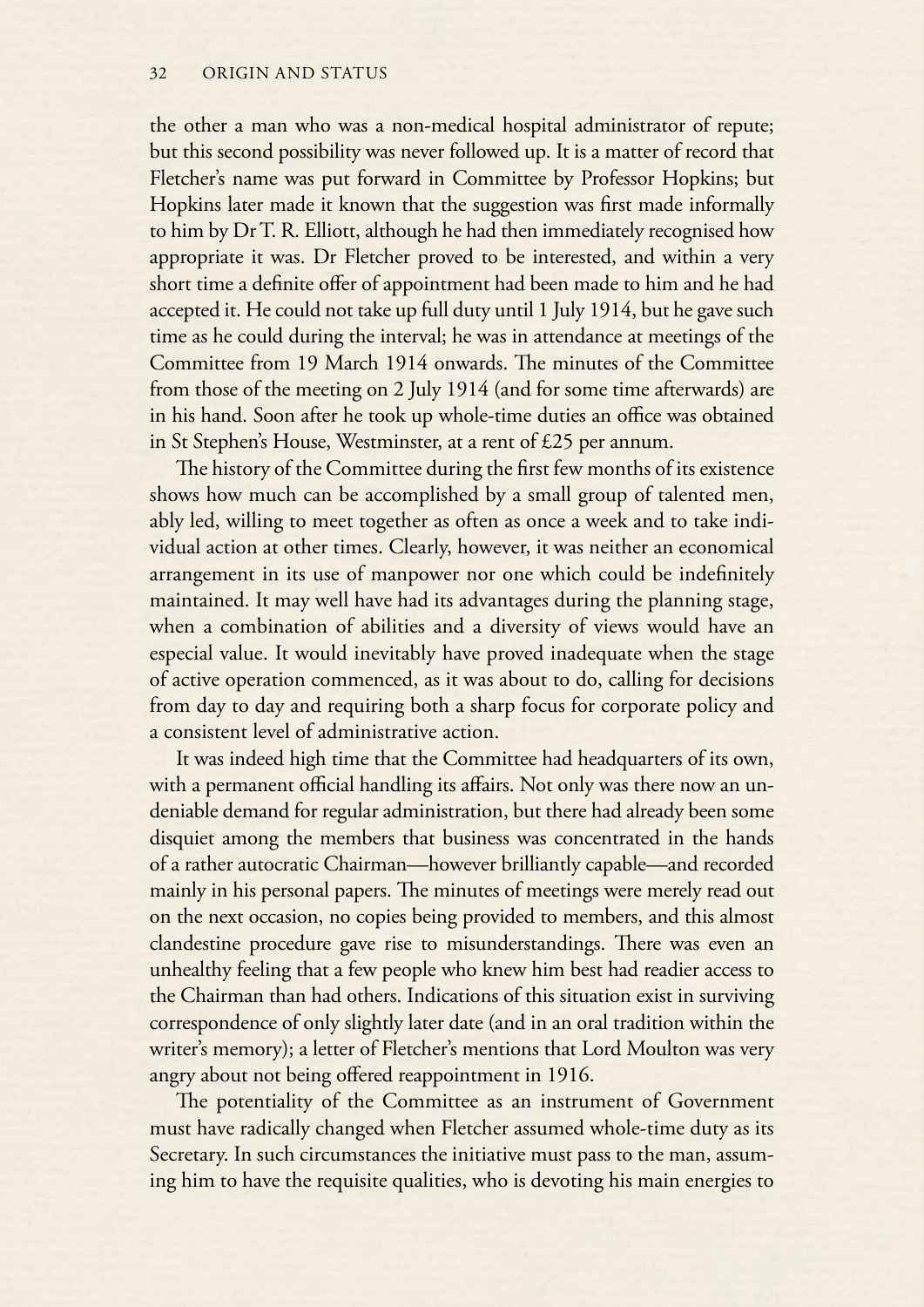the task and keeping its problems always in the forefront of his mind. The role of the councillor, with primary obligations elsewhere, remains of great importance; but it becomes consultative and critical. More and more, as he gains experience of the special function, must the permanent officer be not only the executant of policy but the main source or medium of new proposals. And as the staff organisation grows he, as its official leader, becomes also the representative of its views to the governing body. That body is no longer alone but forms the apex of a larger entity—a research service which develops certain corporate characteristics ; and in this the Secretary is naturally the focal point.

That Dr Fletcher—Sir Walter as he became in 1918—had the requisite qualities can never have been in doubt, and was later amply proved by his achievement. He was a man of outstanding personality, about which more is said later (Chapter 17). He had an established reputation as a research worker in physiology; and he quickly displayed a talent for administration, a type of work which he enjoyed.

Yet it was a special type of administration that he developed—and later handed on; a type which was based on an understanding of the peculiar conditions required for successful research work and on sympathy with scientific men. Its means were always subordinated to the end; its methods were adapted to the special type of people with whom it had to deal. It was essentially flexible (Chapter 17).

When Fletcher was absent through illness for some months in 1916, Dr H. H. Dale of the scientific staff and Mr C. J. Bond, a member of the Committee, kept his work going.

#### *The First World War*

For an organisation so planned and so served, everything seemed propitious. But, as was said, "the lamps are going out all over Europe", The outbreak of war on 4 August 1914 created an entirely new set of circumstances, and to these the infant organisation had to adapt itself as best it could. In short, the Committee's main task for the next four years was to mobilise the aid of medical science for the national war effort; some account of this is given in Volume Two.

Nevertheless, the normal programme was never wholly submerged; plans already made were put into operation, and indeed often further developed, so far as conditions permitted. The establishment of the central institute had to be deferred, to allow the building to be used for hospital purposes, but the several departments were constituted in borrowed accommodation in other institutions (Chapter 10).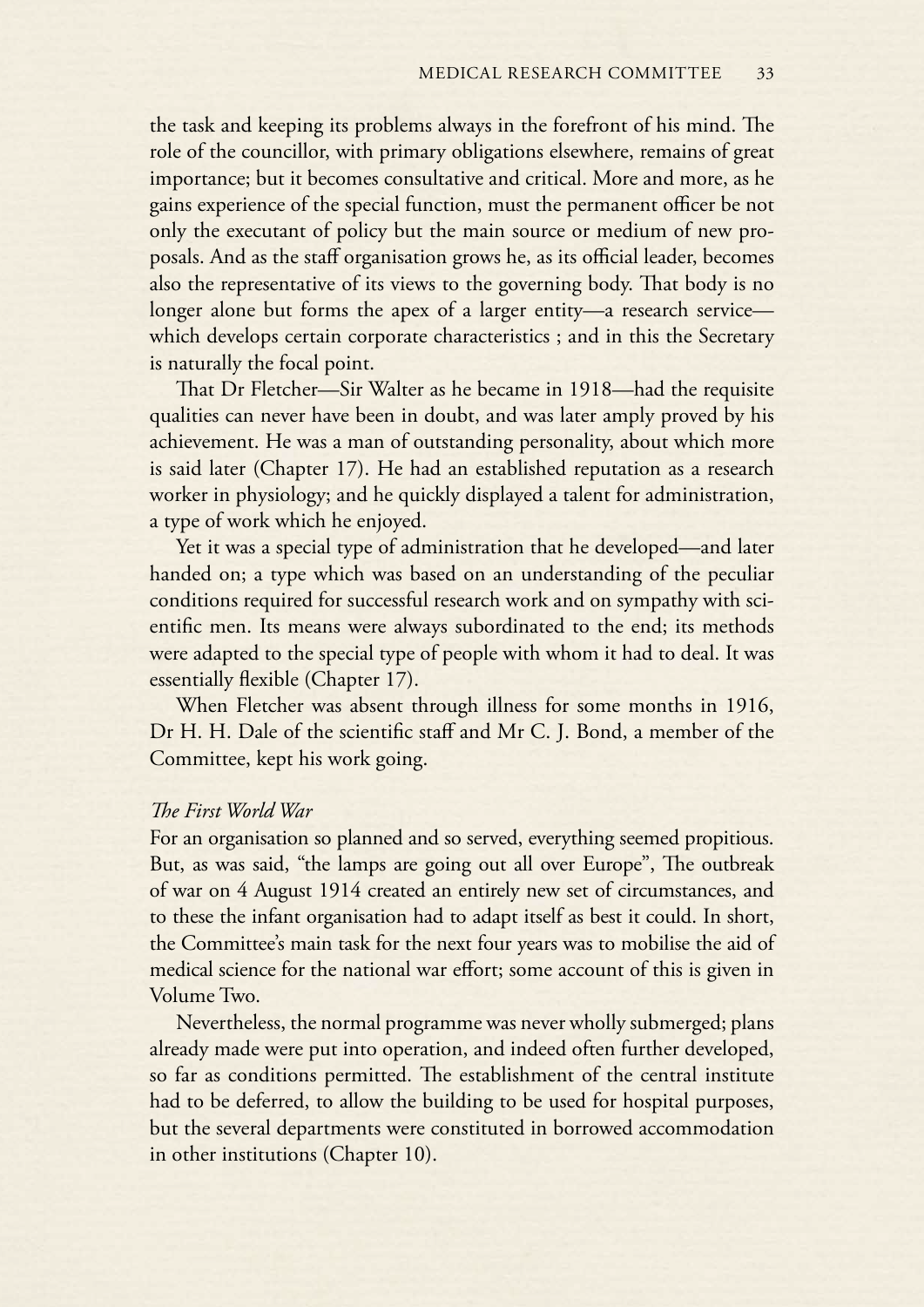#### 34 ORIGIN AND STATUS

#### *Constitutional changes*

On 22 October 1913, the Committee appointed Major Astor, from among its members, to be Treasurer. On 5 March 1914 the Chairman and Treasurer were appointed as Trustees,

On 20 August 1916, the Chairman and two other members of the Committee retired, in fulfilment of the Regulations, and were replaced by others (Appendix H). Major Astor became Chairman and the Viscount Goschen, one of the new members, succeeded him as Treasurer. Two further retirements and replacements occurred in 1918.

Final changes were made in February 1920, with a view to coming events. Two members resigned and three new members were appointed, increasing the total to ten. And on the resignation of Major (by then Viscount) Astor, he was followed in the chairmanship by the Viscount Goschen, and the latter in the treasurership by a new member, the Hon. Edward Wood (later Lord Irwin, eventually Earl of Halifax).

By this latter date, however, a major constitutional change was impending, an account of which will be found in the next two chapters. On 31 March 1920 the Medical Research Committee, as such, ceased to exist. Before then, from 1 July 1919, there had been a transitional period in respect of ministerial responsibility for the Committee's activities (Chapter 4).

#### *End of the Advisory Council*

In retrospect it is difficult to be sure what effective function this large and mainly professional body was originally intended to perform, if indeed this was ever clearly envisaged. As already mentioned, it was appointed on a representational basis, whereas the members of the Medical Research Committee (and successor Council) were expressly chosen as individuals. It may have been considered politic to provide a dignified role for representatives of professional, institutional, and departmental interests in the medical field, in order more easily to limit membership of the executive body to persons with special qualifications for controlling scientific work. Or there may have been a reluctance to give too much independence to a small expert body, as yet untried; or perhaps it was thought that an imposing facade was a necessity for maintaining public confidence in the new organisation. Whatever may have been in the minds of the framers of the original constitution, it is clear that at a later date the interposition of such an assemblage between the active body and the responsible ministers would have been regarded as not only superfluous but intolerable.

The history of the Advisory Council—domestically known by the cheerful sobriquet of 'the forty thieves' is soon told. It met on 4 December 1913,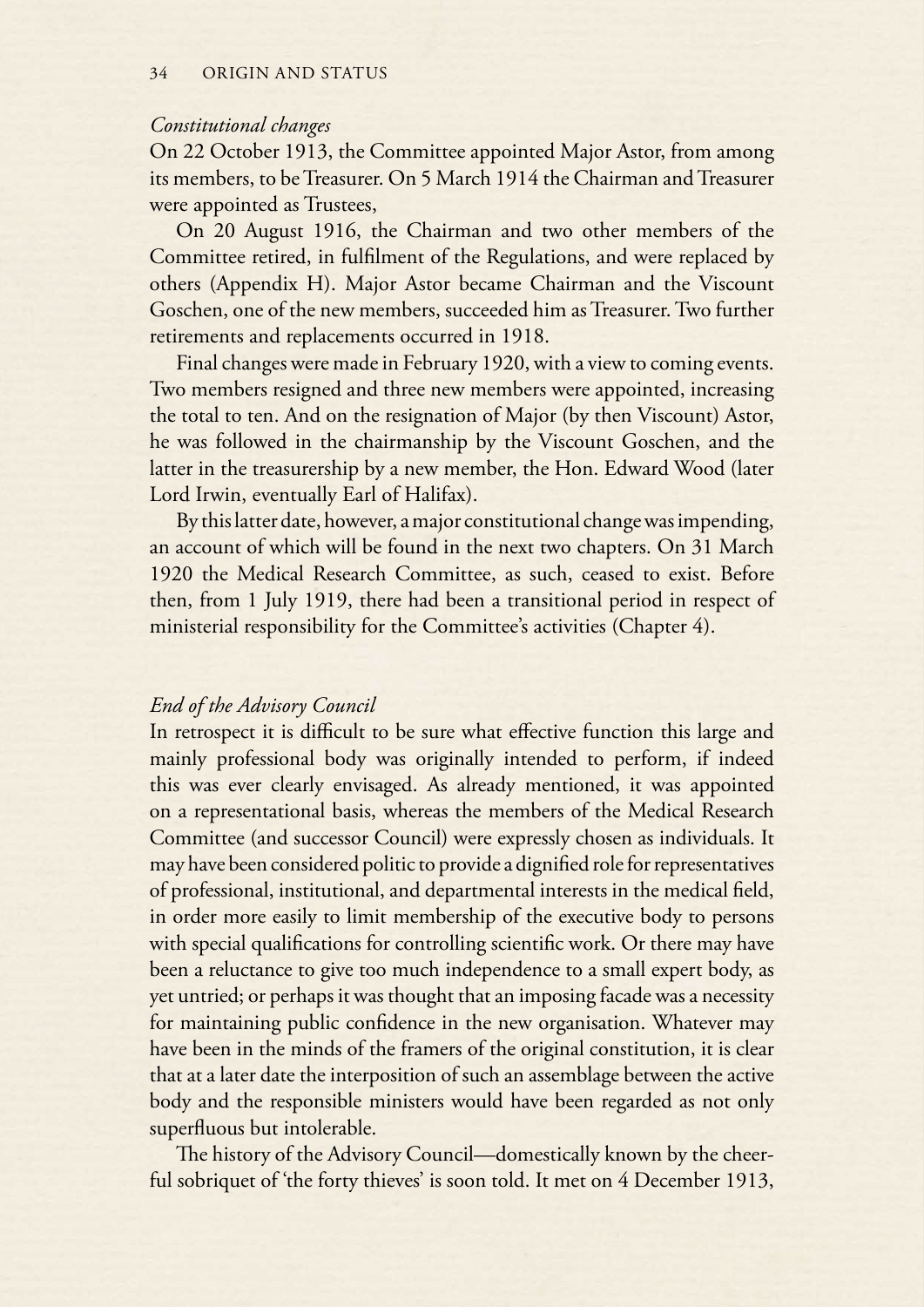as already mentioned, to approve the first research schemes of the Medical Research Committee; it met again on 17 November 1914, to approve those for the second year. It performed its function of benediction faultlessly on both occasions; it may well have been aided in doing so by the fact that it had the same Chairman as the Medical Research Committee itself, and this was indeed the saving grace of a potentially awkward constitutional arrangement

On 26 May 1915, the members of the Advisory Council received a letter from Fletcher, under direction by the Chairman of the National Health Insurance Joint Committee, forwarding a White Paper on work being done by the Medical Research Committee in connection with the war, and explaining that for the time being the annual submission of schemes of research was thought to be unnecessary. There followed this paragraph:

Upon the question whether the Medical Research Committee should place their services, together with all the resources under their direction, freely at the disposal of the National Executive in the existing circumstances, Mr Montagu feels assured that there will be no difference of opinion among the members of the Advisory Council, and accordingly he does not propose at this time of strain to summon a special meeting of the Advisory Council, for consultation with regard to the emergency activities of the Committee connected with the war.

Thereafter the body passed into oblivion, apart from the somewhat equivocal memorial given to it in this chapter, and apparently no steps were taken to reappoint or replace the members in 1916 as the Regulations required. On 31 March 1920 it ceased to have even a notional existence. No question of replacing it seems ever to have been raised in discussion of the reconstruction next to be considered (Chapter 4).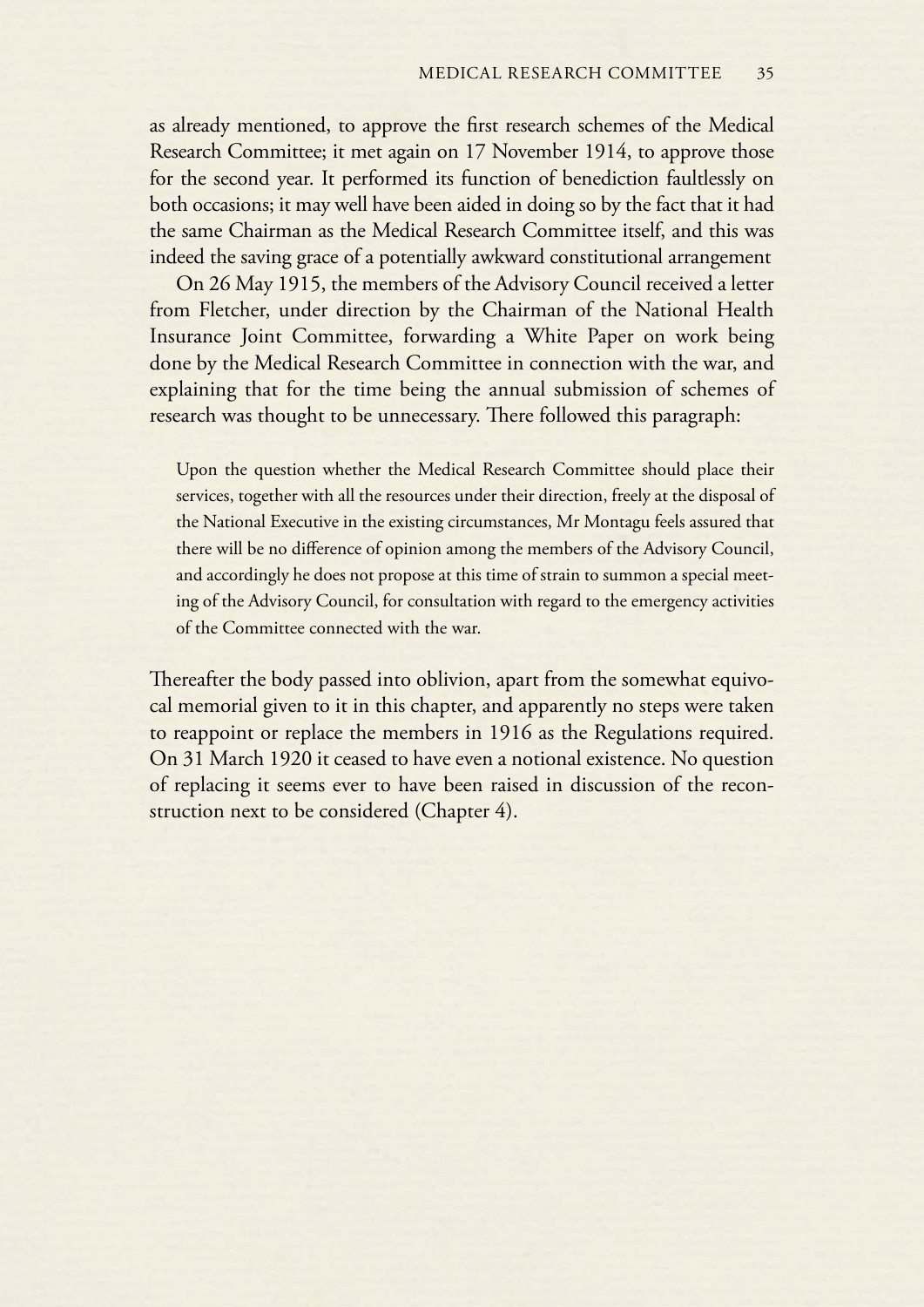# Chapter 4 Reconstruction Period (1918–1920)

General situation—Proposed Ministry of Health—The Department of Scientific and Industrial Research—The Machinery of Government Committee—Ministry of Health Act igig—The scientific independence of medical research—Some founding fathers

#### *General situation*

The approaching end of the First World War (1914-18) was the signal for replanning in many branches of public activity. Some things had disappeared and others were recognised as obsolescent; new needs had become apparent and a spirit of change was in the air. 'Reconstruction' was the slogan.

It might have been thought unnecessary to make any change in respect of a body so new as the Medical Research Committee, and as yet so untried under the normal conditions of peace. On the other hand it might in any event have been considered desirable to take the opportunity of providing a more appropriate link with the Government than through the organisation dealing with National Health Insurance, an arrangement derived from the manner in which the Committee came to be established (Chapter 2)—an accident of birth, so to speak—rather than from any fundamental rationalisation. The question in fact arose inevitably as a side-issue of proposals of wider import.

#### *Proposed Ministry of Health*

A major item in the proposals for reconstruction was the creation, unsuccessfully mooted on previous occasions, of a Ministry of Health in place of the old Local Government Board—this was for England and Wales, but with a corresponding change for Scotland. Among other things, it was proposed that the new Ministry should take over, from Commissioners under the Treasury, responsibility for National Health Insurance in England and Wales. In the absence of special provision to the contrary, therefore, the Medical Research Committee would have found itself automatically transferred to the jurisdiction of the Ministry.

To some this appeared to be a logical and obviously proper arrangement such is the compelling power of names! There were, however, some very serious objections. Firstly, the powers of the Ministry were limited to England and Wales, whereas the Committee's functions related to the whole of the British Isles; and it had indeed already operated overseas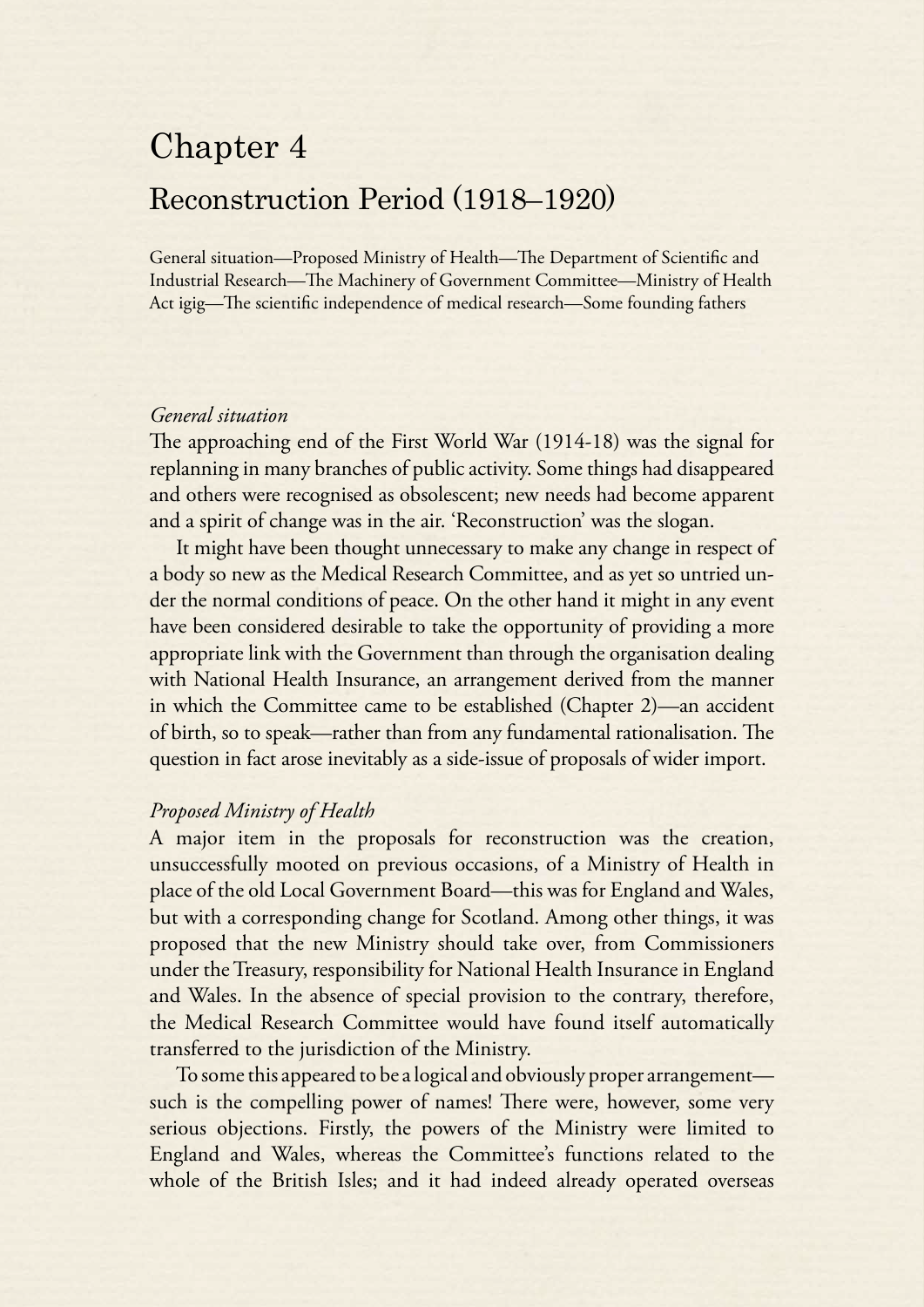during the war. Secondly, the Ministry had functions covering only a part of the medical field. For example, health in industry was the responsibility of the Home Office; and until a much later date the Ministry had little direct concern with curative, as distinct from preventive, medicine. The Committee, on the contrary, was charged with the promotion of research relating to all aspects of health and disease. Thirdly, a large administrative department necessarily has certain declared policies and urgent day-today requirements, both tending to create pressures of a kind inimical to the initiative and perspective essential for long-term research. In contrast, the Committee had already achieved independent power, in its scientific discretion, to frame and execute its programme for the advancement of knowledge; even a suspicion of bureaucratic control or political expediency would have destroyed the Committee's authority and have lost it the sympathetic cooperation of scientific men.

### *The Department of Scientific and Industrial Research*

Another factor in the situation was that by an Order in Council of 28 July 1915, two years after the original appointment of the Medical Research Committee, there had been established a Committee of Privy Council for Scientific and Industrial Research; and this provided a precedent for an appropriate form of ministerial control over a research organisation expending public funds. After a few months during which administrative action was taken within the Board of Education, a separate Department of Scientific and Industrial Research was established in 1916. It was soon given charge of two organisations of earlier date: the Geological Survey, founded in 1835, Was transferred from the care of the Board of Education to that of the Department, on the recommendation of the Reconstruction Committee; the National Physical Laboratory, founded in 1899, was placed under the financial control of the Department, although the Royal Society continued to be closely associated with its scientific administration.

The Department, although separate from any other, had no Minister entirely its own. Ministerial responsibility was in commission, so to speak, in the hands of the Committee of Privy Council. The members of this body were ministers serving ex officiis; the Lord President of the Council was Chairman, and the others were the heads of the departments chiefly concerned with science and industry. Such a committee—the device was an old one—was not designed to hold meetings; in practice the Lord President, as chairman, became the minister responsible to Parliament, consulting his colleagues as he thought necessary.

The internal constitution of the Department, brought into being in 1916, was less happily conceived. Its scientific body was an Advisory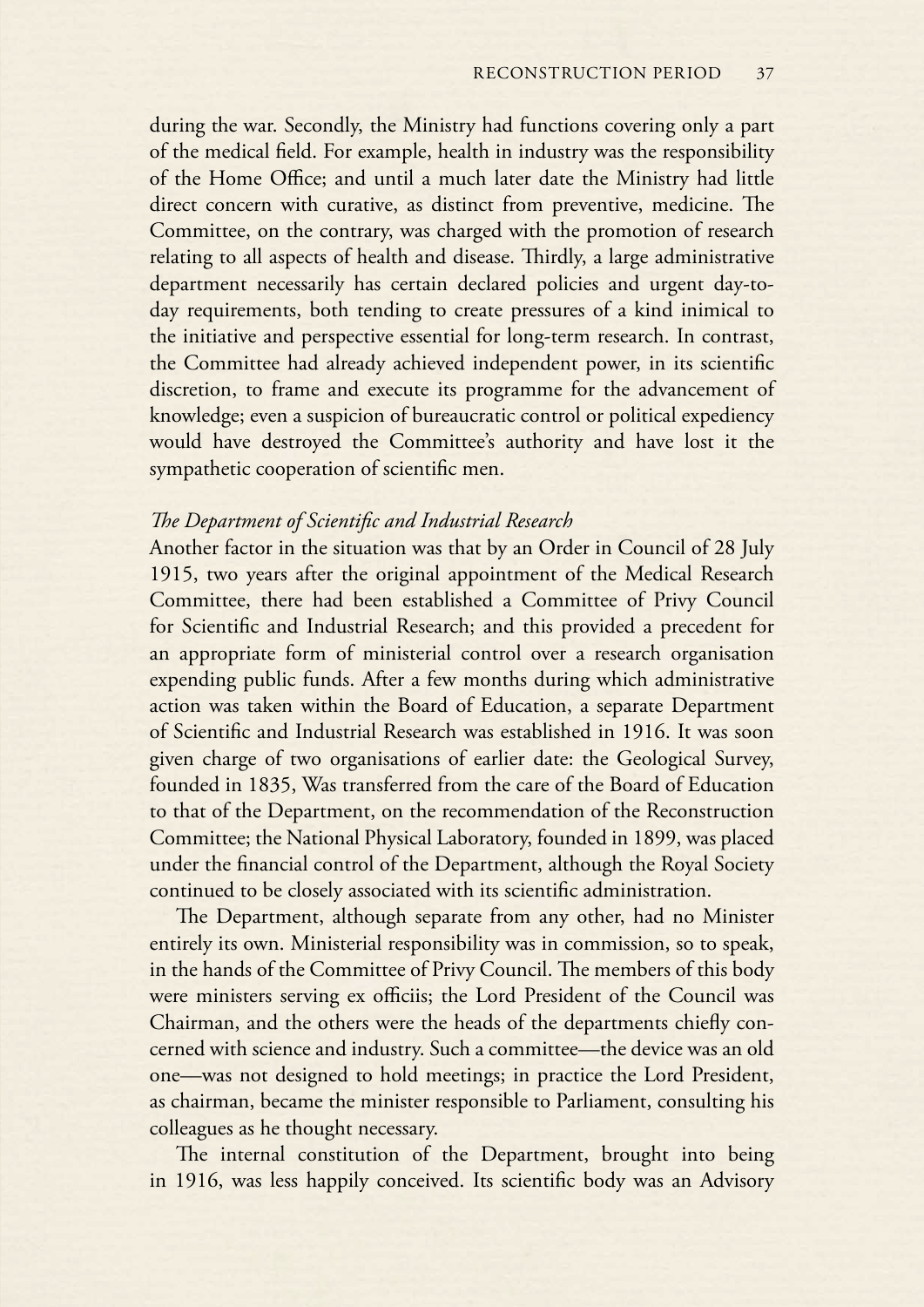Council, with no formal authority over the executive; all action was taken in the name of the Committee of Privy Council.

Moreover, the Department was staffed by administrative civil servants, of whom—at least at the senior level—few had a scientific background and none had research experience. It is significant that subsequent reforms were in the direction of assimilation to the pattern adopted for medical research (and later for agricultural research). It was, however, not until 1927 that a man of science became Secretary of the Department, although he had been deputy for some years, and not until the passage of the Department of Scientific and Industrial Research Act 1956 that the former Advisor Council became a Scientific and Industrial Research Council with executive control. Further changes are mentioned later (Chapter 8). The origins of the Department have recently been discussed by McLeod and Andrews (1970).

#### *The Machinery of Government Committee*

In July 1917, a Machinery of Government Committee was appointed by Lloyd George as a subcommittee of the Reconstruction Committee; both it and the parent body were very shortly afterwards transferred to the jurisdiction of Addison on his appointment as Minister of Reconstruction. It was a small body of distinguished membership, under the chairmanship of Viscount Haldane, and its terms of reference were "To enquire into the responsibilities of the various Departments of the central executive Government, and to advise in what manner the exercise and distribution by the Government of its functions should be improved". The members included Morant, Sir George Murray of the Treasury, Mrs Sidney (Beatrice) Webb and three Members of Parliament, with Michael Heseltine as secretary. The proposal to set up this body was initiated by Mr E. S. Montagu, Financial Secretary to the Treasury, in a memorandum of 30 April 1917, presented in circumstances discussed by Daalder (1963); but Haldane, in his autobiography, claims to have prompted it. According to Lord Bridges (1959), referring to the memorandum just mentioned:

Montagu seems first to have suggested that the Privy Council should be the centre for all research activities of Government. Haldane disagreed. He thought that the Lord President would be too busy with other things.

This Committee reported in 1918, devoting a chapter to "Research and Information". In this it recommended "that increased importance should be attached to the organisation of enquiry and research, and that the activities of the central Government in this direction should be extended". It proceeded to consider intelligence work in, and research work supervised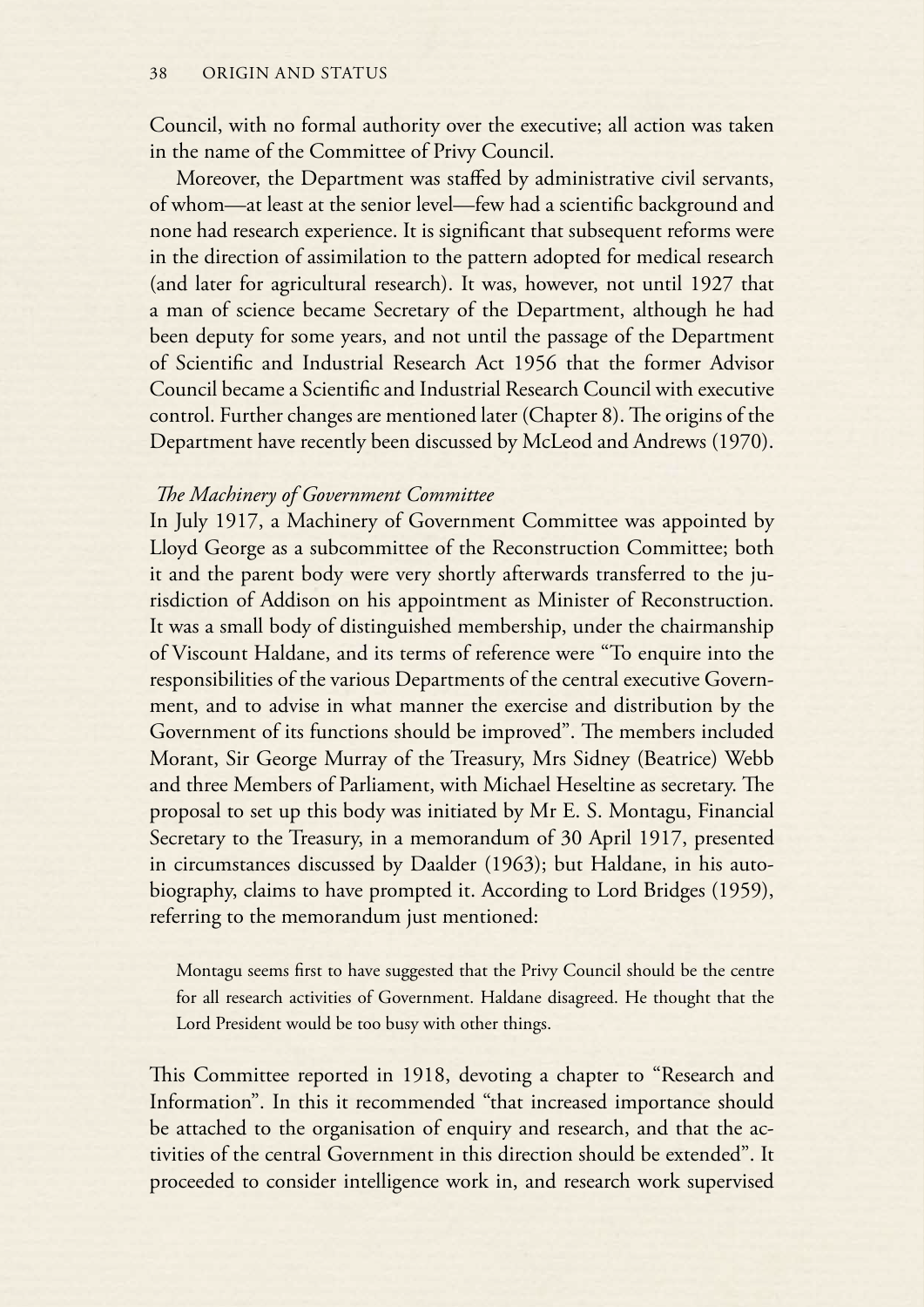by, administrative departments, contrasting these particular functions with intelligence and research work for general use. For the latter it held that special arrangements were essential, and it found that those already made for the Department of Scientific and Industrial Research were appropriate:

The establishment in 1915, under the Lord President of the Council, of a new Department to develop and organise the knowledge required for the application of Science to Industry, to keep in close touch with all Departments concerned with scientific research, to undertake researches on behalf of Departments, and to stimulate the supply of research workers, marked a stage in the recognition of a need which is not merely local or departmental, but national, and there is in our opinion good reason for extending what has been done here to other fields in which thinking is required in aid of administration.

A Cabinet with such knowledge at its disposal would, we believe, be in a position to devolve, with greater freedom and confidence than is at present the case, the duties of administration, and even of legislation. . . . We may here add that the gradual introduction of the co-operation of the Ministers of the Dominions in affairs which belong to a Cabinet now charged with the interests of the Empire as a whole, points to the probability that the organisation of the kind of knowledge we have in view is likely to become requisite in new directions.

Citing as a model the direction of the Department of Scientific and Industrial Research by its own Committee of Privy Council, the report states: As regards the methods to be adopted for conducting enquiry and research in any branch of knowledge, so far as it is determined that the work should be carried out under supervision of a general organisation, and not under that of an administrative Department, we think that a form of organisation on the lines already laid down for Scientific and Industrial Research will prove most suitable.

It is therefore not surprising that a similar constitutional position was thought desirable for the organisation concerned with medical research. Speaking of the Medical Research Committee, as it existed, the report says:

It is important, also, to observe that, although the Minister in charge of an administrative Department is answerable to Parliament for the work of the Committee, we have of set purpose, and for two clear reasons, classified the Committee as a service of a general character, and not as a body engaged upon research for the immediate purposes of a single administrative Department.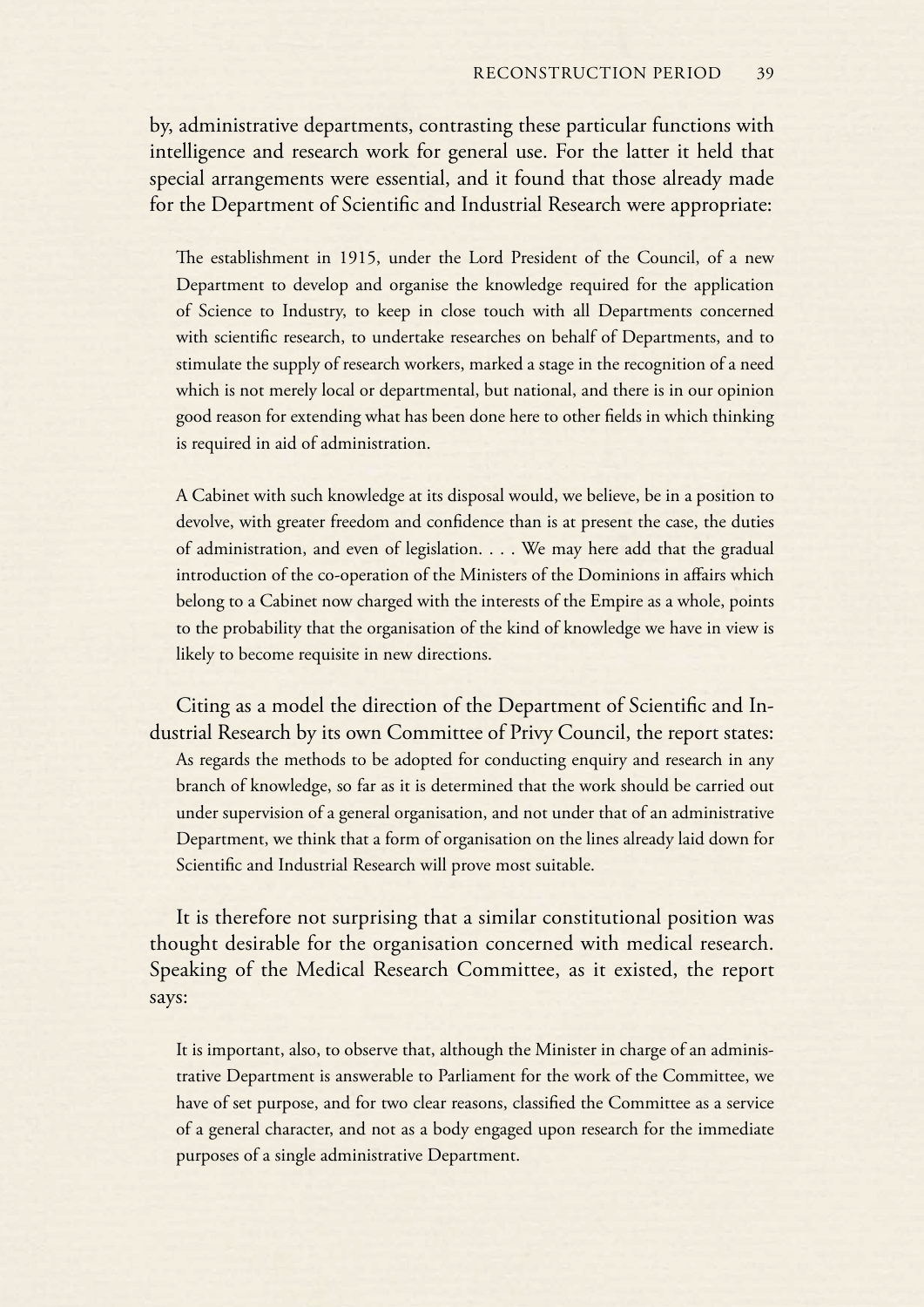#### 40 ORIGIN AND STATUS

The first reason is that, although the operations of the Medical Research Committee are within the province of the Minister responsible for Health Insurance, so that he would defend the proceedings of the Committee if they were criticised in Parliament, in practice, as we understand, the Minister relies, under the arrangements described in paragraph 37, upon the Medical Research Committee to select the objects upon which they will spend their income, and to frame schemes for the efficient and economical performance of their work. The Minister has, of course, always received a full explanation of their schemes from the Committee before giving his approval, but he has never sought to control their work, or to suggest to them that they should follow one line of enquiry rather than another.

There is, therefore, an important distinction to be drawn between this research work and all other work within the sphere of the Department; and the judgement of the scientists who form the majority of the members of the Medical Research Committee as to the value of this understanding is clear. In their first Annual Report (1914– 15, Cd. 8101, page 48) the Committee say that they 'venture to acknowledge their indebtedness to the three successive Chairmen of the National Health Insurance Joint Committee under whom they have worked, for having allowed them the most complete freedom, within their constitution, to bring flexible and rapid assistance to the national need on occasions of emergency with the least possible delay in the motion of constitutional machinery.

 The second reason is that the Committee had not long been established before the outbreak of war in 1914; and that, as their four Annual Reports clearly indicate, they have, in consequence, from the first devoted almost the whole of their energies to the investigation of problems arising out of war conditions, and referred to them by administrative Departments, including the Admiralty, War Office, Air Ministry, Home Office and Ministry of Munitions, for the purpose of concentrating the whole of the scientific forces available in the country upon the search for a solution.

The actual recommendation in respect of the Medical Research Committee, after agreement that all the other powers and duties of the English and Welsh Insurance Commissions should pass to the proposed Ministry of Health, was:

The operations of this Committee have never been limited, as would presumably be the case with the new Ministry of Health, to England and Wales, but have extended over the whole United Kingdom. We think that it is essential to make provision for enabling the work to be continued on the same lines, so as to secure the fullest dissemination of its results, and the best use of the limited funds available for it.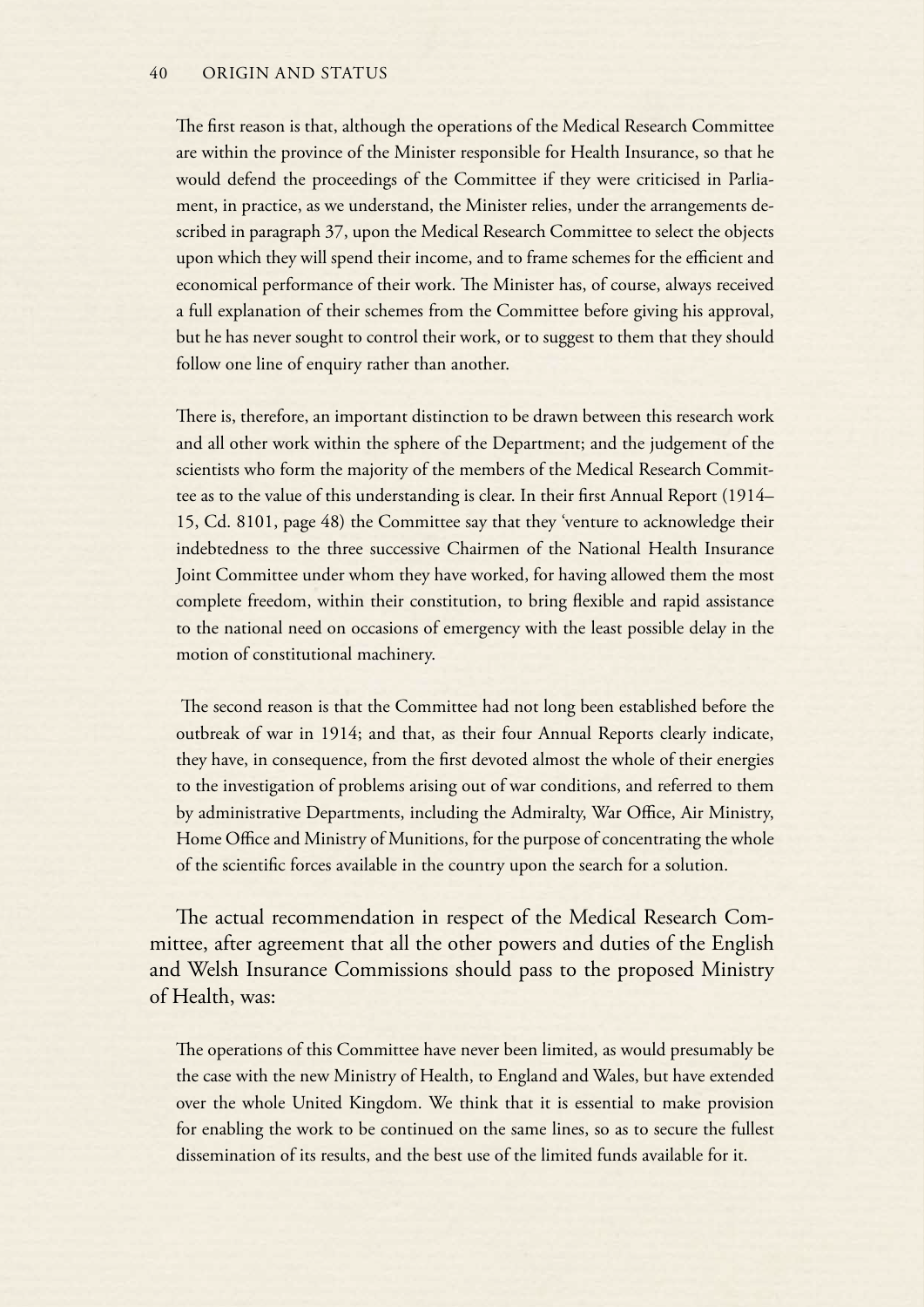For these reasons, and on the grounds which are set out in the Chapter of this part of our Report dealing with Research and Information, we recommend that, on the establishment of the Ministry of Health, the Medical Research Committee should be reconstituted so as to enable it to act under the direction of a Committee of the Privy Council on the lines already followed in the case of the Committee of Council for Scientific and Industrial Research.

While stressing the advantage of the Privy Council formula, the report ends the particular chapter on a warning note. It was envisaged that a multiplication of research organisations on this footing might place too heavy a burden on the Lord President, whose other duties often included the leadership of the House of Lords. The eventual formation of a number of such organisations was thought to be not unlikely:

It may, therefore, not be premature to anticipate that the distinctive character of the organisation of Intelligence and Research for general use; the proper scope of such an organisation; and its potential relations with analogous organisations throughout the Empire, could thenceforth all be maintained by a Minister specifically appointed on the ground of his suitability to preside over a separate Department of Intelligence and Research, which would no longer act under a Committee of the Privy Council, and would take its place among the most important Departments of Government.

The extent to which these words proved to have been prophetic will be seen later (Chapters 6, 8).

#### *Ministry of Health Act 1919*

The recommendation was accepted and the necessary legislative provision inserted in the Ministry of Health Bill. The reasons given in the Report of the Machinery of Government Committee were elaborated—although some paragraphs are identical—in a memorandum prepared by, or under the direction of, Addison in his capacity as Minister of Reconstruction. This memorandum was apparently available in 1918 to those who were then drafting the Bill, and also to the professional bodies consulted about it, although it does not seem to have been made public at that date.

The paragraph emphasising the dangers inherent in control of the research organisation is notably frank and cogent:

A progressive Ministry of Health must necessarily become deeply committed from time to time to particular systems of health administration. The Minister of Health at any moment may be appointed by the Government on the ground that he is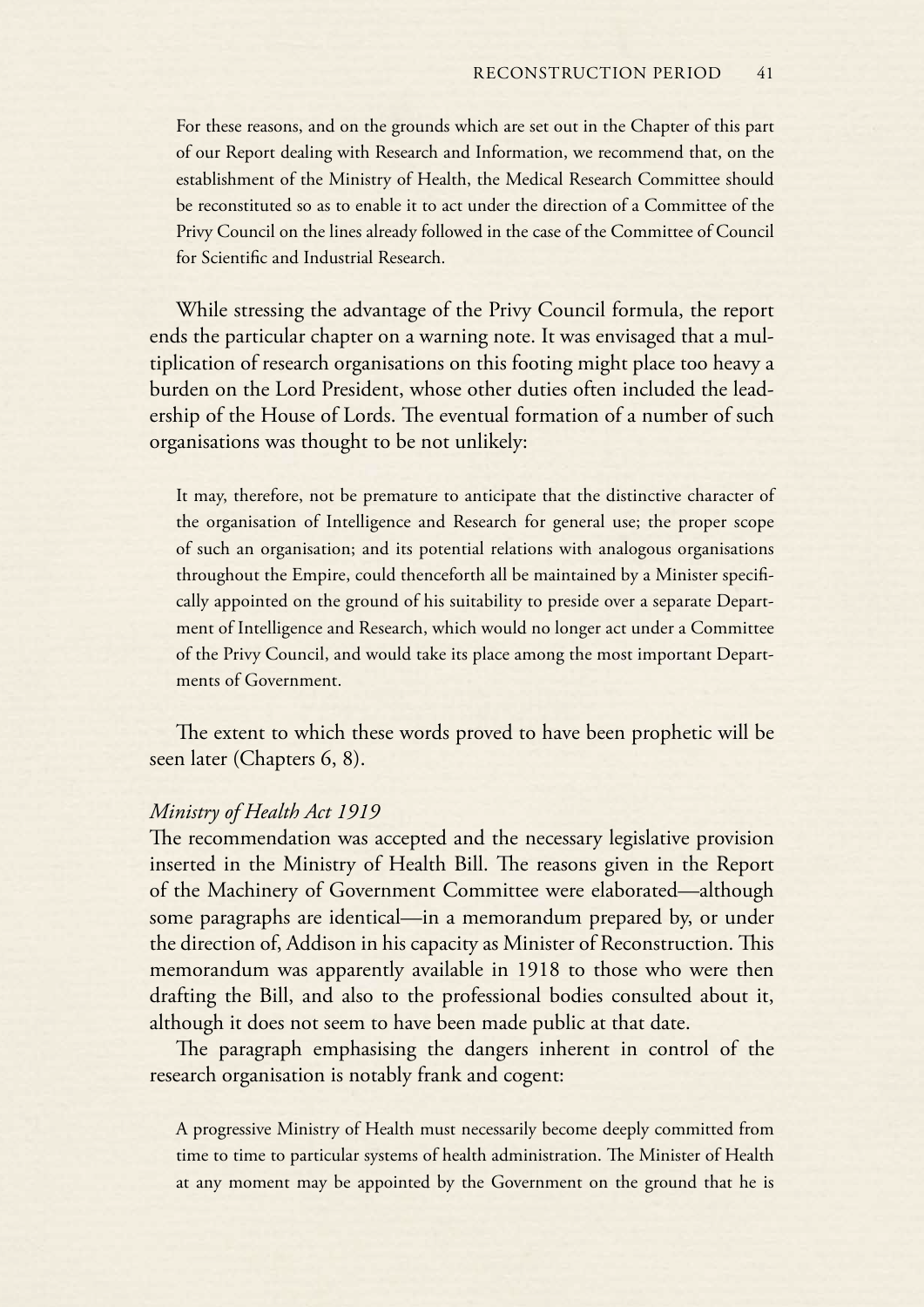something of a scientist or takes a special interest in health matters. One does not wish to attach too much importance to the possibility that a particular Minister may hold strong personal views on particular questions of medical science or of its application in practice; but, even apart from special difficulties of this kind, which cannot be left out of account, a keen and energetic Minister will quite properly do his best to maintain the administrative policy which he finds existing in his Department, or imposes upon his Department during his term of office. He would, therefore, be constantly tempted to endeavour in various ways to secure that the conclusions reached by organised work under any scientific body, such as the Medical Research Committee, which was substantially under his control, should not suggest that his administrative policy might require alteration. The more active the administration of his Department the greater this danger becomes. It is essential that such a situation should not be allowed to arise, for it is the first object of scientific research of all kinds to make new discoveries, and these discoveries are bound to correct the conclusions based upon the knowledge which was previously available, and, therefore, in the long run to make it right to alter administrative policy.

Nevertheless, during the debate on the Second Reading of the Bill in the House of Commons on 25 February 1919, there were Members who suggested that it would be preferable to place the Medical Research Committee under the direct control of the Minister of Health rather than, as implied in the Bill, to reconstitute it so as to enable it to act under the direction of a Committee of Privy Council. The reasons for the proposal in the Bill were explained by Astor, in his capacity as Parliamentary Secretary to the Local Government Board; and the President of the Board, Addison again, circulated a White Paper giving the text of the memorandum mentioned above. This important historical document was later reproduced in the Report of the Medical Research Council for 1950-51, as an appendix to an obituary appreciation of Addison.

The Government view prevailed, and the Ministry of Health Act 1919 became law with the particular provision included; and the provision came into operation on i April 1920, by virtue of an Order in Council of 9 February 1920 (Appendix D). There had, however, been an anomalous transitional period in respect of ministerial control, owing to the fact that related provisions of the Act had been brought into operation on 1 July 1919, by an Order of 25 June 1919. The effect was that the powers of the Insurance Commissioners were transferred to the Minister of Health as from 1 July 1919, but that the proviso excluding the power to retain sums for medical research remained in abeyance; and also that the provision of the National Insurance Act 1911 creating that power was not yet repealed. As a result, the Minister of Health replaced the Chairman of the National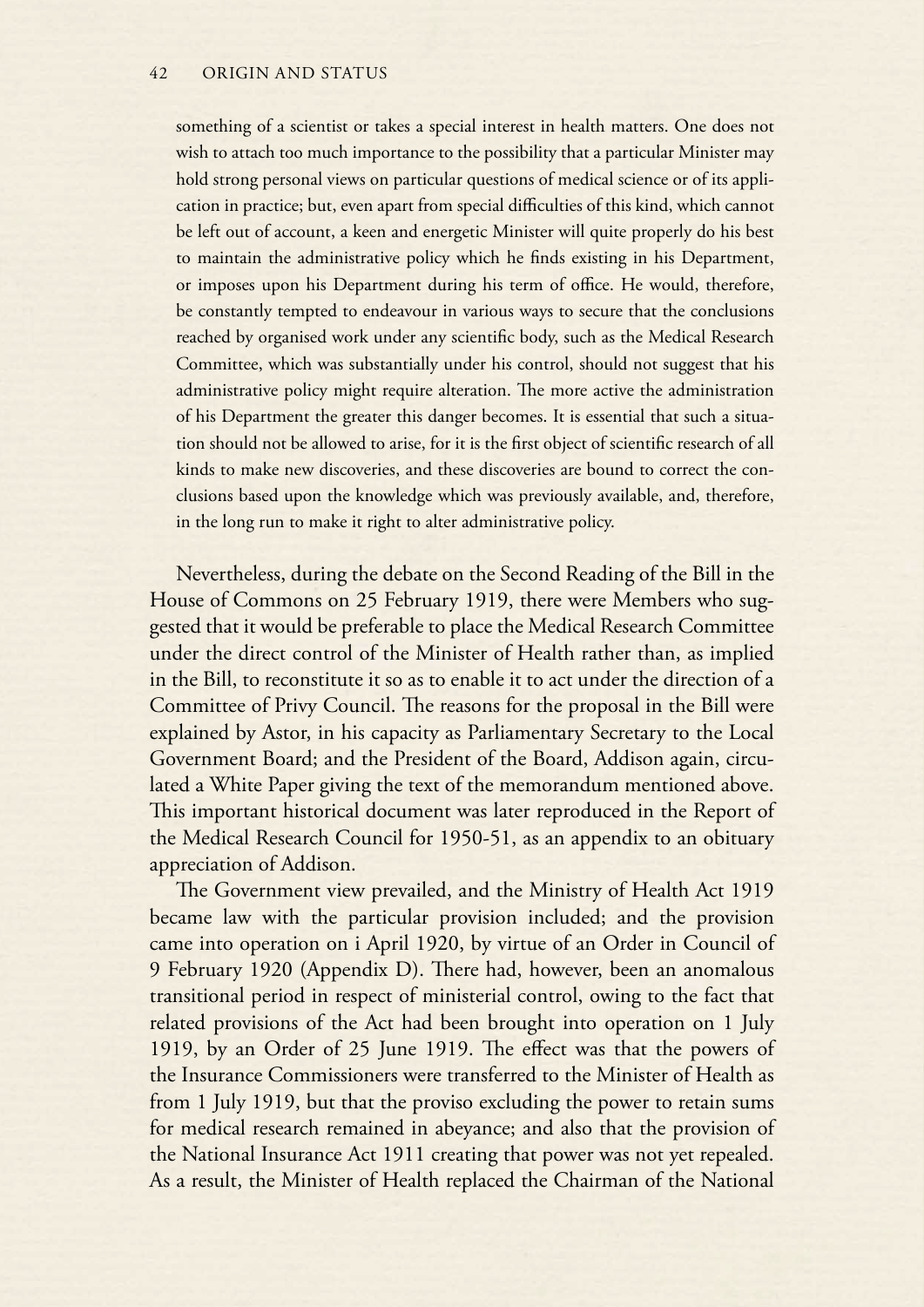Health Insurance Joint Committee as the responsible minister during the nine months from 1 July 1919 to 31 March 1920.

#### *The scientific independence of medical research*

Before the new constitutional position had been achieved, there had been other threats to the independence of medical research than that of attachment of the agency to a large administrative department. The existence of the Department of Scientific and Industrial Research created the hazard that empire-building or uninformed logic might exert pressure for the creation of a single research organisation in which that for medical research would be merged; some such moves were indeed tentatively made behind the scenes. Amalgamation would have meant subordination for the smaller body, and this would have been disastrous. Not only did the Department, in those days, suffer from the disabilities mentioned above, but these and associated factors seriously delayed the time when it could command the full confidence of the scientific world. Moreover, it was especially concerned with 'applied' research directly bearing on industrial needs; and the nature of this work involved a high level of expenditure and the establishment of large research stations, which were staffed by scientific civil servants and not associated with universities. The needs of research aimed at medical discovery were quite different. Close consultation and collaboration between separate organisations was another matter, and this was in due course amicably and fruitfully achieved (Chapter 7).

There was, alternatively, a proposal to bring both research councils, and probably other agencies, into juxtaposition under a single Committee of Privy Council, with the Lord President as its Chairman. This Committee was to have a central secretariat for finance, which would undoubtedly have been the embryo of a 'Department for Research', a term which was actually used in contemporary discussion. There was also some talk in the Treasury of a 'Ministry of Research', and it has been noted above that the Report of the Machinery of Government Committee did indeed provide some basis for this. There was, however, strong objection on the part of the Ministry of Agriculture and Fisheries to yielding its control of research in these two fields, and this may have had force against the idea of a unified research organisation.

Looking back, one finds it hard to believe that the Medical Research Council could have built up its present reputation and strength of position had it not enjoyed the fullest measure of independence during its formative period.

### *Some founding fathers*

It has been seen that David Lloyd George (1863–1945) can be acclaimed as the father of the Medical Research Committee, whether the original idea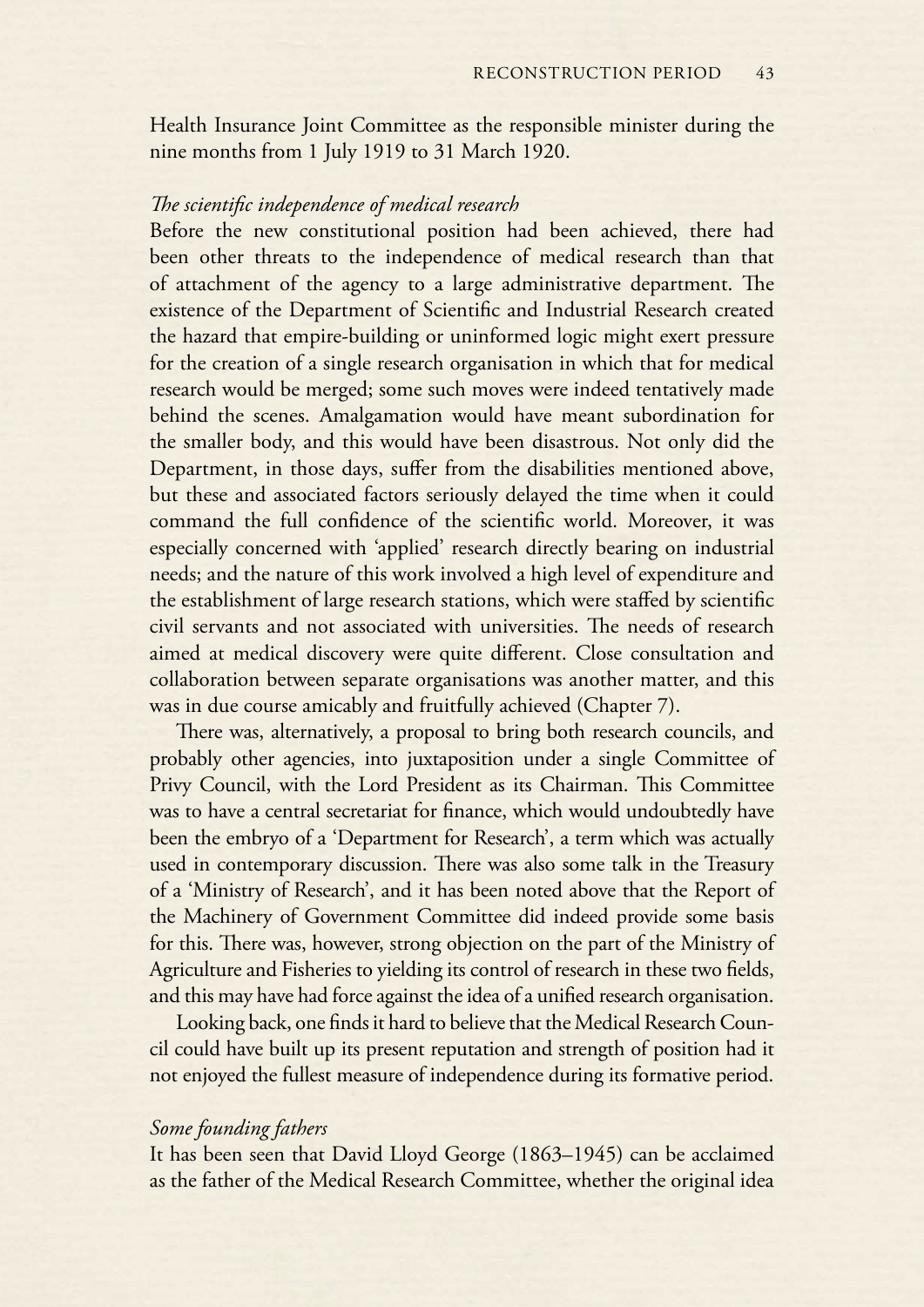was his own or that of some unsung hero among his parliamentary and official helpers (Chapter 2). Two statesmen, Haldane and Addison, and one outstanding official, Morant, may be named as the godfathers who particularly sponsored the Committee's reincarnation as the Medical Research Council. There are, of course, biographies of these men, but none is satisfactory from the angle of the present work ("Addison did nothing to deserve so bad a biography", as Gilbert has said).

First w'as Lord Haldane, who presided over the Machinery of Government Committee ('Haldane Committee') and claimed to have drawn up its report himself (in a letter to Mr Ramsay Macdonald, cited by Gilbert). To him, therefore, the Council was in large measure indebted for its extra-departmental status and for the attachment to the Privy Council that fostered its independence of action during the formative years. The career of one so well known as Richard Burdon Haldane (1856-1928) needs only the briefest mention here—graduate of Edinburgh and Gottingen, philosopher, lawyer, parliamentarian, eventually an outstanding Secretary of State for War and finally Lord Chancellor. It was said of him by Sir Henry Tizard: "He was the kind of Minister under whom scientists rejoice to serve; constant in support, imaginative and helpful in his understanding". On the same authority, he was the "consultant and strong supporter" of the President and Parliamentary Secretary of the Board of Education when they were launching the Department of Scientific and Industrial Research in 1915. Tizard also records that when Haldane went up in a military dirigible balloon, quite a risky thing in those days, he declined to exchange his top hat for the indignity of a flying helmet.

Then there was Christopher Addison (1869–1951), who played a number of roles in the early days of the Committee and Council— and again much later. He was a Doctor of Medicine of London University and a Fellow of the Royal College of Surgeons of England; he became Professor of Anatomy at Sheffield and later held teaching posts in London medical schools. He then turned to political life, and from 1910 was intermittently a Member of Parliament, first in the Liberal and later in the Labour interest. There is no good evidence to support statements that he had a hand in drafting the research provision in the National Insurance Act 1911 (Chapter 2); but he was a member of the Departmental Committee on Tuberculosis (Chapter 3), and thereafter an original member of the Medical Research Committee. In 1914 he became Parliamentary Secretary of the Board of Education and was concerned in the establishment of the Department of Scientific and Industrial Research. In 1915 he became Parliamentary Secretary of the Office of Munitions, and in 1916 Ministry of Munitions of War; there he was concerned with setting up the Health of Munition Workers Committee,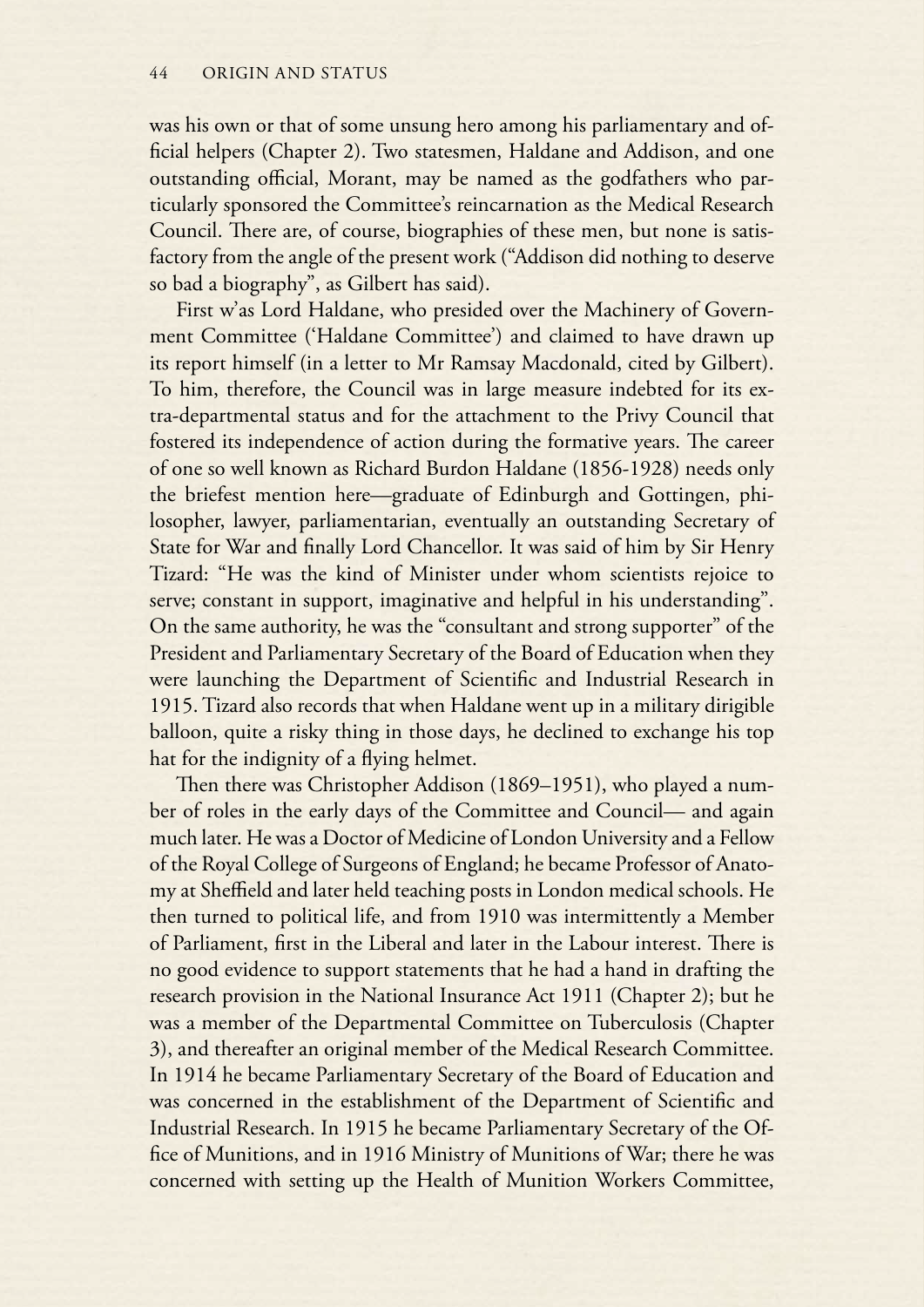which was a precursor of the part of the Council's organisation dealing with problems of industrial medicine.

In 1917 Addison was appointed Minister in charge of Reconstruction; the Committee on the Machinery of Government came within his sphere, and likewise the first move towards implementing its recommendations on the future of the organisation for medical research. That question fell even more directly within his responsibility from 1919, when he became President of the Local Government Board for its closing days and then the first Minister of Health. He wrote in his memoirs (1924) that "it was tempting, and it would have been easy, to have brought the Research Committee wholly under the Ministry of Health . . . but it would have been a narrow and mistaken course". That view he actively supported, both in the memorandum already mentioned and in piloting the Ministry of Health Bill through Parliament. He became Lord Addison in 1937 (Viscount in 1945), and when his party later came into power he held various high offices, including that of Lord President. Of his impact on the Council when he returned to it as Chairman in 1948, and was afterwards also its minister, something is said later (Chapter 17).

Sir Robert Morant was described by Addison as "a magnificent and ruthless hustler . . . great in mind as well as in body", and by Sir Harold Nicolson as a "supreme Civil Servant". Sir Laurence Brock, who had served under him, said that "Morant was a great man, the only great man in the Civil Service in our lifetime". Beatrice Webb wrote that he was "the one man of genius in the Civil Service ... a strange mortal, not altogether sane". He also had some detractors, colleagues with whom he had violently differed and writers taking views from them; Violet Markham wrote in measured rebuttal of their denigrations. Morant was described by Lord Salter (1961) as:

Perhaps the most remarkable civil servant of his day. ... A man of magnetic presence, tall and with a great leonine head of white hair, he combined dynamic energy with an excitable and nervous temperament. He pursued an undeviating purpose through perplexing and subtle methods, due partly perhaps to the fact that as a young man he had tutored the sons of the King of Siam and absorbed some of the traditions of court intrigue in Bangkok.

## Sir Lewis Selby-Bigge, another colleague, wrote in the *Dictionary of National Biography:*

His premature death, in London, 13 March 1920, left the Civil Service with the feeling that it had lost one of the greatest figures it had ever produced— great by both character and achievement.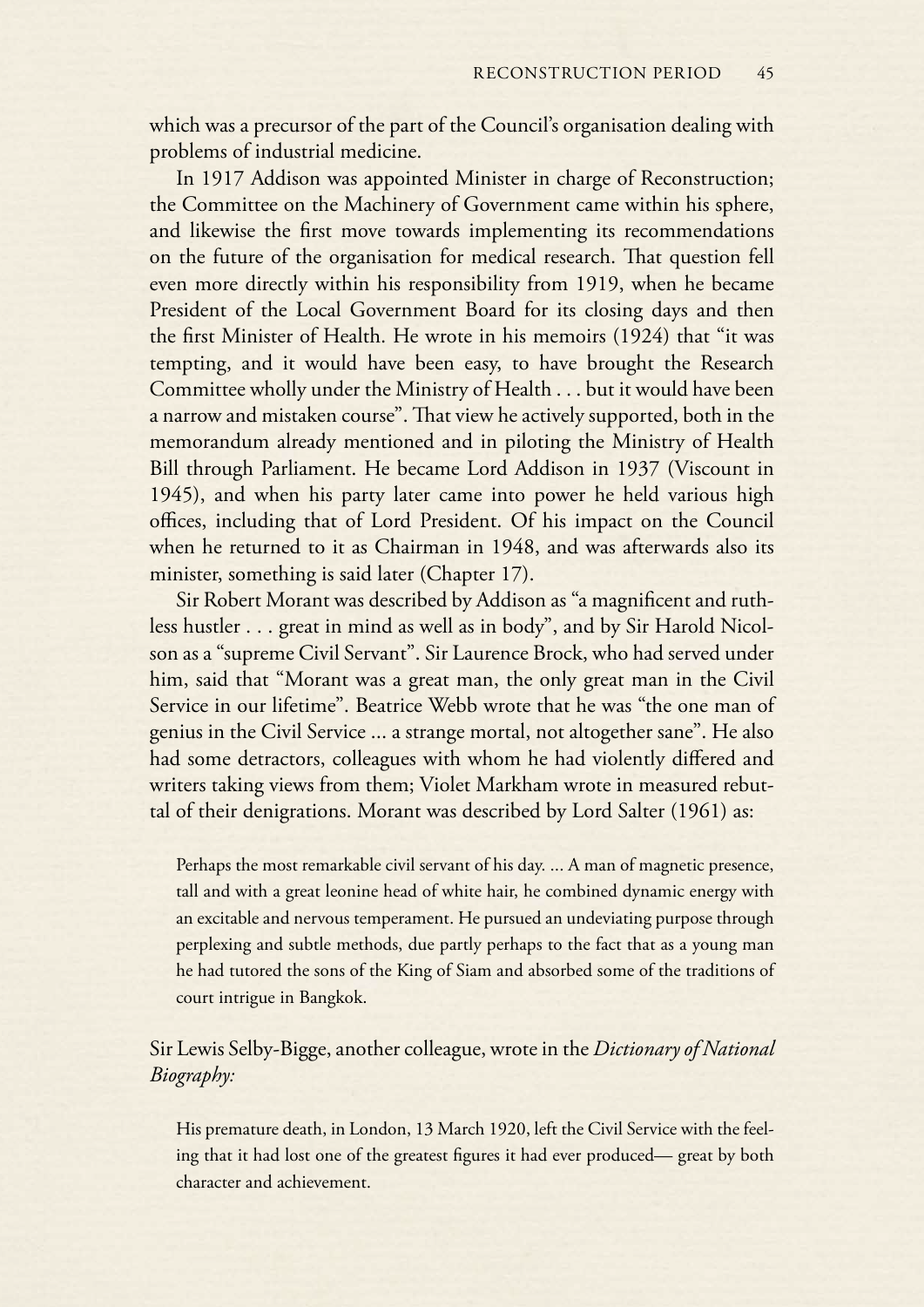Robert Laurie Morant (1868–1920) entered the Civil Service at a later age than was usual, having—after leaving Oxford (New College)—spent some years in various forms of educational work at home and abroad. By 1903, at the age of thirty-five, he had become Permanent Secretary of the Board of Education; and he exercised more than the usual influence of an official in moulding the reforms then being undertaken by the department, notably with regard to the medical inspection and treatment of school children. Despite statements to the contrary, he was not concerned with the National Insurance Act 1911 before it became law (Chapter 2); but in 1912 he was appointed Chairman of the new National Health Insurance Commission (England), and he also became Deputy Chairman (to a minister) of the National Health Insurance Joint Committee. He served as a member of the Machinery of Government Committee. In 1919 he became the first Permanent Secretary of the Ministry of Health. In these capacities he played a great part in shaping the Medical Research Committee and its successor.

Sir George Newman, who was his medical colleague at the Ministry of Health, wrote in 1939 of Morant: "It is safe to say that no Civil Servant in our national history has made a more permanent or constructive contribution to the administration of Public Medicine and its application to the wellbeing of the Nation." Newman seems to give more credit to Morant than to Haldane (see above) for the report of the Machinery of Government Committee, saying that it enshrines "many Benthamite and Morantian views" and "was the last but one of Morant's constructive efforts". He also refers to Morant's work in implementation of the National Insurance Act 1911 "and its medical research clauses and their administration" (there was only one such clause); and in this regard, Newman remarks on Morant's ability to get much action out of little legislative sanction:

He made the fabric of the school medical service grow out of half a dozen lines in a second class measure, which passed Parliament in the late summer of 1907; and out of an obscure clause in the National Insurance Bill he drew forth the fertile inspiration of the Medical Research Committee. [And on this latter point Selby-Bigge may again be quoted: "Morant had more at heart the wide potentialities, realised in the European War, of the system of national aid for medical research, founded in 1913 on principles which he elaborated . . ."]

The Council paid a tribute to Morant in its Report for 1919-20, after his untimely death on the eve of its own reconstitution:

To him in great part was due the original constitution of the Medical Research Committee ... and the formation of the Medical Research Fund for the United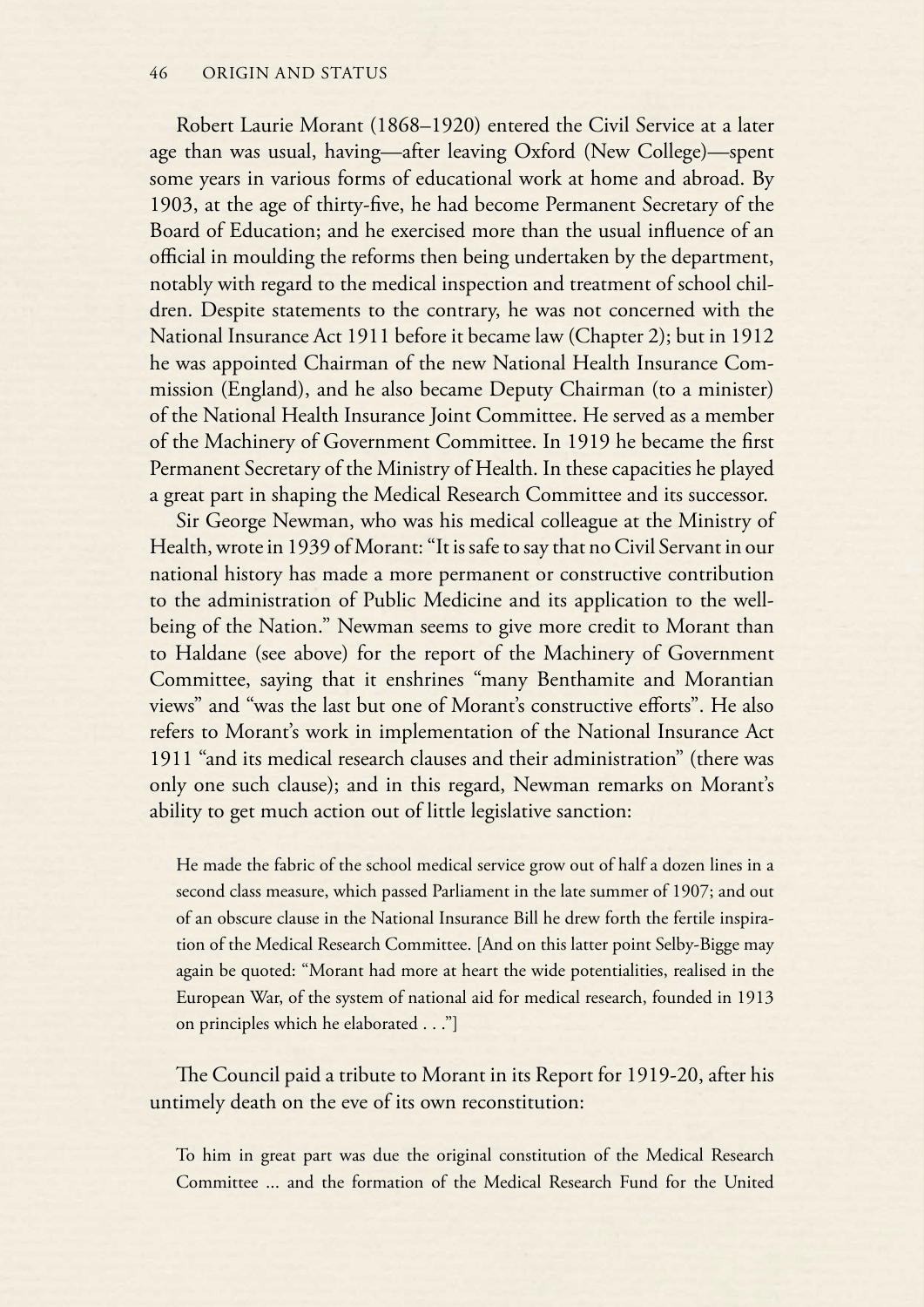Kingdom as a whole, and ... in these he used all his powers of constructive wisdom to secure the best intellectual freedom for the Committee.

At the Ministry of Health he was directly concerned with the establishment of the Connate of Privy Council for Medical Research, and for constituting the Medical Research Council under its direction; the Report continues:

In this again he showed his concern for the best interests of medical research and for the promotion of the service it has to give to the State. . . . The Council will meet the new responsibilities and opportunities that lie before them in the future fittingly indeed if they can bring to their work a conception of public duty as high as his, and some measure of the eagerness and breadth of his intellectual vision.

That last sentence reflects the sincere esteem in which Morant was held by Fletcher as a staunch ally in the pursuit of ideals that they had in common; the regard was undoubtedly reciprocated. Although this section deals with people who helped from outside, it is well to remember how much Fletcher himself contributed from within to the reconstruction; but of him much is said later (Chapter 17).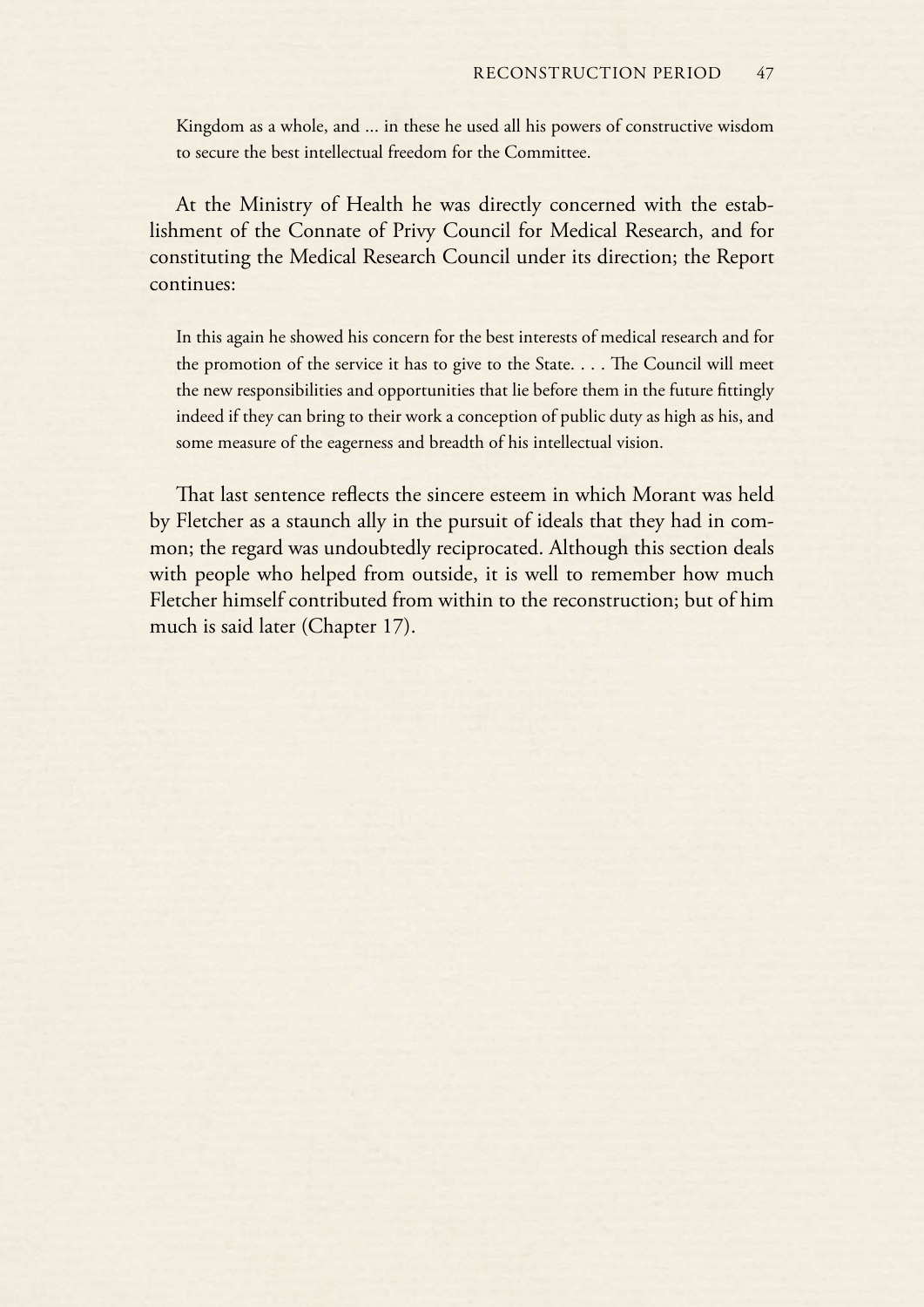# Chapter 5

# Establishment of the Medical Research Council (1920)

Provisions of the Ministry of Health Act—Appointment of the Committee of the Privy Council for Medical Research—Incorporation of the Medical Research Council— Provisions of the Royal Charter—Replacement of Trustees—-The constitution in practice—Membership of the Council—Functions of the Chairman and Treasurer— Secretary and staff—Financial control

#### *Provisions of the Ministry of Health Act*

As has been seen, the Ministry of Health Act 1919 provided the statutory basis of a reconstituted agency for medical research (Chapter 4). Under this measure a Ministry of Health replaced the Local Government Board in England and Wales, corresponding changes being made in Ireland by the same Act and in Scotland by the Scottish Board of Health Act 1919. The four bodies of Insurance Commissioners ceased to exist, and most of the powers of those for England and for Wales were transferred to the new Ministry by Section 3(1) (b) of the Act.

Proviso (i) to that Section, however, excluded from the transfer "the power conferred on the Insurance Commissioners by the proviso to Sub-Section (2) of Section 16 of the National Insurance Act 1911, of retaining and applying for the purposes of research such sums as are therein mentioned". It went on to enact that "the duties heretofore performed by the Medical Research Committee . . . shall be carried on by or under the direction of a Committee of the Privy Council appointed by his Majesty for that purpose". Section 11(2) and the Second Schedule repealed the above cited provision of the earlier Act, thus divorcing the finance of medical research from the National Insurance scheme.

The proviso also enacted that "any property held for the purpose of the former Committee shall ... be transferred to and vested in such persons as the body by whom such duties as aforesaid are carried on may appoint, and be held by them for the purposes of that body"; but in the event the Council became a corporation capable of holding property. The reference to a body which would carry on the duties is curiously oblique; relegation to an expert executive body was, in fact, the only practicable formula. In effect there was complete continuity and the Medical Research Committee was de facto succeeded by the Medical Research Council.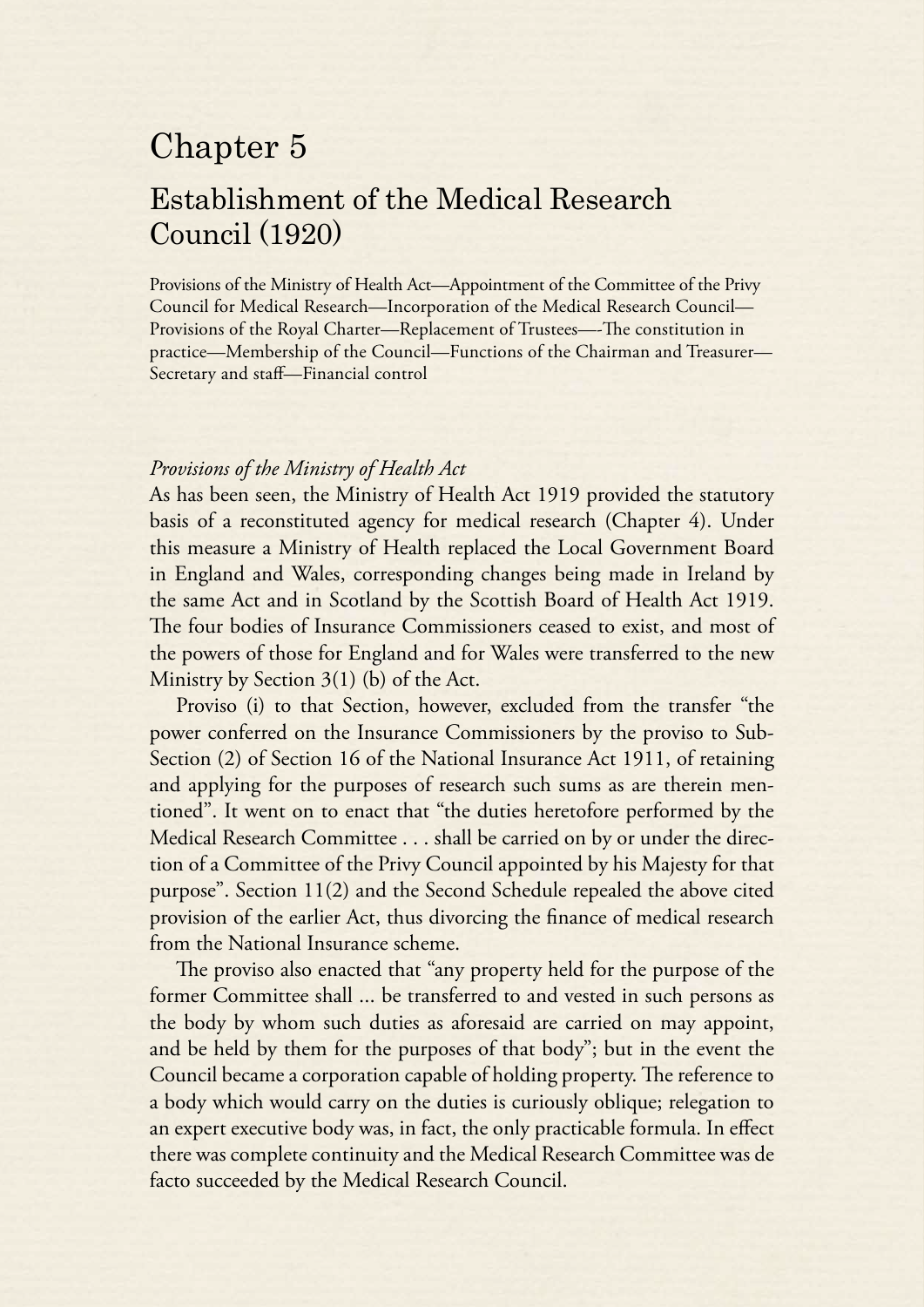The implementation of the Act required certain further instruments namely, a series of Orders in Council and a Royal Charter, and in the first place an Order in Council of 9 February 1920 appointed 1 April 1920 as the date of the commencement of the Act for the particular purpose, in circumstances already detailed (Chapter 4).

#### *Appointment of the Committee of the Privy Council for Medical Research*

The Committee of the Privy Council was appointed by an Order in Council of 11 March 1920 (Appendix D), naming as members: the Lord President of the Council, the Minister of Health, the Secretary for Scotland and the Chief Secretary for Ireland. The Minister of Health was to preside over the Committee in the absence of the Lord President; the latter was, by implication, to be Chairman. It was also ordered that the Secretary of the Medical Research Council for the time being was to be the Secretary of the Committee of the Privy Council.

Further provisions of the Order were that the Committee of the Privy Council "may out of moneys provided by Parliament or otherwise available, and subject to such conditions as the Treasury may prescribe, furnish the Medical Research Council with such funds as may be necessary"; that the Committee "shall in every year cause to be laid before both houses of Parliament a report of their proceedings and of the proceedings of the Medical Research Council during the preceding year"; and that the Committee "shall exercise and perform in relation to the [Medical Research] Council such powers and duties as in the Charter aforesaid they shall be authorised and empowered to exercise and perform" (see next page).

### *Incorporation of the Medical Research Council*

Throughout the reconstruction discussions it was assumed that there was to be such a body as the Medical Research Council, whatever its point of attachment to the machinery of state. The first essential was clearly to create a body that could carry on the work of the Medical Research Committee. The change of title from 'Committee' to 'Council' was of secondary significance.

The Medical Research Council was first named, so far as formal instruments are concerned, in the Order in Council of 11 March 1920 appointing the Committee of the Privy Council (see preceding section). In its preamble the relevant passage reads:

And whereas for the purpose of securing the continued performance of the duties heretofore performed by the Medical Research Committee a Petition has been presented to His Majesty in Council by the Minister of Health praying for the grant of a Charter of Incorporation to the present members of the Medical Research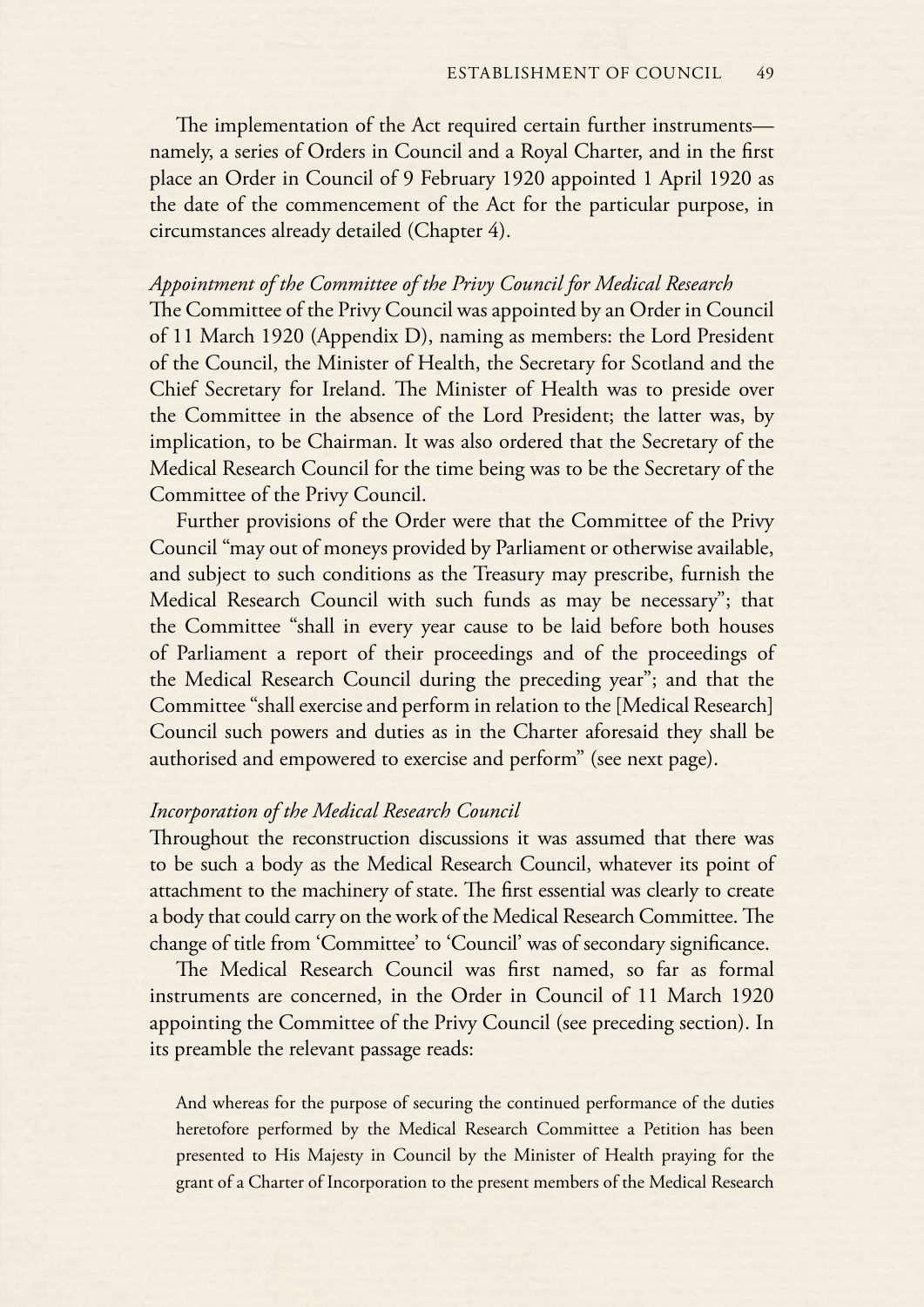#### 50 ORIGIN AND STATUS

Committee, under the style and title of the Medical Research Council, to act under the direction of the Committee of the Privy Council to be appointed by His Majesty for that purpose.

An Order in Council of 25 March 1920 (Appendix D) approved the draft of a Charter "for creating the Members of the Medical Research Committee a Body Corporate under the style and title of 'The Medical Research Council'." The draft was appended, and the Charter was granted in terms of it on i April 1920 (see next section and Appendix E).

So, on the latter date, the Medical Research Council came into being with the same members as the predecessor Medical Research Committee, sitting round the same table and performing the same functions. Its title had changed; it had become a corporation; and there was a new formula for its direction at ministerial level. Although it followed the model of the Department of Scientific and Industrial Research in coming under the jurisdiction of a special Committee of the Privy Council, the Medical Research Council differed from the Advisory Council of that Department in having executive powers and controlling its own administration; therein lay the novelty, and as the Council said in its Report for 1919–20, "the privileges and responsibilities with which the terms of their Charter have endowed them . . . are such as they think have not been given before to any body of scientific men".

### *Provisions of the Royal Charter*

From what has been said, it will be clear that the new double-tiered organisation had no statutory terms of reference except of the most general kind. Its function, as stated in the Ministry of Health Act 1919, was to carry on "the duties heretofore performed by the Medical Research Committee". As the money simultaneously ceased to be retained in accordance with the original formula, the statutory basis for which was in fact repealed, the Act of 1919 apparently implied that the duties covered the expenditure of money to be provided by Parliament in some other way; and, further, that the field of research was no longer even theoretically subject to definition in the context of the Act of 1911.

As has been seen, the Order in Council of 11 March 1920 determined the membership of the Committee of the Privy Council, who was to preside, and who was to be its Secretary. It also implicitly approved delegation to the Medical Research Council, which it mentioned by that name. The Order, further, empowered the Committee to 'furnish' the Council with funds, and instructed it to lay a report annually before Parliament. All the other specific powers and duties of both bodies are derived from the Charter of i April 1920, incorporating the Council. This instrument is therefore of chief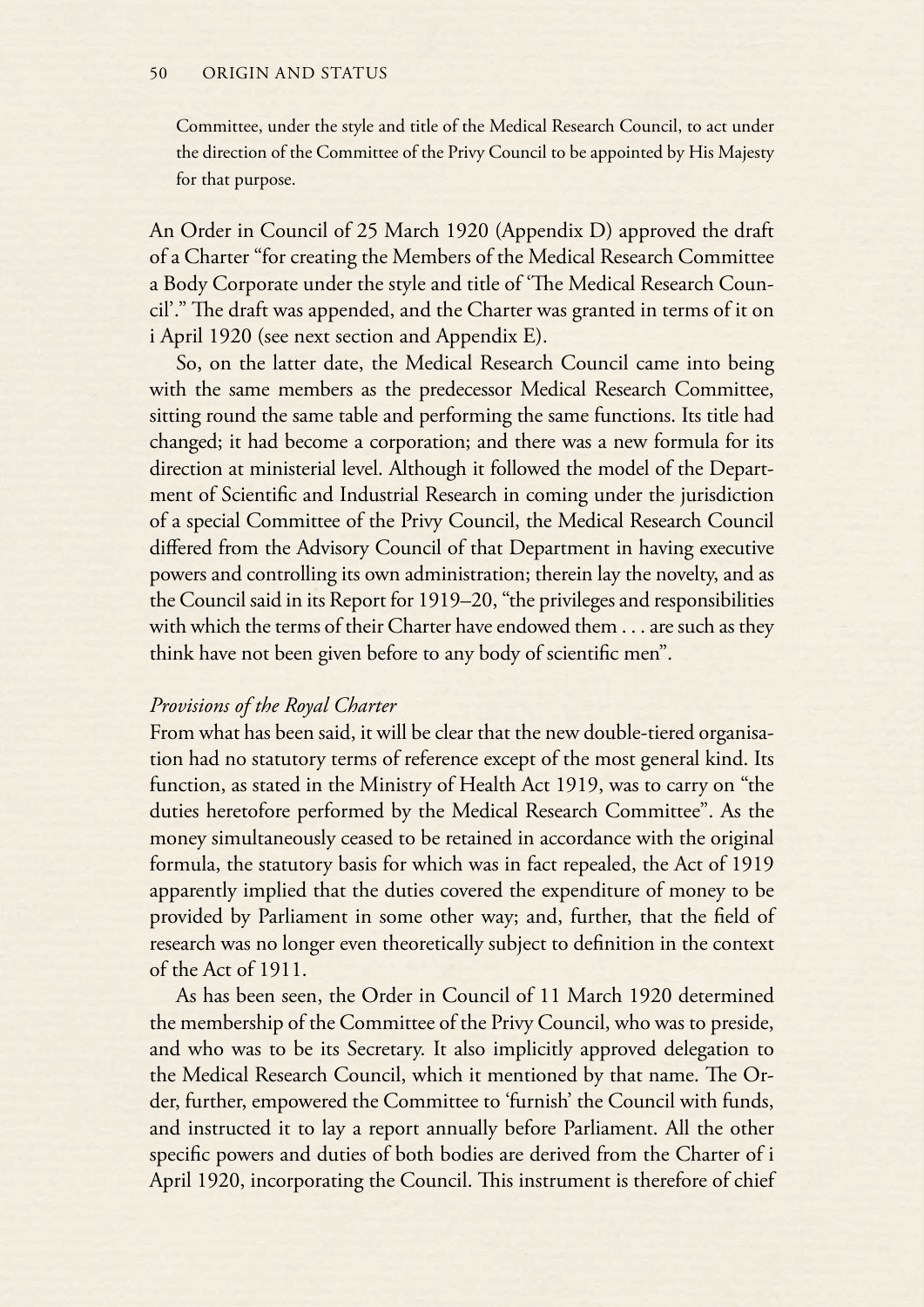importance, and its provisions must be summarised here although the full text is given later (Appendix E). For the purposes of the present chapter the original form is followed, subsequent changes being left for separate consideration (Chapter 6 and Appendix E).

The preamble states that the instrument of incorporation was "for the purpose of securing the continued performance of the duties heretofore performed by the Medical Research Committee and with a view to facilitating the holding of, and dealing with, any money pro\4ded by Parliament for medical research, and any other property, real or personal, otherwise available for that object, and with a view to encouraging the making of gifts and bequests in aid of the said object". This is the nearest approach to terms of reference that the Medical Research Council has.

 The ten members of the Medical Research Committee, listed by name, were to "be one Body Corporate under the name of'The Medical Research Council', having a perpetual succession and a Common Seal". The general powers granted were those usual for a corporate body of the kind: the Council was empowered to sue and be sued; to enter into contracts or agreements (subject to the direction of the Committee of the Privy Council); to accept, hold, and dispose of, money and other personal property; to accept trusts; and "to do all other lawful acts whatsoever that may be conducive to or incidental to the attainment of the objects for which the said Committee of Our Privy Council has been appointed, and the said Medical Research Council is hereby established". The Council was empowered to acquire and hold real property in the United Kingdom "not exceeding in the whole the annual value of jf 50 000" (amount subsequently increased); and other persons or bodies were authorized to transfer real property to the Council within the stated limits of value.

It was implicit that the number of members of the Council should remain at ten, as there was provision only for replacements. Three members of the Council were to retire on 30 September 1921, and at intervals of two years thereafter; but they were to be eligible for reappointment. Vacancies were to be filled by appointment by the Committee of the Privy Council, but any appointment to fill a casual vacancy was to be only for the remainder of the period of office of the member replaced. Two members were at all times to be members of the House of Lords and of the House of Commons respectively; and the other members were to be appointed after consultation with the President of the Royal Society and with the Medical Research Council—implying that they were to be chosen in respect of their personal scientific qualifications but in fact two of those named as original members were members of the House of Commons and only seven were scientific. Members of the Council who were not members of either House of Parliament might be paid such honoraria as the Committee of the Privy Council directed. The Council was to appoint one of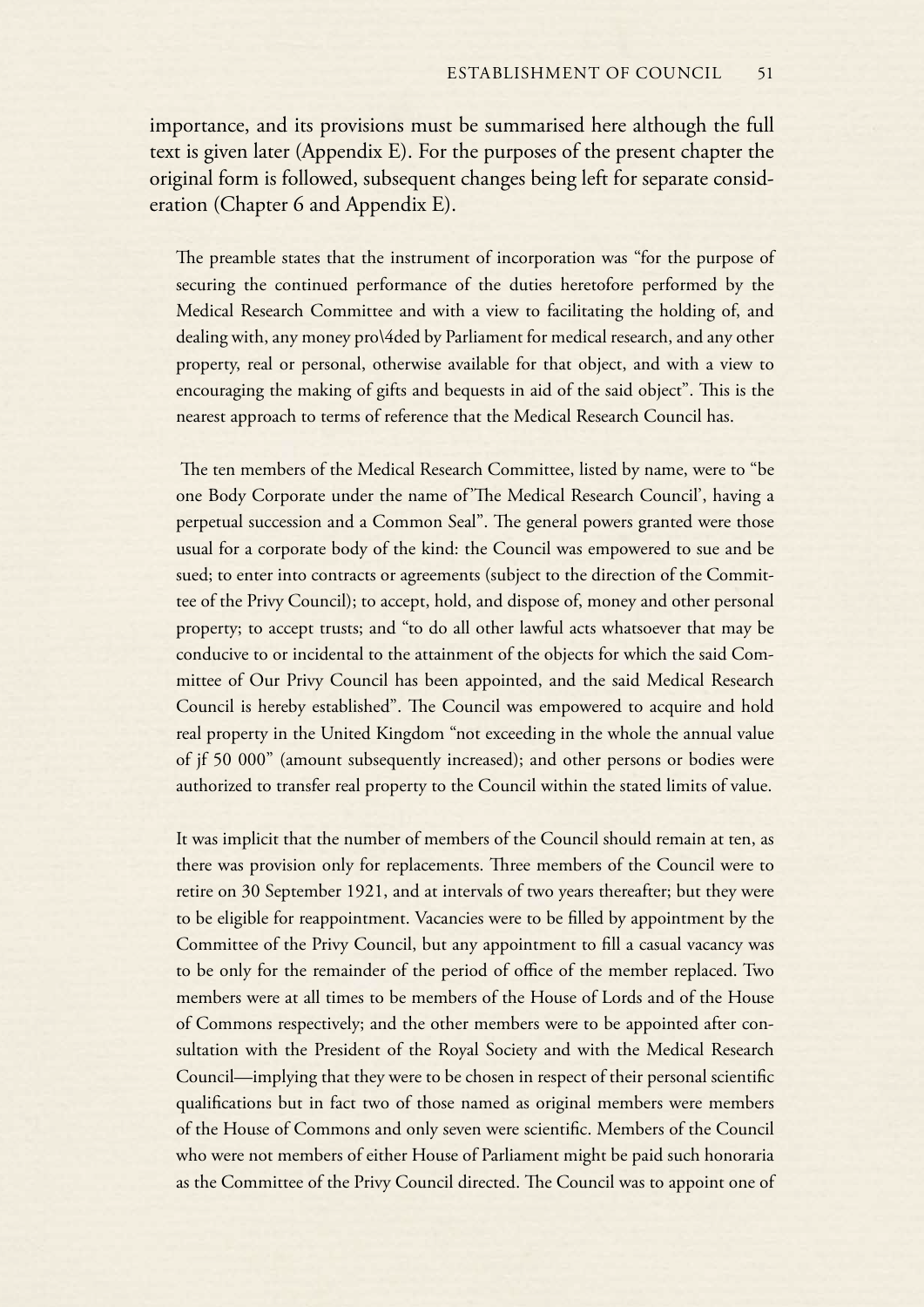its members to be its Chairman and one to be its Treasurer, subject to the approval of the Committee of the Privy Council.

The Council was to appoint a Secretary; and it was empowered to appoint "other officers and servants", and to expend money for its administrative purposes, provided that the number of such staff, their rates of remuneration, rates of allowances, and the amount of money expended were approved by the Committee of the Privy Council, More generally, in expending moneys provided by Parliament the Council was to act in accordance with directions given from time to time by the Committee of the Privy Council, Property vested in the Council, or the proceeds of sale of such property, was to be held in such manner as the Committee of the Privy Council might approve, subject to the conditions of the Charter and of any relevant trust. The Council's accounts were to be made up for each financial year ending on 31 March and were to be audited in such manner as the Treasury might direct.

The Council was empowered to amend the Charter by Special Resolution, for which the procedure was prescribed, subject to the amendments being allowed by the Committee of the Privy Council.

Articles 2, 3, 6, 7, 11 and 12 (see Appendix E) of the Charter closely followed, mutatis mutandis, the corresponding provisions made for the Medical Research Committee in the Regulations governing its constitution. The points of similarity relate to the retirement of members in rotation, the filling of vacancies in membership, the appointment and duties of a Treasurer, the power to appoint officers and servants, the payment of honoraria to scientific members, the payment of allowances and expenses, the keeping of accounts and the manner of audit.

#### *Replacement of Trustees*

One formal step was still required to complete the new constitutional arrangements. The property of the Medical Research Committee, which was not a body corporate, had been held by two Trustees (Chapter 3); but the Act of 1919 had provided for its transfer. Accordingly, an Order of the Committee of the Privy Council, dated 5 July 1920, ordered "that the Medical Research Council be the body of persons to and in whom the property formerly held for the purposes of the Medical Research Committee is transferred and vested in pursuance of the said proviso".

#### *The constitution in practice*

The whole implication of the formal constitution just described— and of the discussions leading up to it, and the precedent provided by the earlier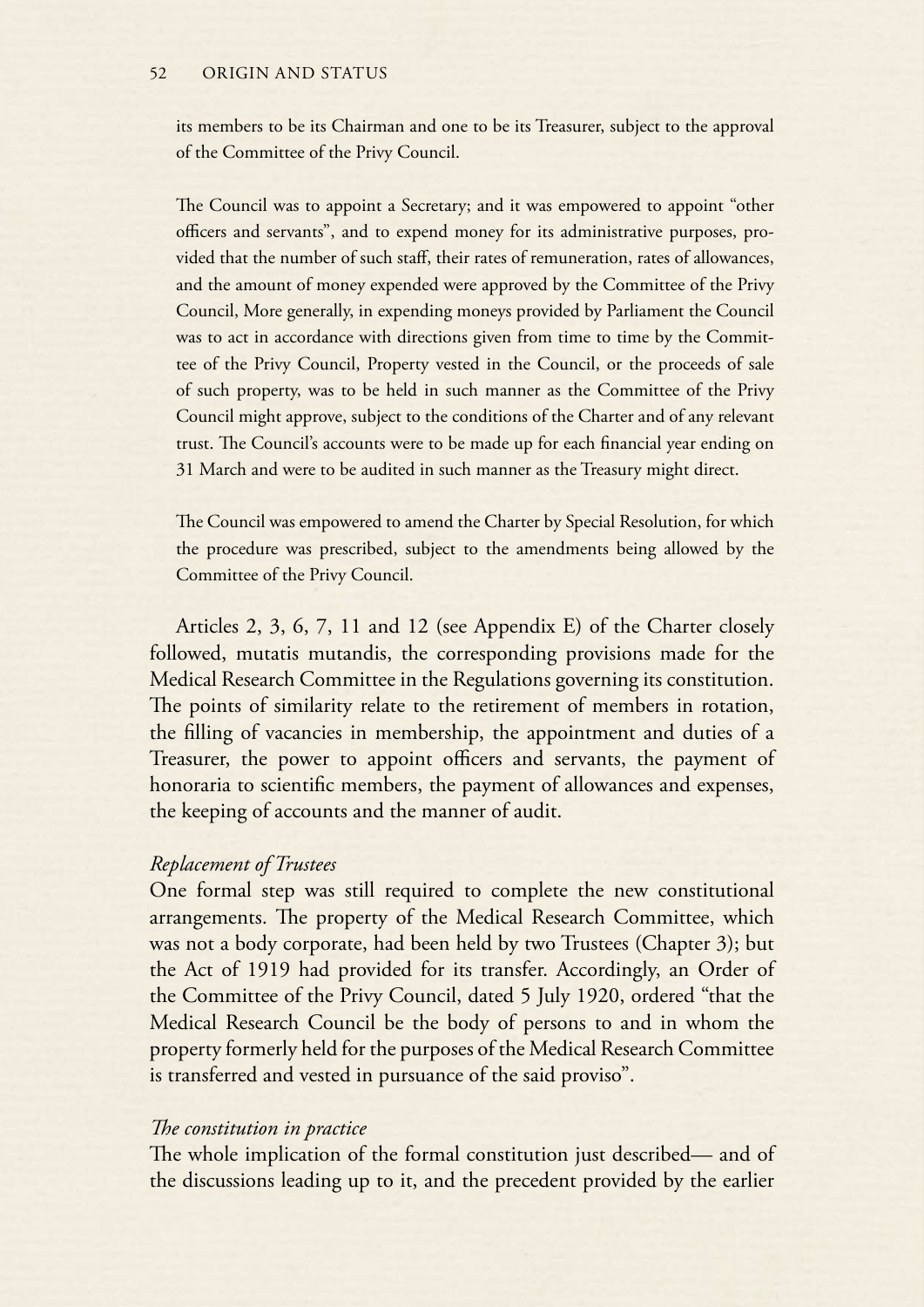arrangement—was that the Medical Research Council should be a mainly expert body with the greatest possible freedom, in the exercise of its scientific discretion, to promote research for the improvement of human health. Its activities were not to be restricted by territorial or departmental limitations of function, and its policy was not to be subject to the pressures of day-to-day expediency. It was to be under ministerial direction only of the most general kind, relating mainly to matters of its own administration and of the financial provision which Parliament would be asked to make.

The Council's point of attachment to the machinery of state, and the form of this attachment, were designed to provide these conditions. A Committee of the Privy Council is a convenient formula for representing a wide field of governmental interest. At the same time, such a body tends to meet rarely, if ever: there was in fact only one meeting of the Committee of the Privy Council for Medical Research in all the years of its existence, and there is no formal record of the proceedings on that occasion. The extent to which the other members of the Committee were consulted depended largely on its Chairman; it was commonly restricted to matters requiring formal Orders of the Committee, and to the annual report for presentation to Parliament.

For the rest, ministerial responsibility devolved on the Lord President of the Council as Chairman of the Committee. That he was likewise Chairman of the other Committee of the Privy Council exercising similar jurisdiction in a different scientific field (further bodies being added later) had the advantage of bringing analogous activities into the same focus at ministerial level. The interests of research were thus represented in the Cabinet by an important minister, and one who was not involved in the particular policies of any large administrative department. The Lord President was likewise the minister responsible to Parliament, with the minor disadvantage that he was usually in the House of Lords and therefore not personally available to answer questions in the House of Commons. As he had not a junior minister specially allotted to him, this function was apt to fall to some other minister, often a Government Whip; eventually the duty was assigned, as a standing procedure, to the Minister of Health—an arrangement not wholly free from ambiguity as between his departmental function and his membership of the Committee of the Privy Council for Medical Research. (For the change in these arrangements made in 1961, see Chapter 6.)

A significant item in the formula was that the Secretary of the Medical Research Council, appointed as such by the Council itself, was Secretary of the Committee of the Privy Council. This meant that, for the particular purpose, he was the senior permanent official of the responsible minister; he thus formed the link between the two tiers of the organisation, with a constitutional role in each. It meant, further, that any correspondence of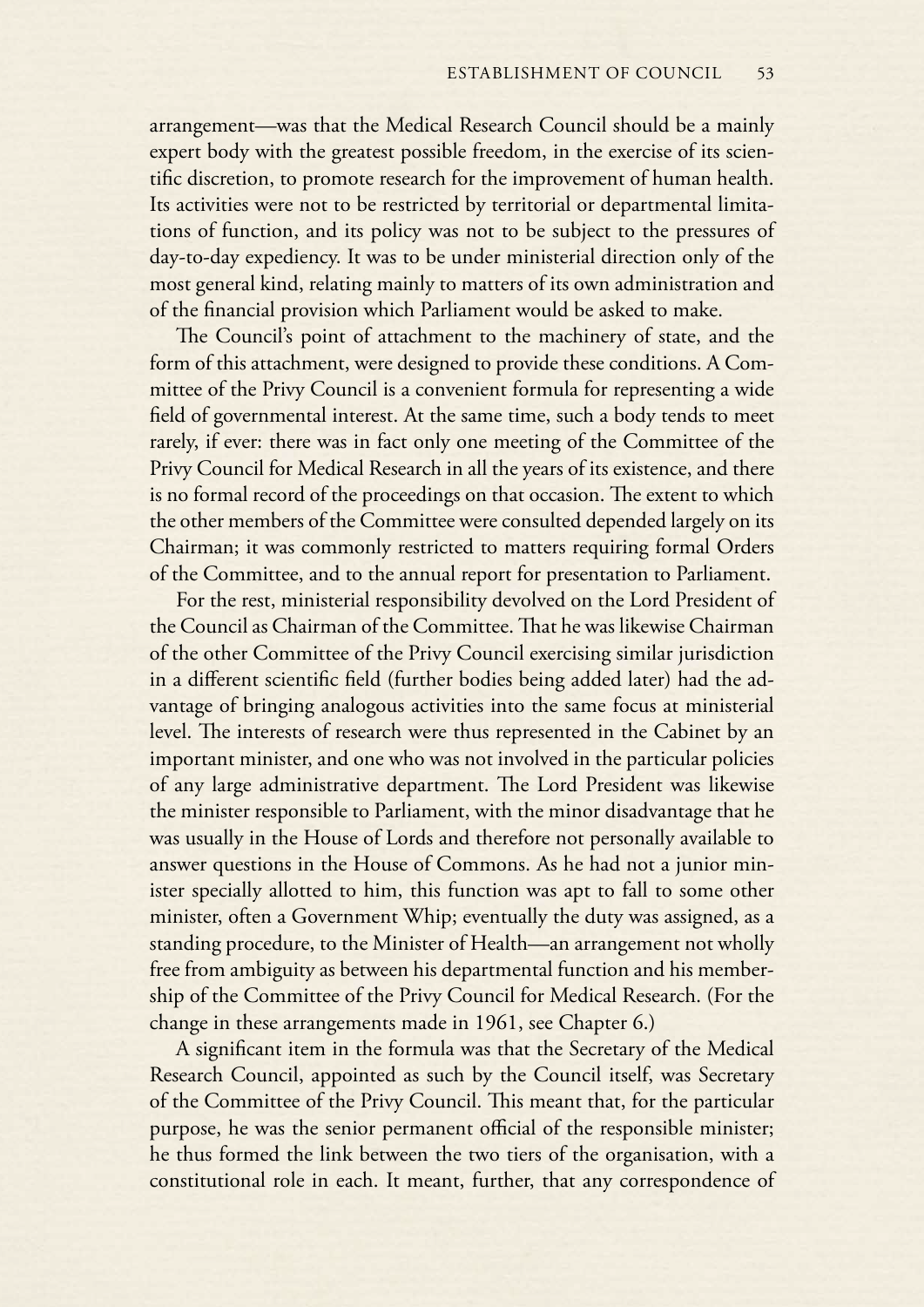the Committee of the Privy Council, unless conducted at ministerial level, would emanate from the address of the Medical Research Council. In consequence, although the minister naturally had the assistance of his personal staff", these officials could not act in the name of the Committee of the Privy Council; nor had they any jurisdiction over the Medical Research Council or its staff. In practice, most of the external relations of the Medical Research Council were conducted in its own name, that of the Committee of the Privy Council being seldom invoked.

#### *Membership of the Council*

The appointment of members of the Medical Research Council was a function of the Committee of the Privy Council, and it was effected on each occasion by a formal Order of the Committee. Appointment of members other than those to be drawn from Parliament had to be made after consultation with the President of the Royal Society and with the Medical Research Council itself. In practice the consultations were usually made by the Secretary of the Committee of the Privy Council before submission of names to the minister, and the Council was consulted first. The initiative in proposing names lay with the Council, and this ensured that the choice would be made on scientific grounds and without the embarrassment of nominations resulting from pressure by professional, institutional or departmental interests. The required concurrence of the President of the Royal Society ensured that the appointments would be agreeable to independent scientific opinion, and the proposals thus doubly supported were always accepted. This principle and practice were of the highest constitutional importance for preserving not only the Council's status as an independent scientific body but also its general acceptability in that role.

The Council's choice of new members has been based on the principle that members serve as individual scientific counsellors and not as representatives of the institutions to which they belong. Among those serving at any time, a certain geographical spread within the United Kingdom is considered to be expedient; it is convenient to have several London members but undesirable that this element should unduly predominate. In particular, the aim has always been to have at least one member from Scotland, and there have sometimes been more. As the Council's constitution has sometimes been taken as a model for use elsewhere, it has to be remarked that the principle on which members are chosen is not readily applicable in a country with a very small number of universities; the demand for institutional representation, and on a basis of equality, may be irresistible.

The considerations already mentioned have to be reconciled with the need for permanently covering the main branches of medical science (Chapter 17).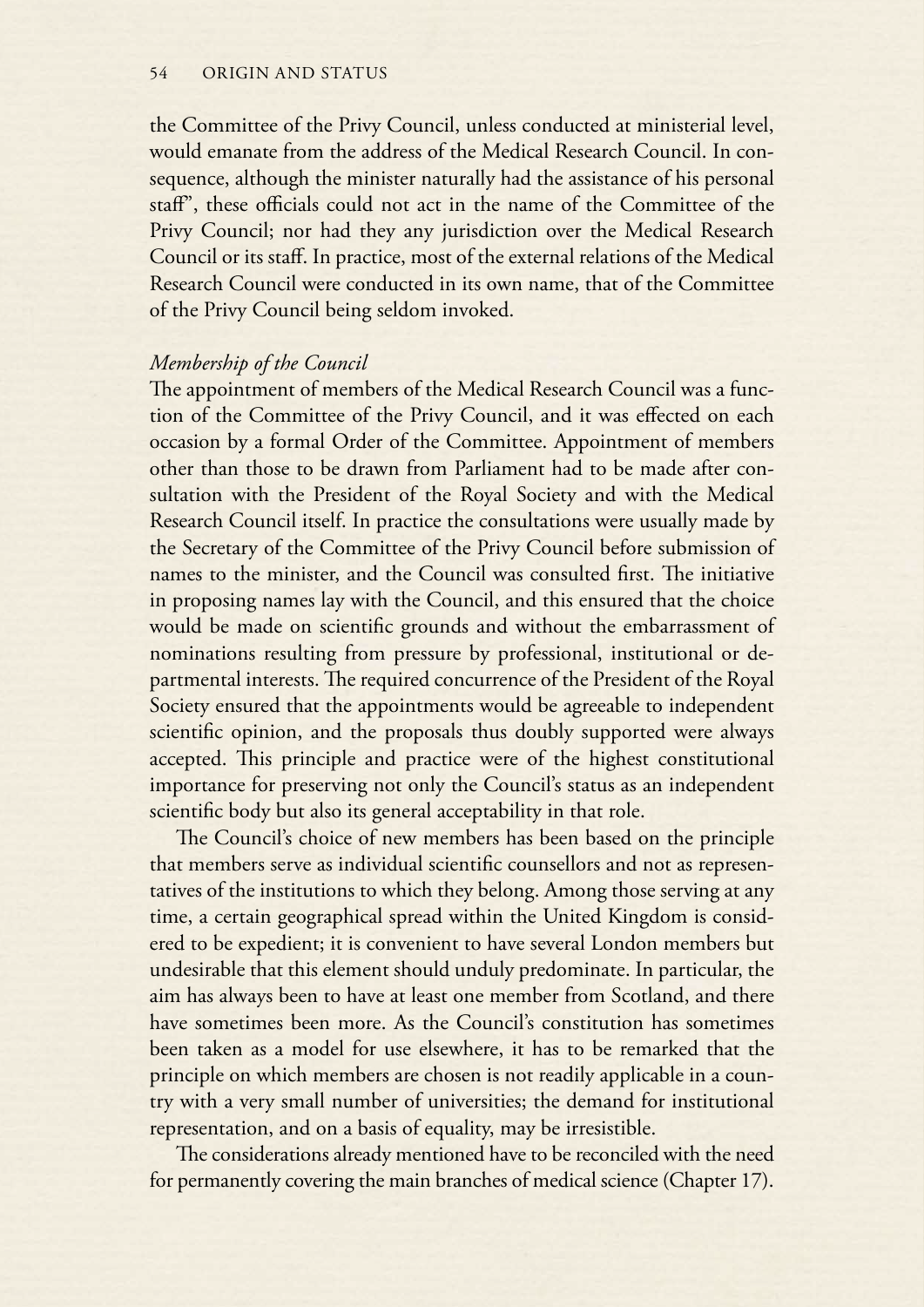Obviously, not all branches can be represented continuously, but expert advice in disciplines not covered by Council membership is always obtainable from the special committees appointed for the purpose (Chapter 9). In any event, the role of a Council member is not merely, or even primarily, to represent his particular subject but to participate in a broad consideration of the whole field. A body representing all branches would be too large; and if it were to consist entirely of specialists the effect would be to place many decisions virtually in the hands of a single member. Changes in the number of members, and in their selection for retirement, are mentioned later (Chapter 6).

The honorarium paid to a scientific member of the Council was originally £100 per annum, and it remained at this figure for many years (see Chapter 6).

#### *Functions of the Chairman and Treasurer*

In spite of a technical ambiguity, there was never any practical difficulty over the appointment of members to the offices of Chairman and Treasurer, Appointment to membership lay with the Committee of the Privy Council, but appointment to office was made by the Council (subject to the approval of the Committee). The custom was, however, to appoint the Chairman and Treasurer from among those members appointed otherwise than in respect of scientific qualifications—that is, without consultation—and the Committee of the Privy Council was thus able to approach possible new members on the basis that appointment to office would follow. In other words, appointment to office by the Council became purely formal.

The functions of the Chairman of such a body as the Council are in the main obvious. He presides over its meetings, and between these he is available for consultation by the Secretary and may be asked to approve emergency action in the Council's name. He may, of course, also take the initiative in raising questions with the Secretary, He may likewise represent the Council on special occasions.

On the other hand, the Chairman was not ordinarily called upon to act as the Council's spokesman in representing its view to higher authority. This inhibition was due to the constitutional position of the Council as part of a double-tiered organisation and the consequent dual role of the Secretary as mentioned above. In these circumstances the Secretary was naturally the link between the two tiers, putting forward submissions by the Council on matters requiring ministerial approval. It was therefore only on rare occasions (sometimes in questions affecting the Secretary's personal position) that the Chairman made any representations of an official kind on the Council's behalf.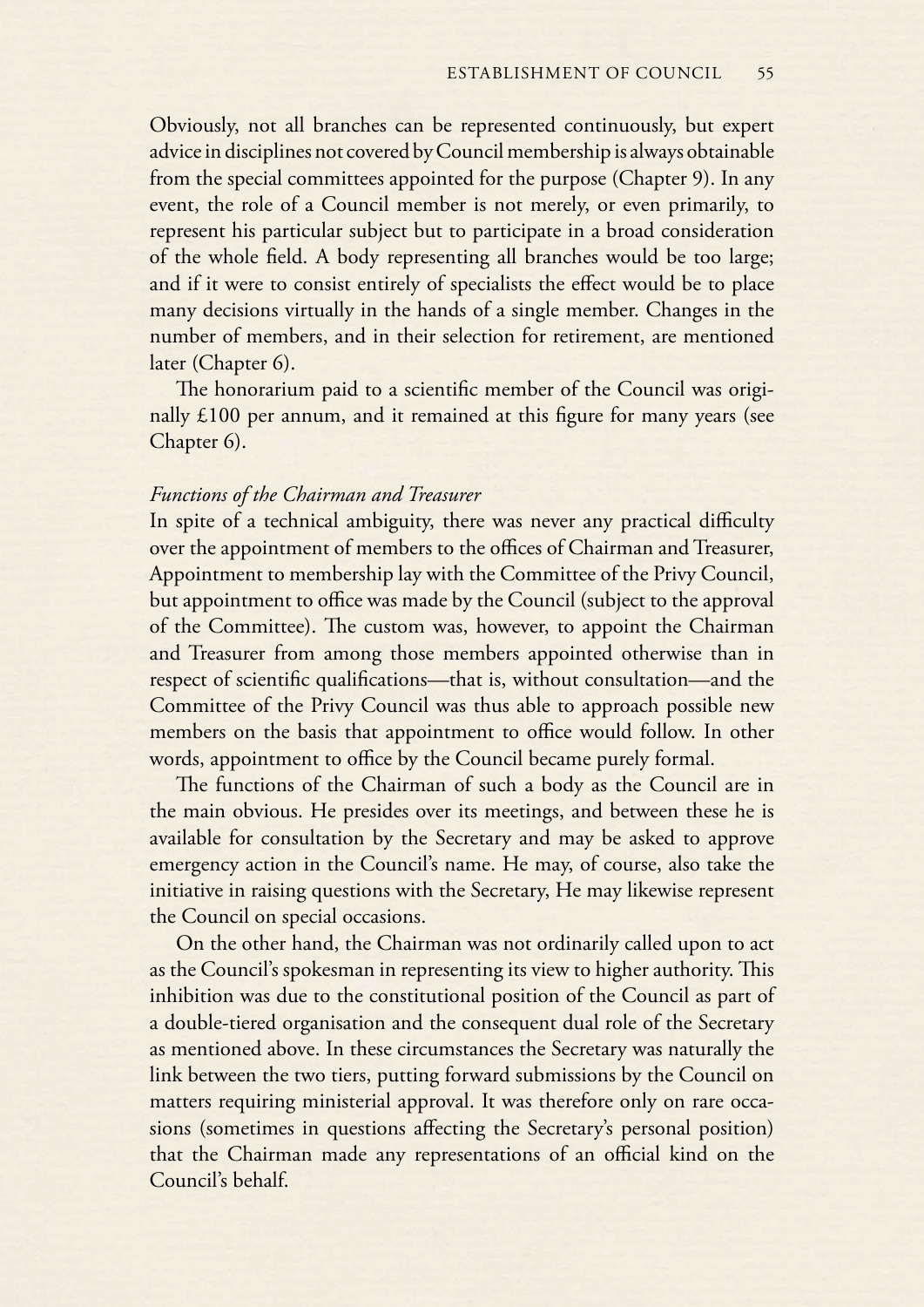The functions of the Treasurer were much less obvious. The Charter stated that it was his duty "to receive on behalf of the Council all sums payable to the Council for the purposes of medical research". This was clearly impossible in practice; it could not be a realistic duty unless the financial side of the headquarters office were made directly responsible to the Treasurer and not to the Secretary, an arrangement which would have been in the highest degree inconvenient. Moreover, it was naturally to a permanent official that the Treasury looked in any matter concerning the Council's finances; for long, a senior official of the Treasury was 'accounting officer' for the Council's grant-in-aid, since it was being borne on a vote made to the Treasury by the House of Commons (Chapters 6, 15).

Nevertheless, it was useful to the Council to have among its members one with special qualifications and experience in financial affairs. The Treasurer was indeed expected by his colleagues to take a lead in their deliberations when matters of this kind came before them. He was also available for consultation by the Secretary or his appropriate deputy; his advice was valued by the headquarters staff and was commonly sought at an early stage in framing any major proposals of a financial nature. The Treasurer also, as a matter of custom, came to be regarded as having a special function in respect of the Council's capital funds (of non-official origin), although in practice his role might be confined to approving action on recommendations made by the Council's professional advisers on investments.

#### *Secretary and staff*

The Council appointed its own Secretary, and the appointment was not subject to ministerial approval (although the responsible minister might nevertheless expect to be kept informed of the Council's intentions). The principle was important, because the appointment was obviously a key one in the whole organisation and had to be made largely on scientific grounds. The chief qualification was first-hand knowledge of the aims, methods and current content of medical research, coupled with high standing gained by personal achievement in that field. A new Secretary was therefore usually sought outside the existing headquarters staff, and indeed outside all administrative employment. It was taken for granted that he must be a member of the medical profession. Clearly he had also to have aptitude for administrative work, in addition to exceptional personal qualities of a nature less easily defined.

The Council was also empowered to appoint other staff, both for the purpose of its headquarters administration and for such part of the research programme as it might wish to have carried out under its direct control. For the number and remuneration of staff the approval of the Committee of the Privy Council was required—in effect the approval of the Treasury, which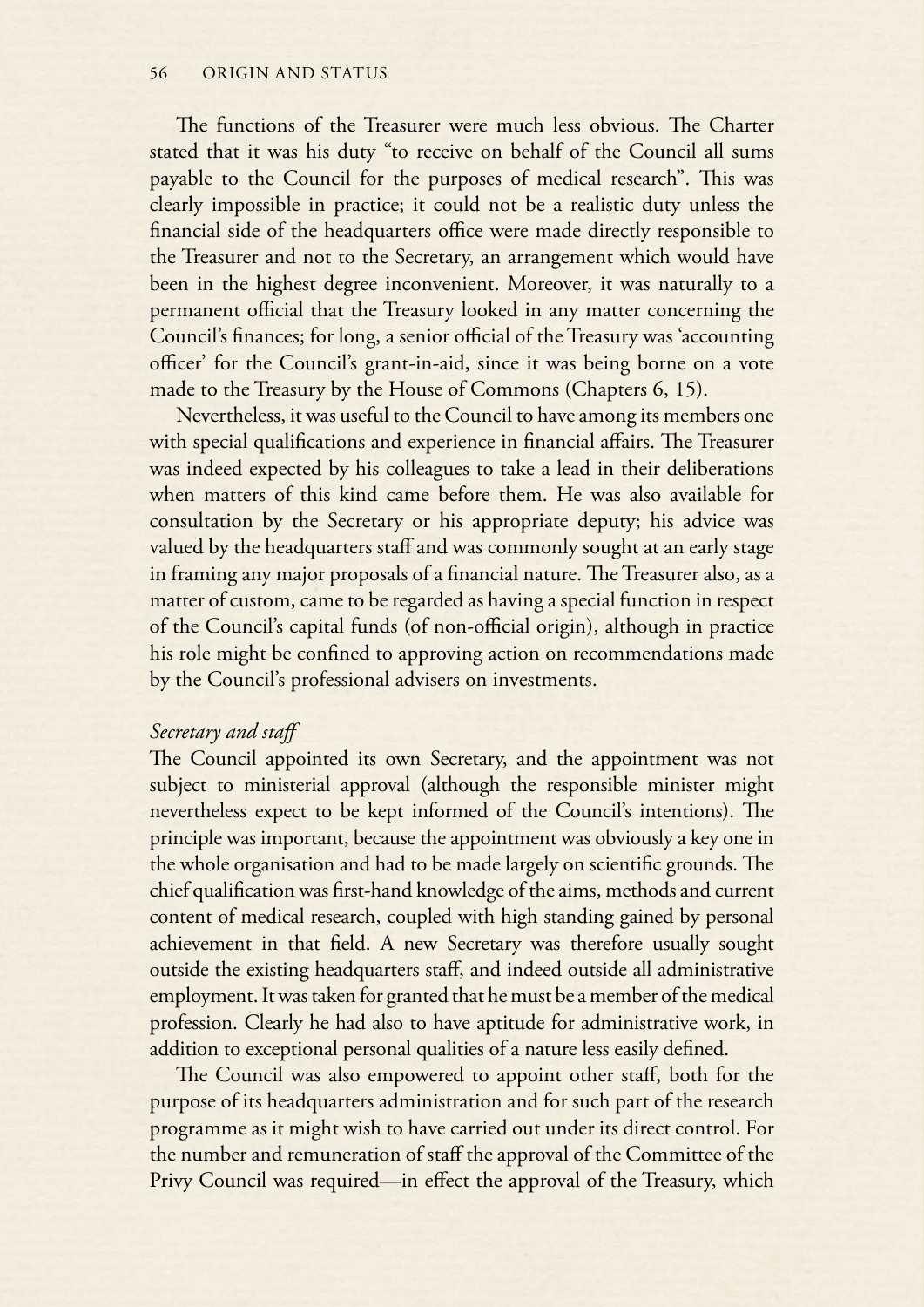was usually consulted by the ministerial Chairman of that Committee. In practice, specific approval had rarely to be sought; the number of staff was for long governed by the funds made available, and except for a very few of the most senior posts the other condition was regarded as satisfied by conformity with scales of pay authorised for general application to particular categories of staff (see Chapter 15).

#### *Financial control*

A primary function of the Committee of the Privy Council was to furnish the Medical Research Council with funds for its work (Chapter 15). In practice this meant that the Chairman of the Committee of the Privy Council approved the estimate submitted annually to the Treasury. In the expenditure of its funds, so far as these were provided by Parliament, the Medical Research Council had to act in accordance with any directions given by the Committee of the Privy Council; and the same applied to the manner of holding property. In effect this meant that the Council was subject to Treasury control, but in practice the requirements of that department were met by a broad conformity with the principles governing the expenditure of public funds. The Council's accounts have, by direction of the Treasury as provided by the Charter, been audited by HM Exchequer and Audit Department.

Article 8 of the Charter implied that the Medical Research Council was not subject to direction by the Committee of the Privy Council in respect of expenditure of moneys provided otherwise than by Parliament. Although this gave the Council some independence in the use of funds of non-official origin, it did not follow that the Treasury could disinterest itself completely having regard to the total position of the Council as a body financed mainly from public funds. In any event the Council remained subject to the obligations of trusteeship, whether or not the particular funds were received under express conditions of trust. It would therefore not be permissible to use such funds for any purpose which the Treasury would regard as improper (as distinct from abnormal in the practice of Government departments), or for any purpose outside the scope of the Council's appropriate functions.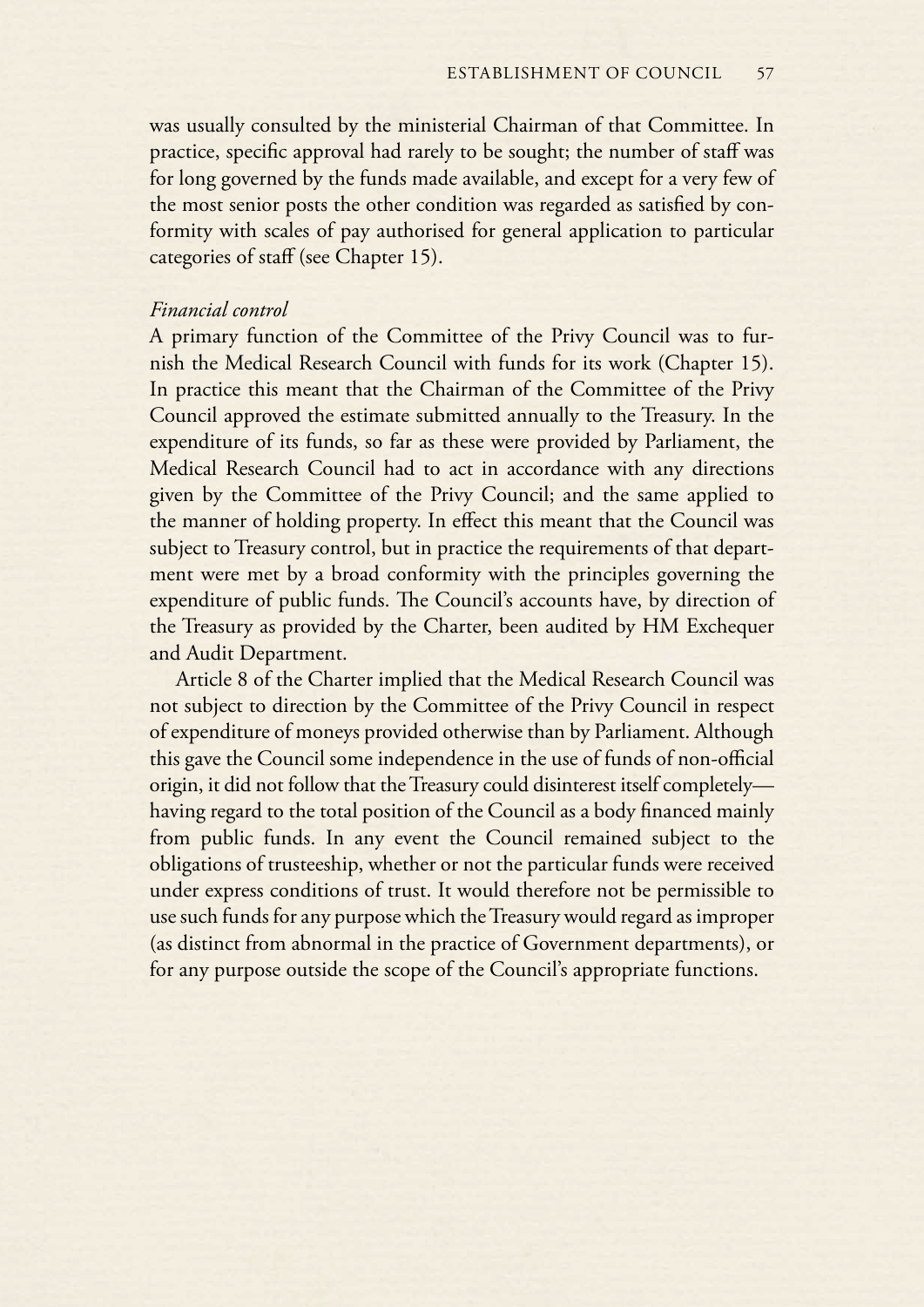# Chapter 6

# Later Constitutional Developments (1920–1971)

Changes in membership of the Committee of the Privy Council—The Minister for Science—Amendments to the Royal Charter—Assessors to the Council—The National Health Service Acts—Statutory responsibilities—The Council's jubilee— Implications of the Trend Report—Dissolution of the Committee of the Privy Council—The new Charter—Criticisms and new proposals

### *Changes in membership of the Committee of the Privy Council*

As recounted in Chapter 5, the Committee of Privy Council for Medical Research originally consisted of the Lord President of the Council, as chairman, and the three 'health ministers'—the Minister of Health, the Secretary for Scotland and the Chief Secretary for Ireland. The last named office ceased to exist in 1922.

By an Order in Council of 26 July 1926 (Appendix D), the Committee was reconstituted with the addition of three further ministers, the respective Secretaries of State for the Home Department (incorrectly styled in the Order), for Dominion Affairs, and for the Colonies. (Almost immediately afterwards the Secretary for Scotland became a Secretary of State; in 1947 Dominion Affairs became Commonwealth Relations.) The Home Secretary was added, partly on general grounds, partly because he had responsibility for relations with the Government of Northern Ireland, and partly because the Home Office at that time included the Factory Department and had thus a special interest in industrial health. The other two appointments recognised, respectively, that the Council had scientific relations with analogous bodies and other institutions in the self-governing dominions and had concern in promoting research into problems of tropical medicine which were of importance in colonial territories. The Council's Report for 1919–20 refers to the value of a constitutional link with the Dominions, but in practice relations have been maintained at a scientific rather than a political level.

The Committee was again reconstituted by an Order in Council of 28 October 1955 (Appendix D), this time with the addition of the Minister of Labour and National Service (styled Minister of Labour from 1959). The chief reason for this new appointment was that the Factory Department, and with it the interest in industrial health, had meanwhile been transferred from the Home Office to the Ministry of Labour.